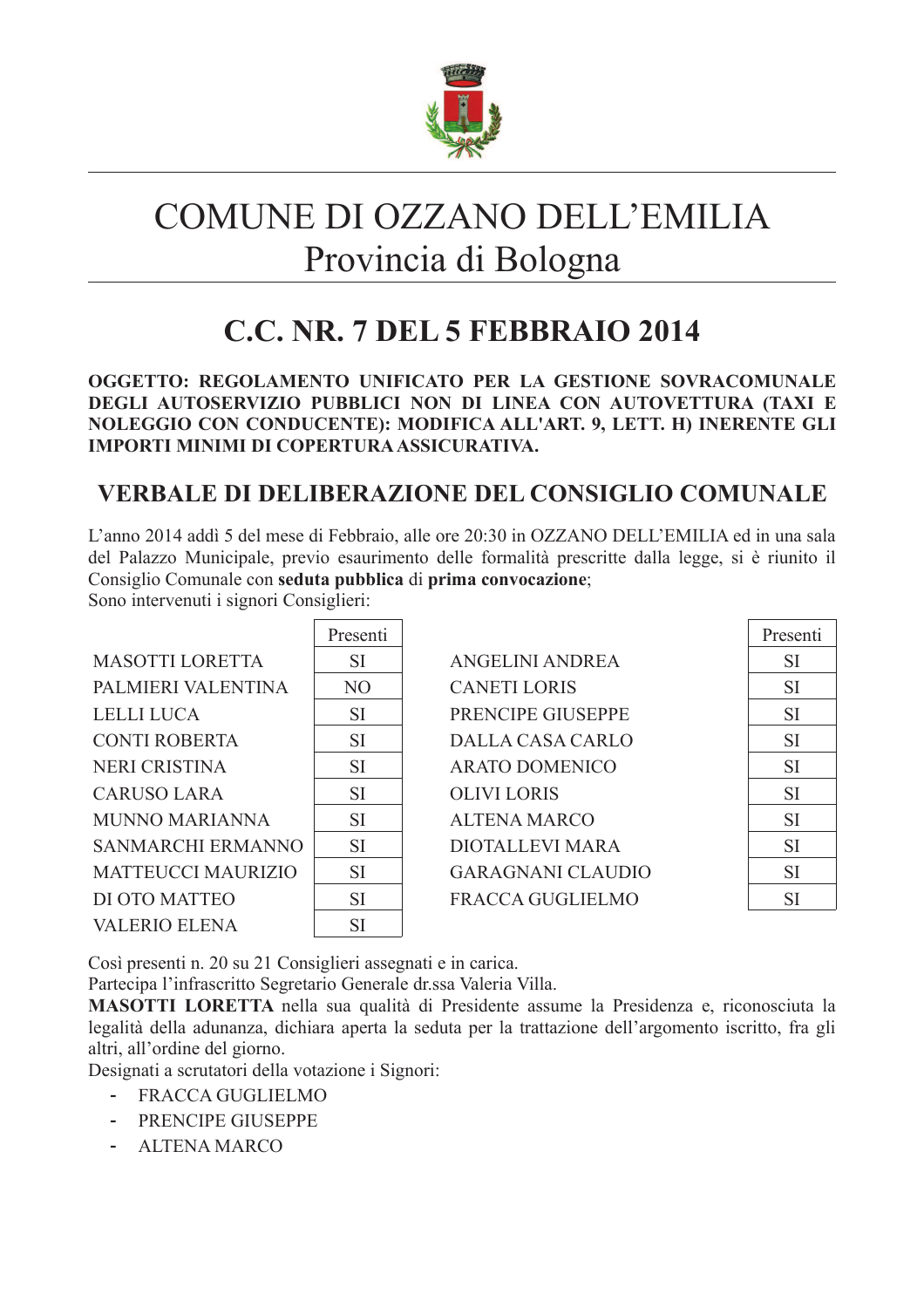#### **DELIBERAZIONE DEL CONSIGLIO COMUNALE NR. 7 DEL 5 FEBBRAIO 2014**

#### OGGETTO: REGOLAMENTO UNIFICATO PER LA GESTIONE SOVRACOMUNALE DEGLI AUTOSERVIZIO PUBBLICI NON DI LINEA CON AUTOVETTURA (TAXI E NOLEGGIO CON CONDUCENTE): MODIFICA ALL'ART. 9, LETT. H) INERENTE GLI **IMPORTI MINIMI DI COPERTURA ASSICURATIVA**

#### **IL CONSIGLIO COMUNALE**

#### **PREMESSO CHE:**

- i Comuni di Bologna, Anzola dell'Emilia, Calderara di Reno, Casalecchio di Reno, Castel  $\ddot{\phantom{a}}$ Maggiore, Castenaso, Granarolo dell'Emilia, Ozzano dell'Emilia, Pianoro, Sasso Marconi, San Lazzaro di Savena e Zola Predosa, sono attualmente associati mediante la sottoscrizione di apposita convenzione ai fini di assicurare la gestione unificata in area sovracomunale degli autoservizi pubblici non di linea con autovettura (taxi e noleggio con conducente);
- detta gestione unificata è disciplinata da apposito Regolamento, approvato ed adottato dai  $\bullet$ comuni aderenti che, per quanto riguarda il Comune di Ozzano dell'Emilia, è stato approvato con deliberazione del Consiglio Comunale nr. 74 del 25/10/2007, esecutiva, nel rispetto delle "Direttive per l'esercizio delle funzioni e criteri per la redazione dei Regolamenti di esercizio dei servizi di taxi e di noleggio di autovettura con conducente: Legge 15 gennaio 1992, nr. 21" adottate dalla Regione Emilia Romagna con delibera consiliare nr. 2009 del 31/05/1994;

#### **CONSIDERATO CHE:**

- l'art. 9, lett. h) del Regolamento prevede che per ottenere il rilascio del titolo abilitante  $\bullet$ all'esercizio del servizio Taxi e N.C.C. è necessario che il conducente del mezzo sia assicurato per la responsabilità civile nei confronti di persone o cose, compreso i terzi trasportati, con una copertura almeno doppia rispetto ai minimi previsti dalla legge;
- $\ddot{\phantom{a}}$ tale specifica previsione fu inserita nel primo Regolamento predisposto nel 1997 quando gli importi minimi previsti per legge erano assai più bassi di quelli attuali e successivamente non fu mai modificata:

#### **DATO ATTO CHE:**

- il D.Lgs. 6 novembre 2007 nr. 198 di attuazione della Direttiva 2005/14/CE ha  $\bullet$ aggiornato gli importi minimi di copertura ai quali i contratti di assicurazione devono essere adeguati a far data dall'11 giugno 2012;
- $\bullet$ la medesima normativa prevede un costante adeguamento (quinquennale) all'indice europeo dei prezzi al consumo;

**CONSIDERATO CHE** sono da ritenersi ampiamente superate le ragioni che diedero luogo alla particolare previsione contenuta nel Regolamento, previsione peraltro non prevista dalla normativa di settore di riferimento - Legge nr. 21/1992 e Direttive regionali sopra citate - e non contenuta nei Regolamenti di altri grandi comuni;

VISTA pertanto la proposta dell'Assessorato Mobilità e Trasporti del Comune di Bologna di procedere alla modifica dell'art. 9, lett. h) del Regolamento sovracomunale mediante l'eliminazione dell'obbligo di una copertura assicurativa almeno doppia rispetto ai minimi previsti dalla legge;

VISTO il parere favorevole espresso al riguardo dalla Commissione Consultiva di cui all'art. 12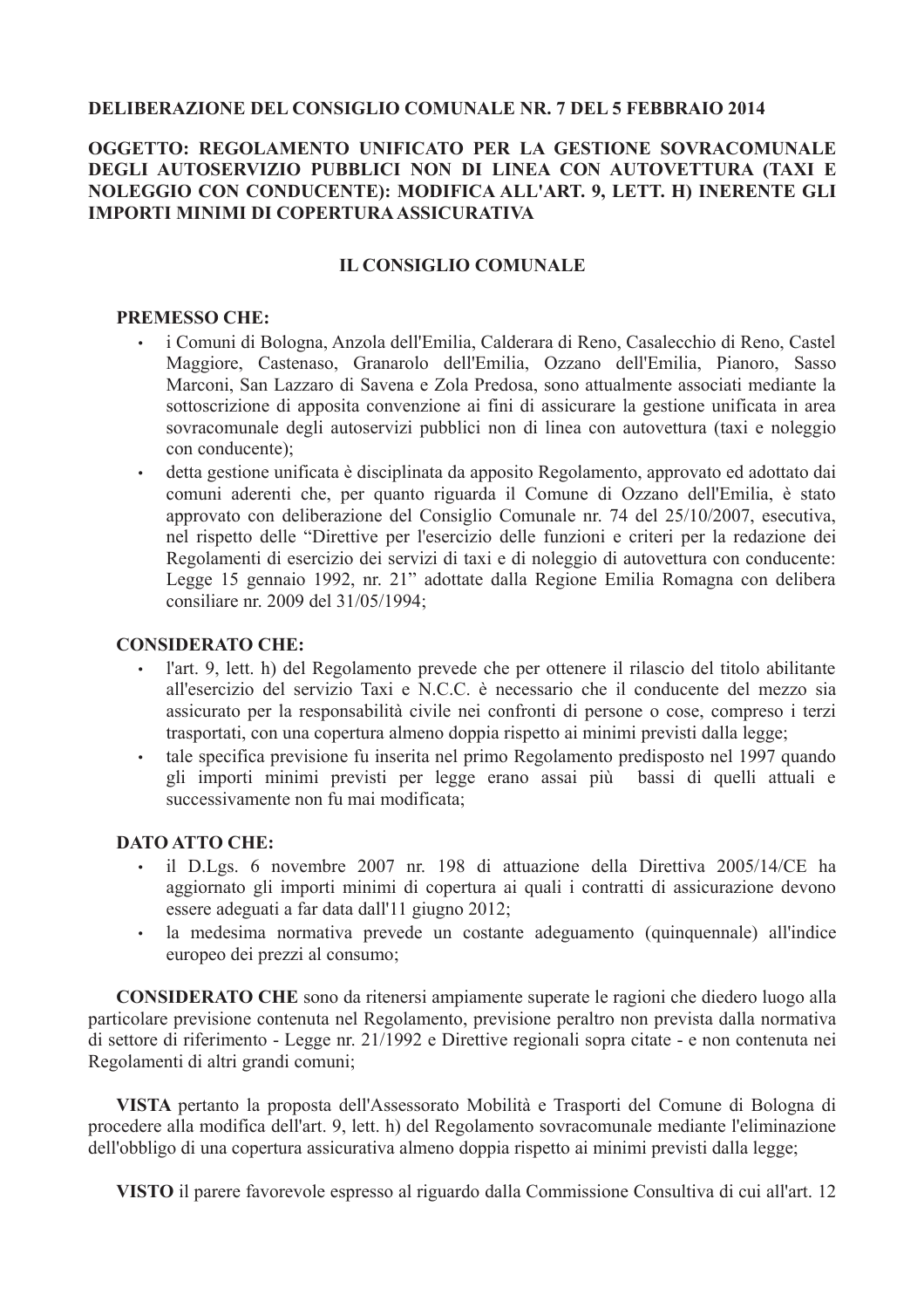del Regolamento unificato taxi e ncc in data 12/09/2013;

**ATTESO CHE**, ai sensi dell'articolo 28, comma 2, lett. e) della L.R. nr. 30/98, a seguito dell'approvazione di tale modifica da parte di tutti i Consigli Comunali dell'area vasta, la Provincia di Bologna provvederà con proprio atto alla ratifica del testo del Regolamento aggiornato;

VISTO l'art. 107 del D. Lgs. nr. 267/2000 e successive modifiche ed integrazioni;

## **DATO ATTO CHE:**

- il Responsabile del procedimento, effettuata una prima valutazione tecnica sulla presente proposta, ai sensi dell'art. 49 del D.Lgs. 18/8/2000 nr. 267, ha dichiarato che la proposta non necessita del parere di regolarità contabile in quanto la stessa non comporta riflessi diretti o indiretti sulla situazione economico – finanziaria o sul patrimonio dell'Ente;
- la proposta di Regolamento in oggetto è stata trasmessa ai Consiglieri Comunali con  $\bullet$ lettera del 15/1/2014 prot. nr. 1384 e non sono pervenute, entro il termine indicato. proposte di modifica e/o integrazioni;
- la proposta è stata sottoposta alla 1<sup>°</sup> Commissione Consiliare "Politiche del Territorio".  $\bullet$ come risulta dal verbale depositato in atti;

UDITO l'intervento dell'Assessore – Lara Caruso – la quale illustra la proposta in oggetto;

VISTO l'art. 48 - 1° comma - del D.Lgs. nr. 267 del 18.08.2000;

VISTI i pareri favorevoli inseriti nella proposta di delibera ed allegati al presente atto ai sensi dell'art. 49 del D.Lgs. nr. 267 del 18.08.2000;

**PRESENTI** nr. 20, votanti nr. 19, con nr. 19 voti favorevoli e nr. 1 astenuto (Consigliere Dalla Casa capogruppo del "Partito comunista dei lavoratori"), espressi nelle forme di legge;

### **DELIBERA**

per le motivazioni sopra esposte:

- 1. di approvare la modifica al Regolamento unificato per la gestione sovracomunale degli autoservizi pubblici non di linea con autovettura (Taxi e noleggio con conducente) art. 9 lett. h), eliminando la parte che prevede una copertura assicurativa almeno doppia rispetto ai minimi previsti dalla legge, come da testo ALLEGATO al presente provvedimento di cui costituisce parte integrante e sostanziale;
- 2. di dare atto che, ai sensi dell'articolo 28, comma 2, lett. e) della L.R. nr. 30/98, la presente modifica al Regolamento entrerà in vigore - a seguito dell'approvazione da parte di tutti i Consigli Comunali dell'area vasta - con la ratifica finale da parte della Provincia di Bologna;
- 3. di trasmettere il Regolamento alla Provincia di Bologna per la ratifica di cui al punto 2 e darne attuazione nelle verifiche quinquennali sul possesso dei requisiti che verranno effettuate ai sensi dell'art. 25, comma 1 del Regolamento unificato;
- 4. di disporre, ai sensi dell'art. 8, 5' comma del vigente Statuto Comunale, la duplice pubblicazione all'Albo pretorio: una prima che segue l'adozione della presente deliberazione in conformità dell'art. 124 del D.Lgs. nr. 267 del 18.08.2000, una seconda da effettuarsi per la durata di quindici giorni.

SUCCESSIVAMENTE, con separata votazione - palese - che ha riportato il seguente esito: presenti nr. 20, votanti nr. 19, con nr. 19 voti favorevoli e nr. 1 astenuto (Consigliere Dalla Casa capogruppo del "Partito comunista dei lavoratori"), espressi nelle forme di legge la presente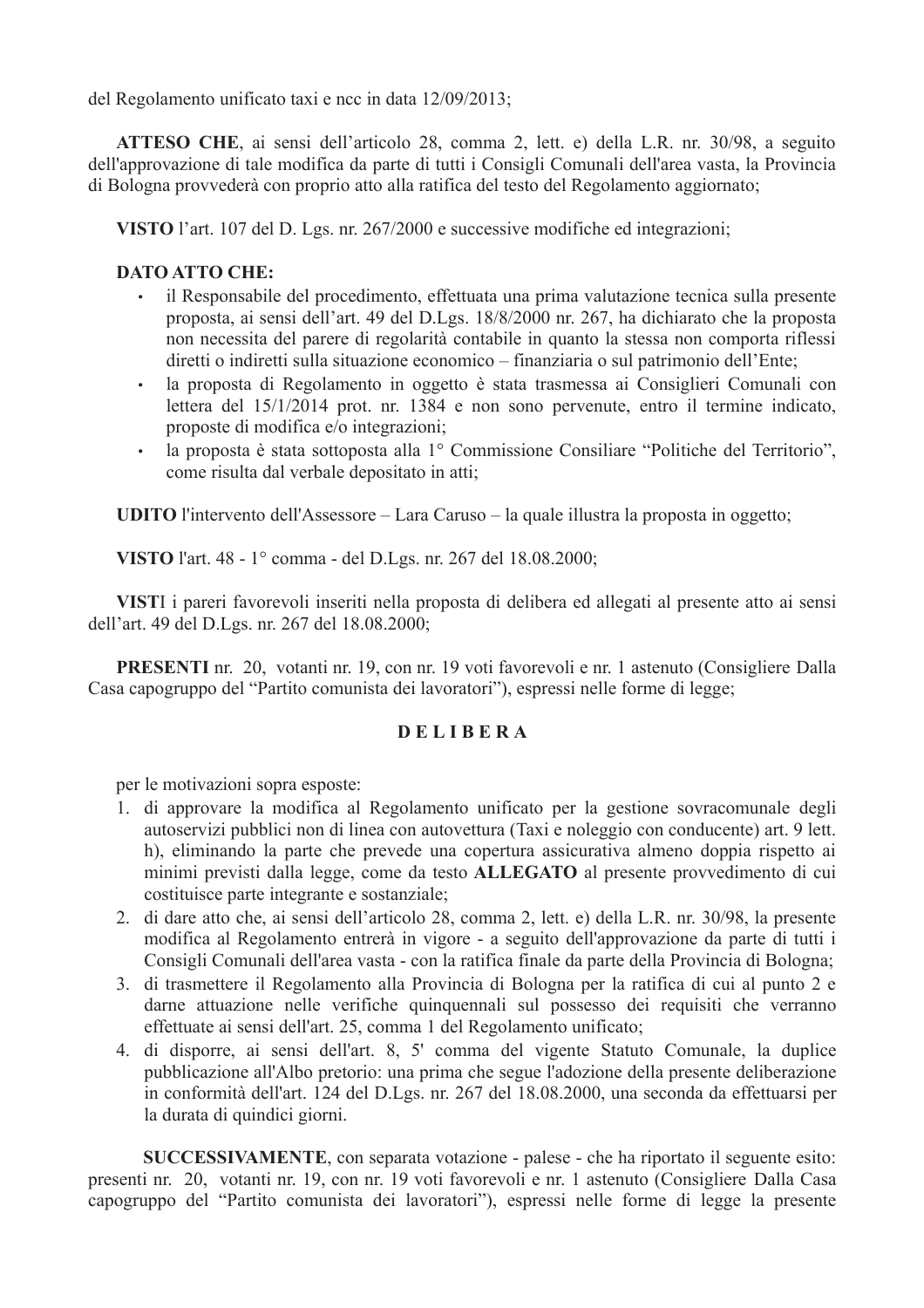deliberazione viene dichiarata immediatamente eseguibile ai sensi e per gli effetti di cui all'art. 134, 4' comma, del D.Lgs. nr. 267 del 18.08.2000.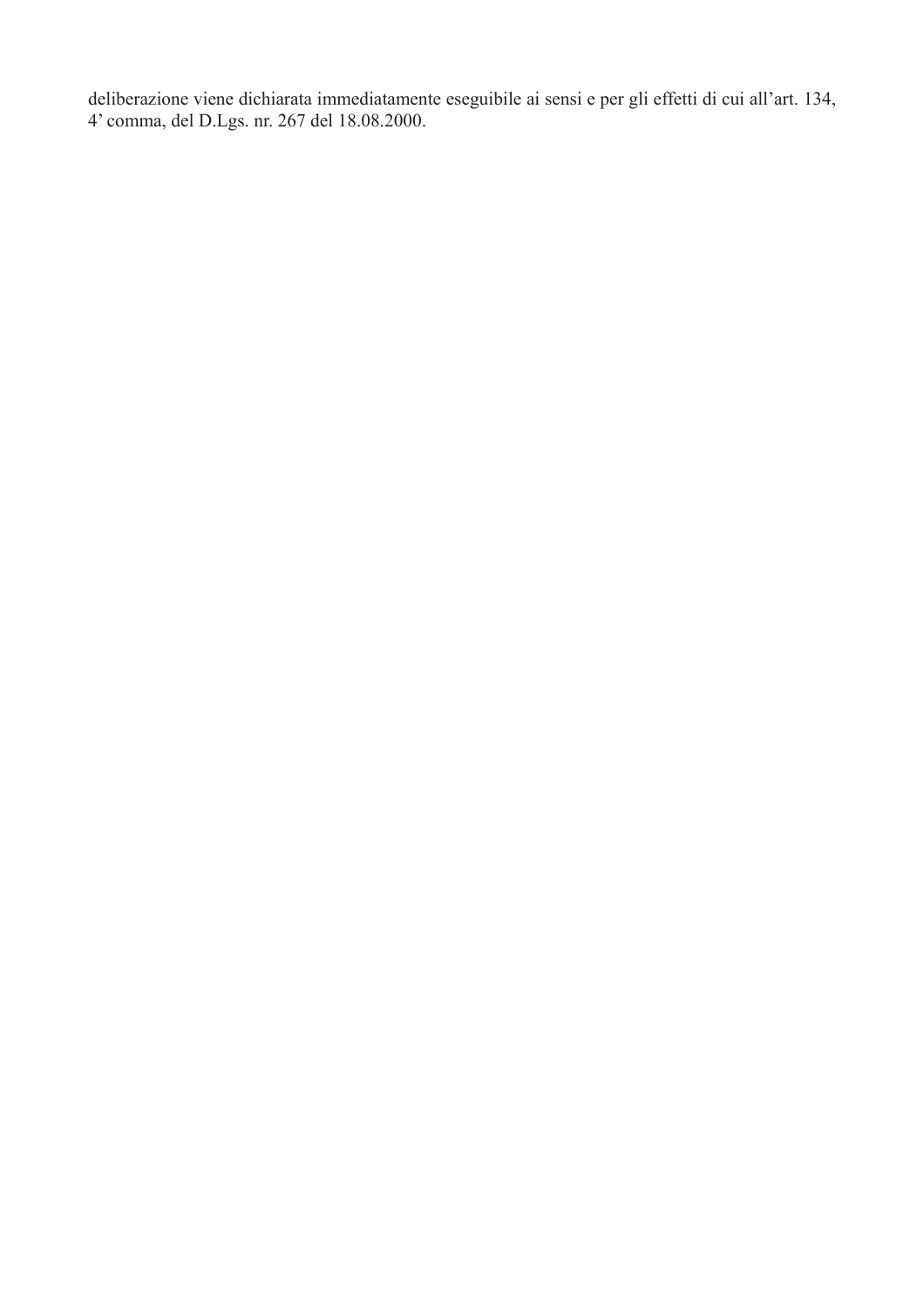

Letto, approvato e sottoscritto.

Il Presidente MASOTTI LORETTA Il Segretario Generale<br>dr.ssa Valeria Villa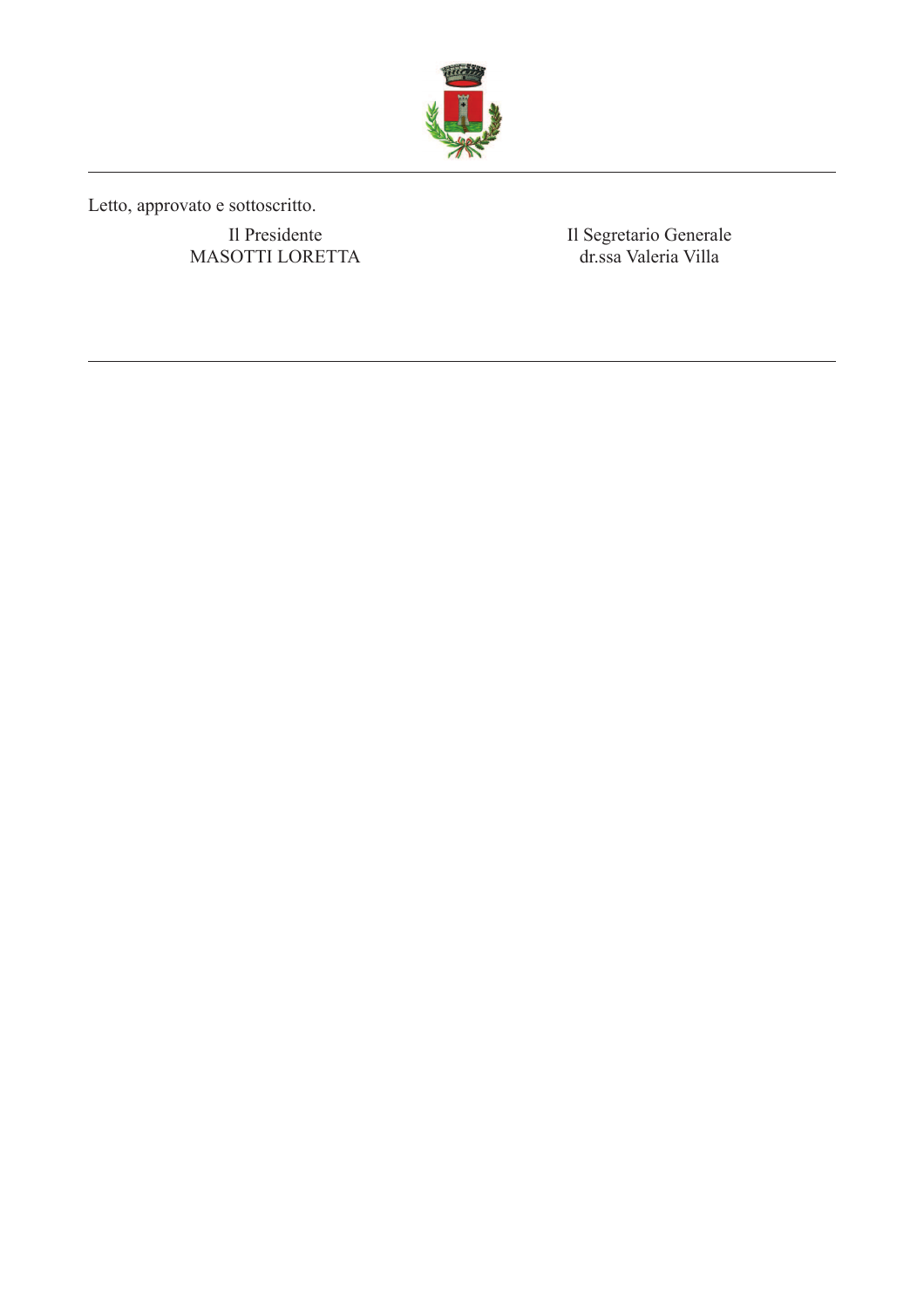Regolamento unificato per la gestione sovracomunale degli autoservizi pubblici non di linea con autovettura (taxi e noleggio con conducente)

# **INDICE**

### **CAPO I DISPOSIZIONI GENERALI**

- 1. OGGETTO
- 2. DEFINIZIONE DEI SERVIZI
- 3. IMPIEGO DELLE AUTOVETTURE IMMATRICOLATE AD USO TAXI ED NCC NEI SERVIZI DI LINEA O IN SOSTITUZIONE DEI SERVIZI DI LINEA

# **CAPO TT CONDIZIONI DI ESERCIZIO**

- 4. TITOLO PER L'ESERCIZIO DEI SERVIZI
- 5. CUMULO DEI TITOLI
- 6. FORME GIURIDICHE DI ESERCIZIO DEI SERVIZI
- 7. AMBITI OPERATIVI TERRITORIALI
- 8. RIMESSE PER IL SERVIZIO DI NOLEGGIO CON CONDUCENTE

#### **CAPO III** ACQUISIZIONE DELLE LICENZE E DELLE AUTORIZZAZIONI

- 9. REQUISITI PER IL RILASCIO DELLE LICENZE E DELLE AUTORIZZAZIONI
- $10.$ **IMPEDIMENTI SOGGETTIVI**

#### **CAPO IV COMMISSIONE CONSULTIVA D'AREA**

- 11. COMPOSIZIONE E NOMINA
- 12. **FUNZIONI**
- 13. MODALITA' DI FUNZIONAMENTO
- 14. DURATA IN CARICA E SOSTITUZIONE DEI MEMBRI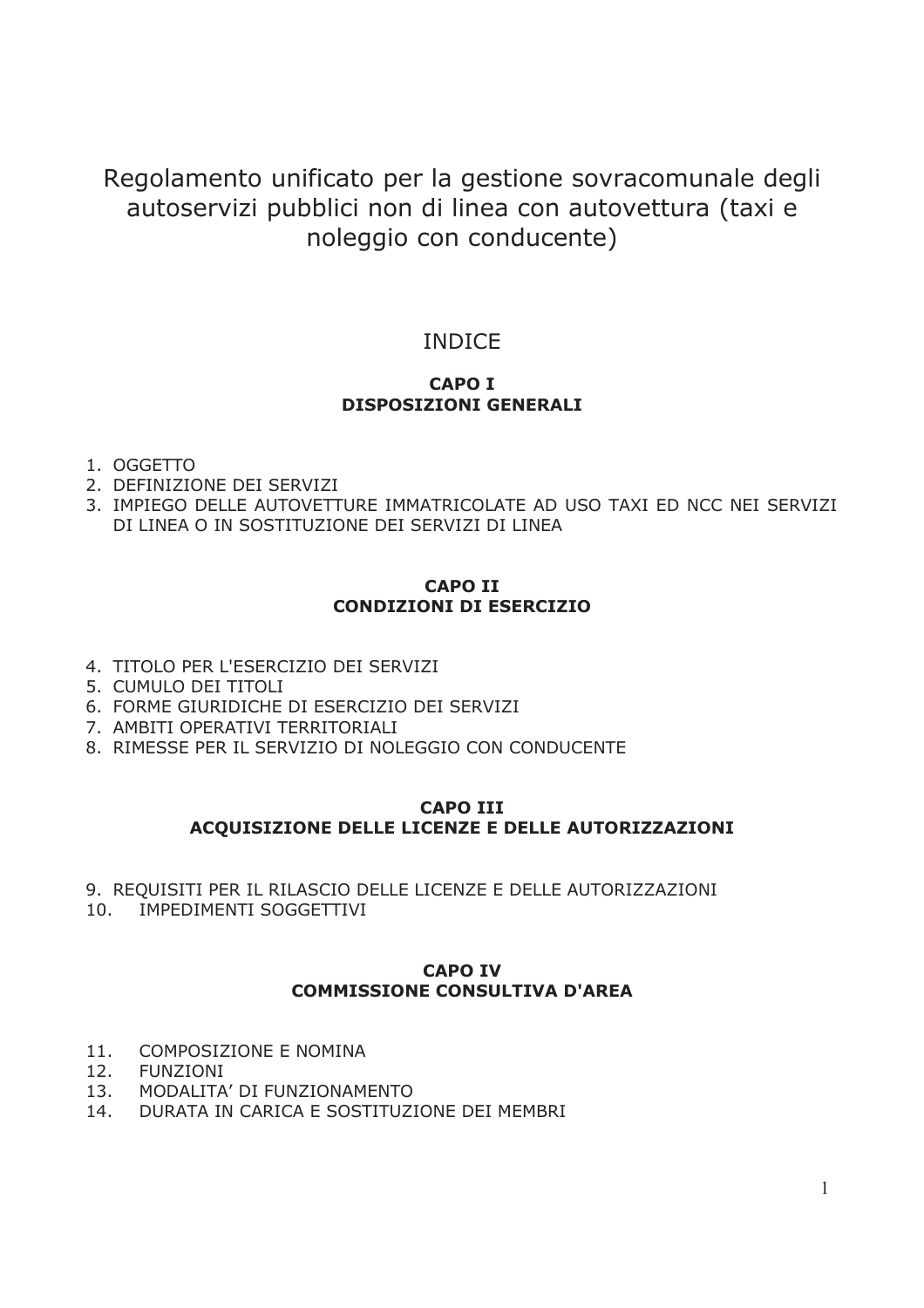#### **CAPO V** ORGANICO DEI SERVIZI TAXI E N.C.C.

- 15. CRITERI E PROCEDURE PER LA DETERMINAZIONE DEL NUMERO MASSIMO DI AUTOVETTURE DA ADIBIRE AL SERVIZIO DI TAXI E N.C.C.
- 16. ORGANICO DEI SERVIZI TAXI E N.C.C. DELL'AREA SOVRACOMUNALE

#### **CAPO VI**

# MODALITA' PER IL RILASCIO DELLE LICENZE E DELLE AUTORIZZAZIONI

- 17. SELEZIONE PUBBLICA PER L'ASSEGNAZIONE DELLE LICENZE E DELLE **AUTORIZZAZIONI**
- 18. CONTENUTI DEL BANDO DI CONCORSO
- PRESENTAZIONE DELLA DOMANDA 19.
- $20.$ COMMISSIONE DI CONCORSO
- $21.$ **TITOLI DI PREFERENZA**
- $22.$ MODALITÀ DI SVOLGIMENTO E MATERIE D'ESAME DEL PUBBLICO CONCORSO PER L'ASSEGNAZIONE DI LICENZE O AUTORIZZAZIONI A TITOLO GRATUITO
- 23. VALIDITÀ DELLA GRADUATORIA
- 24. RILASCIO DELLE LICENZE E DELLE AUTORIZZAZIONI
- 25. VALIDITÀ DELLE LICENZE E DELLE AUTORIZZAZIONI
- 26. INIZIO DEL SERVIZIO

#### **CAPO VII**

### MODALITA' PER IL TRASFERIMENTO DELLE LICENZE O DELLE AUTORIZZAZIONI

- TRASFERIBILITÀ PER ATTO TRA VIVI  $27.$
- 28. TRASFERIBILITÀ PER CAUSA DI MORTE DEL TITOLARE

### **CAPO VIII ESERCIZIO DEL SERVIZIO DA PARTE DI SOGGETTI NON TITOLARI**

- 29. SOSTITUZIONE ALLA GUIDA
- $30.$ COLLABORAZIONE FAMILIARE
- $31.$ PERSONALE DIPENDENTE

#### **CAPO IX** OBBLIGHI, DIRITTI E DIVIETI DEI CONDUCENTI DI TAXI E NCC

- $32.$ OBBLIGHI DEI CONDUCENTI
- 33. OBBLIGHI SPECIFICI PER L'ESERCENTE IL SERVIZIO TAXI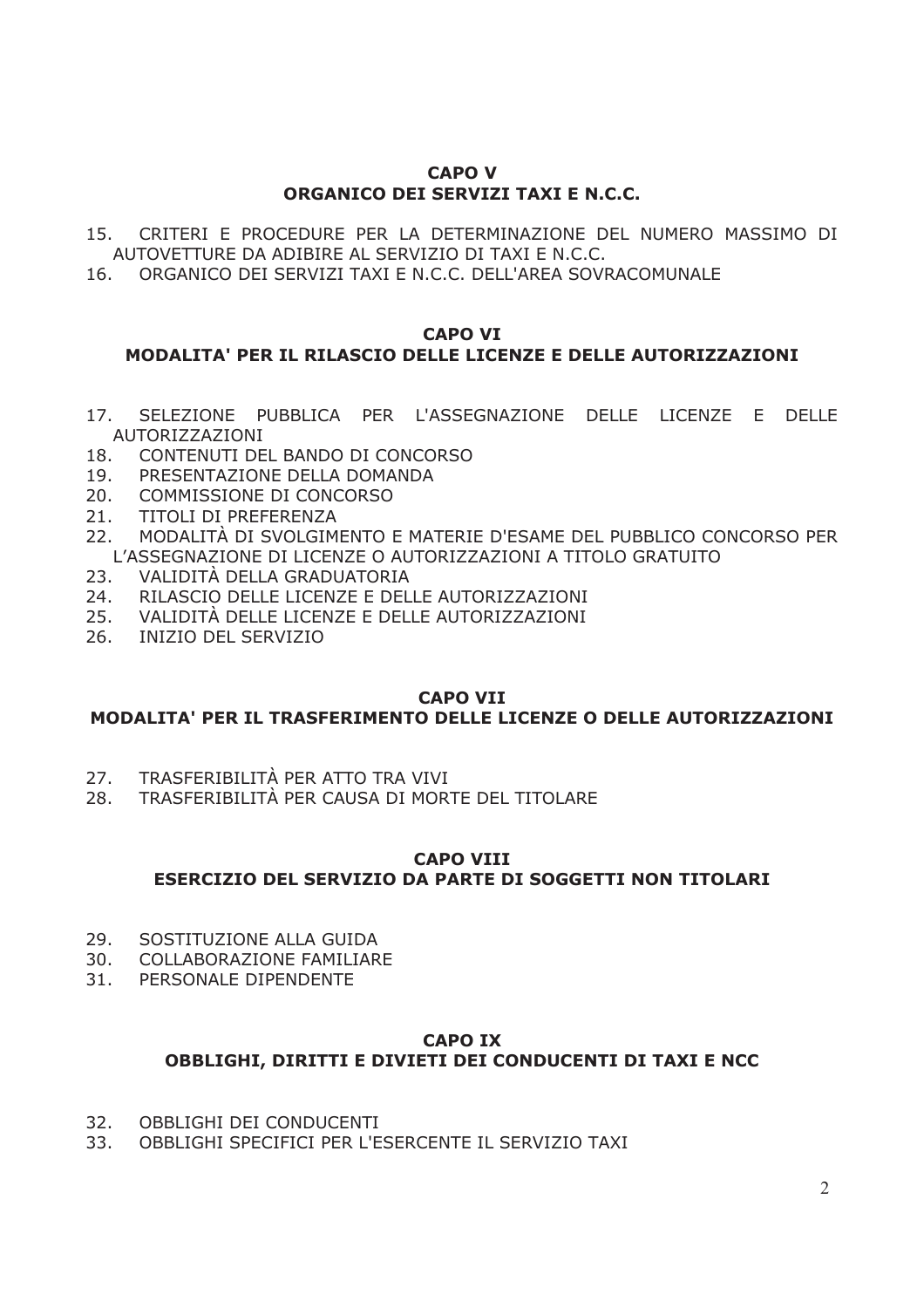- 34. OBBLIGHI DEI CONDUCENTI DELLE AUTOVETTURE TAXI PER IL TRASPORTO PRIORITARIAMENTE INDIRIZZATO A PERSONE CON DISABILITA', ANCHE GRAVI
- 35. OBBLIGHI SPECIFICI PER L'ESERCENTE IL SERVIZIO N.C.C.
- $36.$ DIRITTI DEI CONDUCENTI TAXI E N.C.C.
- $37.$ DIVIETI PER I CONDUCENTI DI TAXI E N.C.C.
- DIVIETI SPECIFICI PER L'ESERCENTE IL SERVIZIO TAXI 38.
- 39. DIVIETI SPECIFICI PER L'ESERCENTE IL SERVIZIO N.C.C.

#### **CAPO X**

## CARATTERISTICHE, CONTRASSEGNI IDENTIFICATIVI, STRUMENTAZIONI E ALTRE DISPOSIZIONI VARIE RELATIVE AI VEICOLI DA ADIBIRE AL SERVIZIO TAXI E N.C.C.

- $40.$ CARATTERISTICHE DEI VEICOLI
- CARATTERISTICHE SPECIFICHE PER LE AUTOVETTURE ADIBITE AL SERVIZIO TAXI  $41.$
- 42. CARATTERISTICHE SPECIFICHE PER LE AUTOVETTURE ADIBITE AL SERVIZIO  $N.C.C.$
- 43. TASSAMETRO PER IL SERVIZIO TAXI
- 44 CONTROLLO DELLE AUTOVETTURE
- 45. AVARIA DELL'AUTOVETTURA
- 46. LICENZE E AUTORIZZAZIONI PER AUTOVETTURE DI SCORTA
- 47. SOSTITUZIONE AUTOVETTURA PER FERMO TECNICO
- 48. RADIO TELEFONO
- 49. USO PROPRIO DELL'AUTOVETTURA TAXI

#### **CAPO XI** MODALITA' DI SVOLGIMENTO DEI SERVIZI

- RESPONSABILITÀ DELLA GESTIONE OPERATIVA 50.
- 51. POSTEGGIO DI STAZIONAMENTO TAXI
- 52. STAZIONAMENTO PER LO SVOLGIMENTO DEL SERVIZIO N.C.C.
- 53. TURNI ED ORARI DEL SERVIZIO TAXI
- 54. TRASPORTO DI PERSONE CON DISABILITA'
- 55. TARIFFE
- 56. FERIE, ASSENZE, ASPETTATIVA, DISTACCHI
- 57. SERVIZI TAXI CONVENZIONATI
- 58. **TAXI COLLETTIVO**

### **CAPO XII ILLECITI E SANZIONI**

- RESPONSABILITÀ IN ORDINE ALLA VIGILANZA E ALLA PUNIZIONE DELLE 59 VIOLAZIONI
- 60. SANZIONI AMMINISTRATIVE PECUNIARIE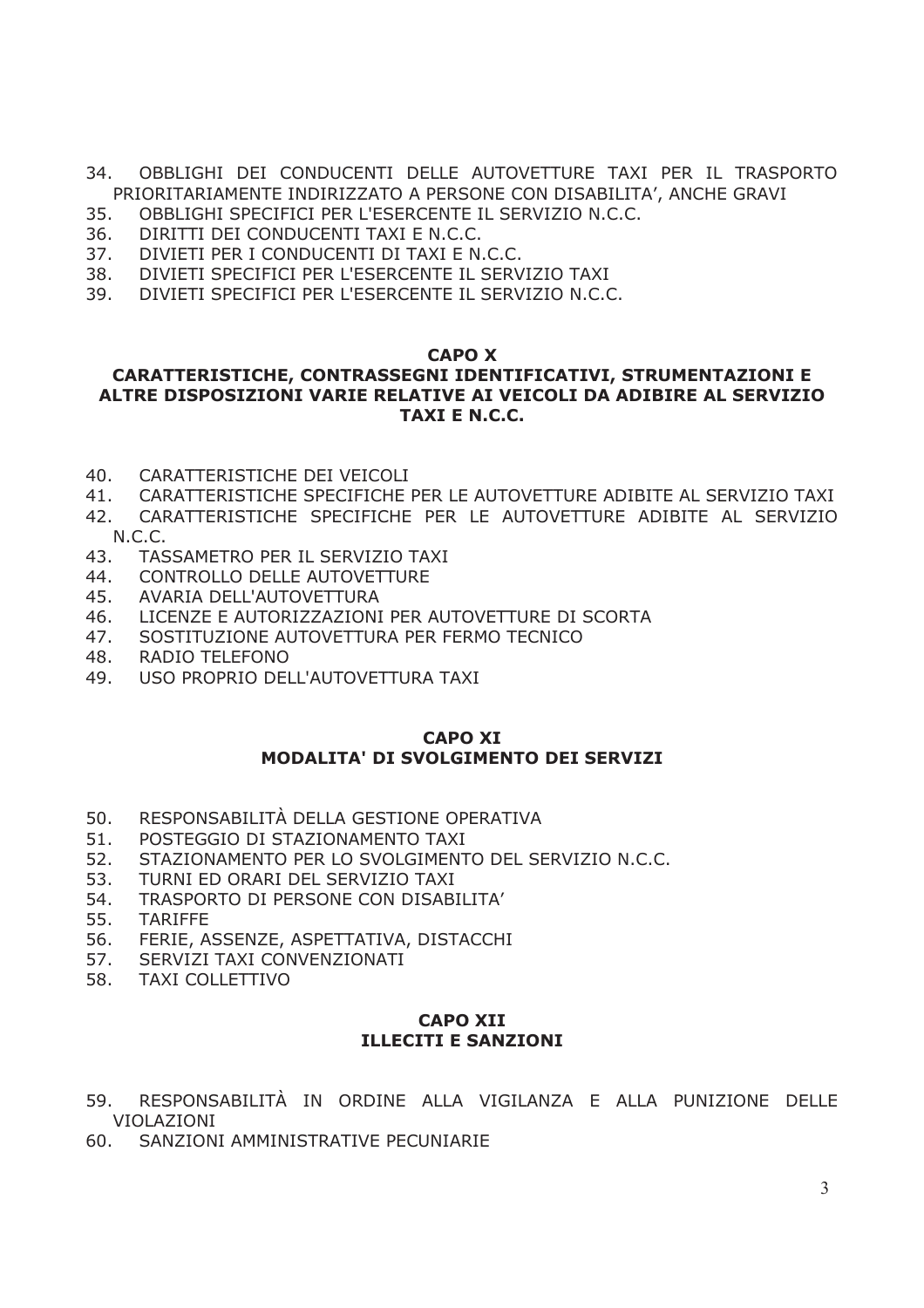- 61. DIFFIDA
- 62. SOSPENSIONE DELL'EFFICACIA DEL TITOLO
- 63. SOSPENSIONE CAUTELARE DAL SERVIZIO
- 64. DECADENZA DEL TITOLO

#### **CAPO XIII DISPOSIZIONI FINALI**

- 65. NORMA DI RINVIO
- 66. ABROGAZIONE DI PRECEDENTI DISPOSIZIONI
- 67. ENTRATA IN VIGORE
- 68. DISPOSIZIONI TRANSITORIE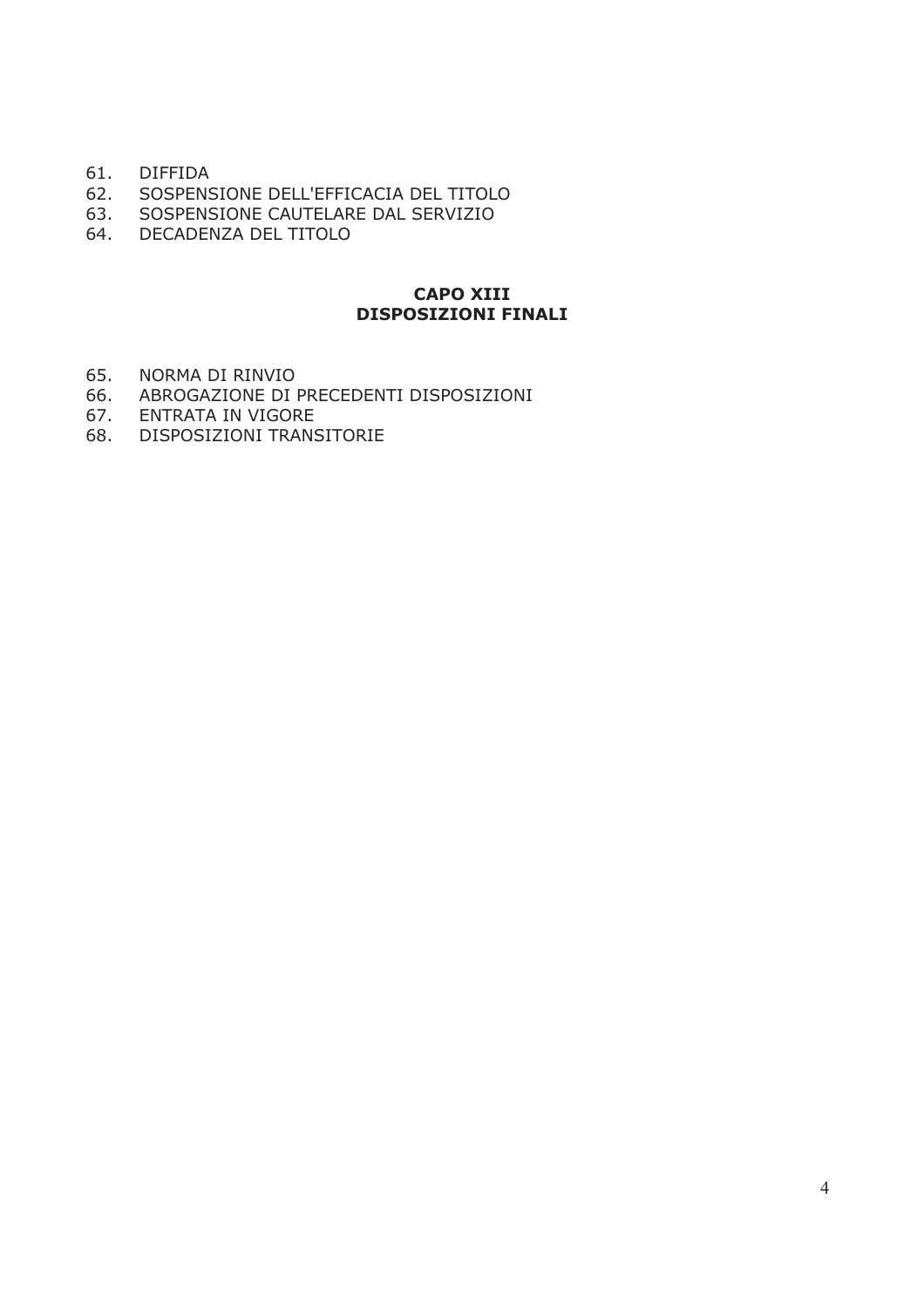#### **CAPO I** (DISPOSIZIONI GENERALI)

# Art.1 (Oggetto)

- 1. Il presente regolamento disciplina l'esercizio unificato, nell'area di cui al comma 2, dei servizi di Taxi con autovettura e di Noleggio Con Conducente e autovettura (di seguito denominati Taxi ed N.C.C.), in conformità alla Legge 15 gennaio 1992, n. 21 e tenuto anche conto dell'articolo 6 del D. Lgs. 4 luglio 2006, n. 223, convertito con modifiche in Legge 4 agosto 2006, n. 248 e delle direttive in materia emanate dalla Regione Emilia Romagna con deliberazione del Consiglio regionale n. 2009 del 31 maggio 1994).
- 2. L'area sovracomunale dei servizi unificati (di seguito denominata "area") delimitata dalla Provincia con deliberazione di Giunta n. 1058 del 2 dicembre 1996, comprende il territorio dei seguenti Comuni:
	- ANZOLA DELL'EMILIA
	- BOLOGNA
	- CALDERARA DI RENO
	- CASALECCHIO DI RENO
	- CASTEL MAGGIORE
	- CASTENASO
	- GRANAROLO DELL'EMILIA
	- 077ANO FMILIA
	- PIANORO
	- SASSO MARCONI
	- S. LAZZARO DI SAVENA
	- ZOLA PREDOSA

# **Art. 2** (Definizione dei servizi)

1. I servizi di Taxi e N.C.C. sono definiti in via generale e, nei loro elementi specifici, rispettivamente dagli articoli 1, 2 e 3 della Legge 15 gennaio 1992, n. 21, tenuto anche conto dell'articolo 6 del D. Lgs. 4 luglio 2006, n. 223, convertito con modifiche in Legge 4 agosto 2006, n. 248.

#### Art.3

#### (Impiego delle autovetture immatricolate ad uso Taxi ed N.C.C. nei servizi di linea o in sostituzione dei servizi di linea)

1. I titolari di autovetture Taxi e N.C.C., facenti parte dell'area di cui al precedente articolo 1, possono utilizzare propri mezzi per effettuare servizi di linea nei Comuni montani e negli altri territori a domanda debole, ai sensi dell'articolo 14, comma 4 del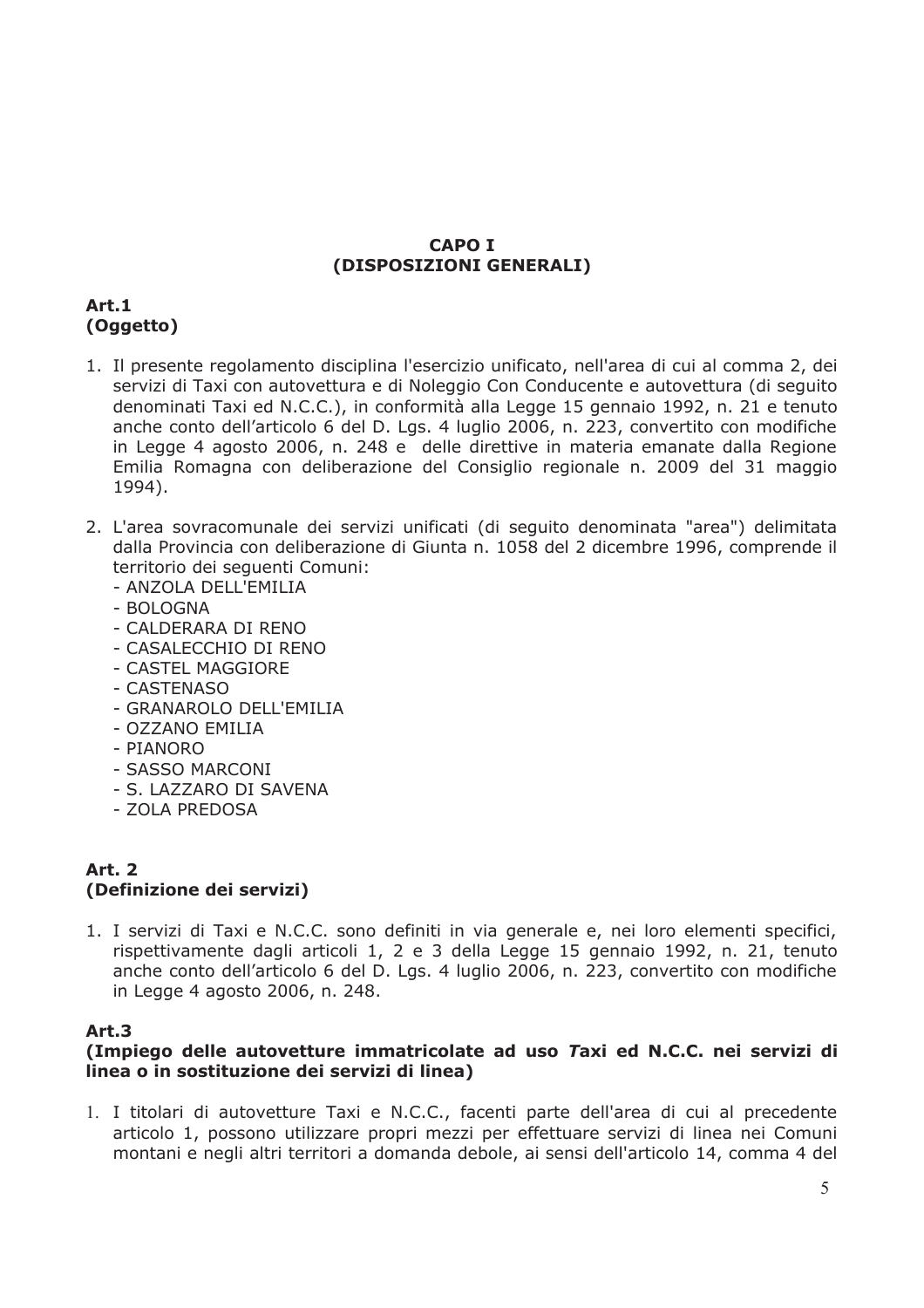D.Lgs. 19 novembre 1997, n. 422, e successive modificazioni, vale a dire in conformità delle disposizioni regionali sulla modalità di espletamento. La partecipazione alle gare per l'affidamento di detti servizi di linea è comunque subordinata al nulla osta dell'ufficio di cui al successivo articolo 50 in ordine alla compatibilità dei programmi di esercizio delle linee messe in gara con il regolare svolgimento del servizio Taxi e N.C.C. dell'area.

2. I titolari di autovetture Taxi e N.C.C., facenti parte dell'area, possono utilizzare i propri mezzi per effettuare servizi di linea nelle aree urbane e suburbane, ai sensi dell'articolo 14, comma 5 del D.Lgs. 19 novembre 1997, n. 422, e successive modificazioni, vale a dire in conformità delle disposizioni sulle modalità di esercizio e sulle tariffe impartite dagli enti locali titolari delle linee stesse nonché delle disposizioni ministeriali sui criteri tecnici di utilizzo delle autovetture.  $|a|$ partecipazione alle gare per l'affidamento di detti servizi di linea è comunque subordinata al nulla osta dell'ufficio di cui al successivo articolo 50 in ordine alla compatibilità dei programmi di esercizio delle linee messe in gara con il regolare svolgimento del servizio Taxi e N.C.C. dell'area.

### **CAPO II** (CONDIZIONI DI ESERCIZIO)

#### Art. 4 (Titolo per l'esercizio dei servizi)

- 1. L'esercizio dei servizi di Taxi e N.C.C. è subordinato al rilascio rispettivamente di apposita licenza e autorizzazione a persona fisica in possesso dei requisiti di cui all'articolo 6 della Legge 15 gennaio 1992, n. 21, nonchè all'iscrizione all'Albo delle Imprese artigiane o al Registro delle Imprese.
- 2. Le modalità per il rilascio della licenza o dell'autorizzazione sono disciplinate dall'articolo 8 della Legge 15 gennaio 1992, n. 21, dall'articolo 6 del D. Lgs. 4 luglio 2006, n. 223, convertito con modifiche in Legge 4 agosto 2006, n. 248 e dal presente regolamento.
- 3. Ai sensi dell'articolo 6 del D. Lgs. 4 luglio 2006, n. 223, convertito con modifiche in Legge 4 agosto 2006, n. 248, le licenze e le autorizzazioni rilasciate ai titolari di licenze per l'esercizio del servizio Taxi o sperimentalmente ai soggetti di cui all'articolo 7, comma 1, lettere b) e c) della Legge 15 gennaio 1992, n. 21, di seguito saranno definite licenze speciali, in particolare per le seguenti peculiarità, di volta in volta esplicitate nel bando di concorso di cui al successivo articolo 18:
- a) onerosità (eventuale);
- b) obblighi particolari di servizio (quali ad esempio la residenzialità), temporaneità, stagionalità, innovatività e/o tariffe diverse;
- c) particolari ed ulteriori dotazioni o requisiti tecnici del veicolo, quali ad esempio: particolare ecocompatibilità dell'alimentazione: alimentazione esclusivamente a metano, GPL, con propulsione elettrica o ibrida; particolare attrezzamento in relazione a determinate categorie di utenti (persone con disabilità);
- d) speciali modalità di rilascio dei titoli autorizzatori, previsti dall'articolo 6 del D. Lgs. 4 luglio 2006, n. 223, convertito con modifiche in Legge 4 agosto 2006, n. 248, anche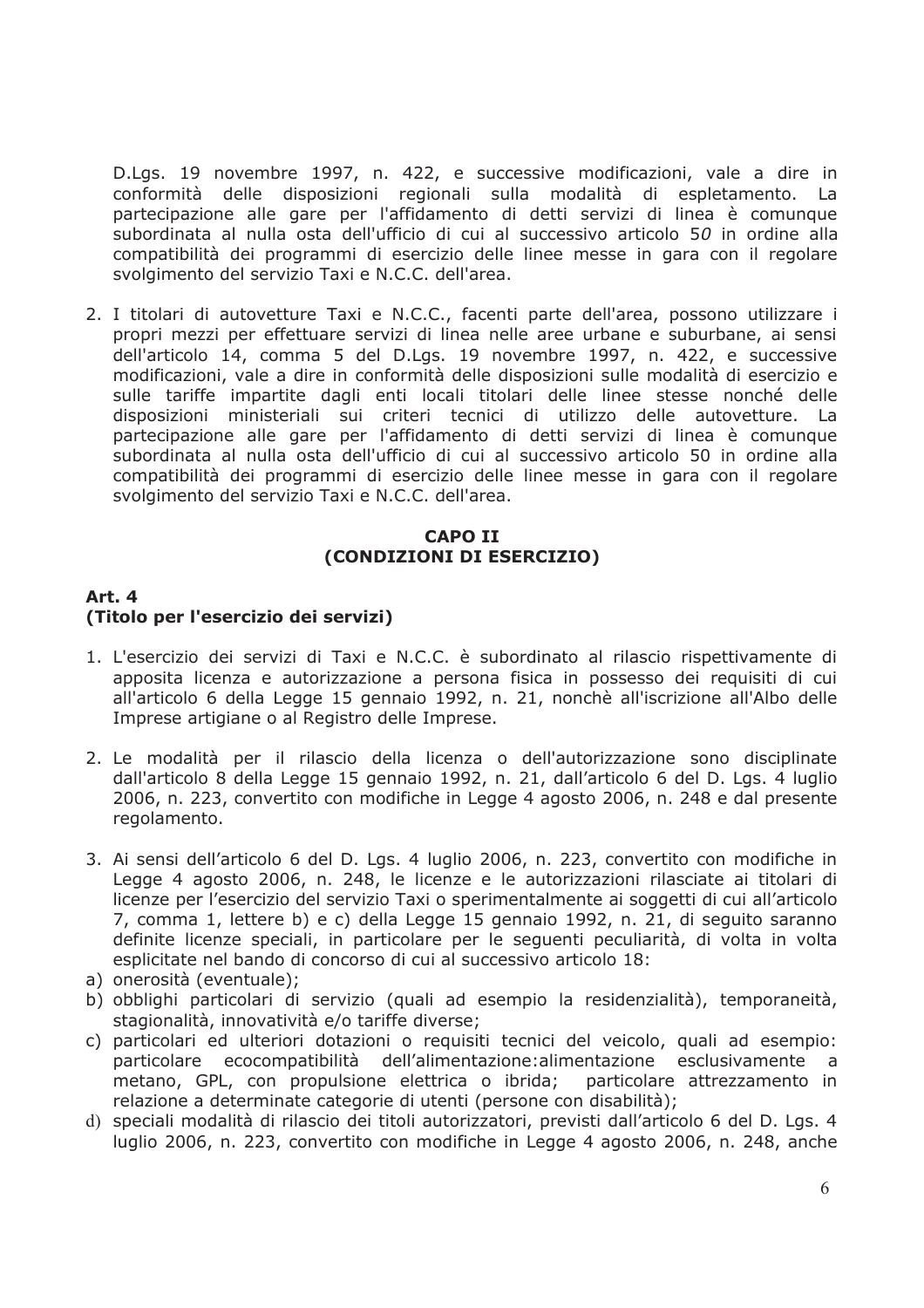mediante stipula di atti sostitutivi o integrativi del provvedimento finale, ai sensi dell'articolo 11 della Legge 7 agosto 1990, n. 241.

### **Art. 5** (Cumulo dei titoli)

- 1. I divieti e le possibilità di cumulo delle licenze e delle autorizzazioni sono disciplinati dall'articolo 8, comma 2, della Legge 15 gennaio 1992, n. 21.
- 2. Il cumulo, in capo ad un medesimo soggetto, titolare di autorizzazioni per l'esercizio del servizio di N.C.C. è ammesso fino ad un massimo di sei.

## Art. 6 (Forme giuridiche di esercizio dei servizi)

- 1. I titolari delle licenze o delle autorizzazioni per l'esercizio del servizio Taxi o N.C.C. possono esercitare la propria attività secondo le forme giuridiche indicate dall'articolo 7 della Legge 15 gennaio 1992, n. 21.
- 2. E' consentito conferire la licenza o autorizzazione agli organismi collettivi di cui all'articolo 7, comma 1, lettere b) e c) della Legge 15 gennaio 1992, n. 21, ferma restando la titolarità in capo al conferente. Il conferimento attribuisce ai predetti organismi collettivi la gestione economica dell'attività autorizzata. In caso di recesso, di decadenza o esclusione dagli organismi medesimi, si applicano i commi 2 e 3 del citato articolo 7 della Legge 15 gennaio 1992, n.21.
- 3. La gestione mediante conferimento può essere avviata previa comunicazione all'ufficio di cui al successivo articolo 50, con contestuale presentazione di:
- a) copia autentica dell'atto con il quale viene conferita la licenza/autorizzazione:
- b) dichiarazione sostitutiva, ai sensi dell'articolo 46 del D.P.R. 28 dicembre 2000, n. 445, attestante il possesso del certificato di iscrizione al registro delle Imprese per l'esercizio di attività di trasporto di persone da parte dell'organismo collettivo (detta certificazione sostituisce, per la durata del conferimento, il requisito del possesso della vettura, previsto dal successivo articolo 9, comma 1) e l'iscrizione al ruolo di cui all'articolo 6 Legge 15 gennaio 1992, n. 21 da parte del conducente del veicolo, nei casi in cui può essere persona diversa dal titolare conferente.
- 4. L'ufficio di cui al successivo articolo 50 verifica la regolarità e completezza della documentazione presentata e dispone, se del caso, con provvedimento motivato, il divieto di prosecuzione dell'attività conferita, fatta salva la possibilità di regolarizzazione.
- 5. Nella licenza e autorizzazione, che resta intestata al titolare, sono riportati in calce, la data del conferimento, la ragione sociale e l'indirizzo del soggetto beneficiario del conferimento.

### **Art. 7** (Ambiti operativi territoriali)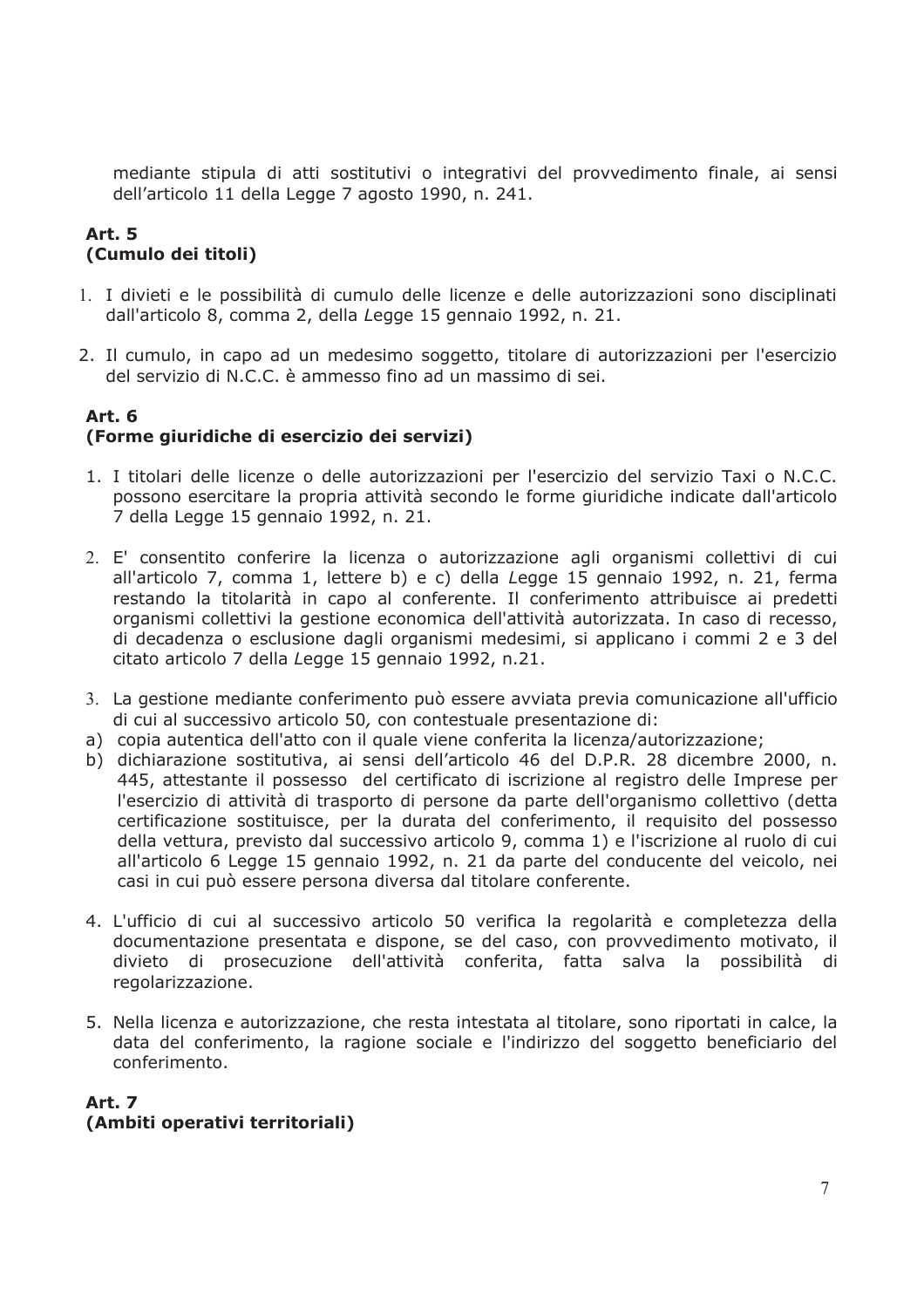- 1. I titolari di licenza e di autorizzazione possono effettuare il servizio di trasporto su tutto il territorio nazionale e, a condizione di reciprocità, negli Stati ove i regolamenti degli stessi lo consentano.
- 2. Per il servizio Taxi, il prelevamento dell'utente oppure l'inizio del servizio sono effettuati con partenza dal territorio dell'area, fermo restando che la corsa, qualora diretta oltre tale ambito territoriale, è facoltativa.
- 3. L'inizio del servizio N.C.C, fatto salvo quanto consentito dall'articolo 48, comma 3, avviene con partenza della vettura dalla rimessa.

### Art. 8 (Rimesse per il servizio di Noleggio Con Conducente)

- 1. Le rimesse, ai sensi dell'articolo 3, comma 1 e dell'articolo 8, comma 3, della Legge 15 gennaio 1992, n. 21, sono luoghi ove le autovetture stazionano e sono a disposizione dell'utenza.
- 2. Le caratteristiche, ai fini dell'idoneità e come requisito per il rilascio del titolo, sono disciplinate dal successivo articolo 9, comma 2.
- 3. Nel caso di cumulo di autorizzazioni in capo ad un unico titolare e in caso di gestione del servizio tramite gli organismi collettivi di cui all'articolo 7 lettere b) e c) della Legge 15 gennaio 1992, n. 21, lo stazionamento delle singole autovetture non è vincolato ad una rimessa specifica ma è libero all'interno delle rimesse complessivamente disponibili.
- 4. E' ammessa la possibilità di utilizzare più rimesse. Le rimesse eccedenti quelle richieste come requisito dall'articolo 9, comma 2, possono essere ubicate anche fuori del Comune che ha rilasciato il titolo, purché entro l'area di cui al precedente articolo 1. E' fatta salva l'applicazione dell'articolo 11, comma 6 della Legge 15 gennaio 1992, n. 21, previo parere favorevole della Commissione di cui al successivo articolo 11.

#### **CAPO III** (ACQUISIZIONE DELLE LICENZE E DELLE AUTORIZZAZIONI)

# Art. 9

# (Requisiti per il rilascio delle licenze e delle autorizzazioni)

- 1. Per ottenere il rilascio del titolo abilitante all'esercizio del servizio Taxi e N.C.C. è richiesto il possesso dei seguenti reguisiti:
- a) essere cittadino italiano ovvero di uno Stato della Unione Europea ovvero di altro Stato che riconosca ai cittadini italiani il diritto di prestare attività per servizi analoghi;
- b) essere residente in un Comune della Provincia di Bologna;
- c) essere iscritto nel ruolo dei conducenti di cui all'articolo 6 della Legge 15 gennaio 1992
- n. 21 ovvero in un qualsiasi analogo elenco di uno degli Stati di cui alla lettera a);
- d) essere esente dagli impedimenti soggettivi di cui all'articolo 10;

e) essere proprietario o comunque possedere la piena disponibilità (anche in leasing) del veicolo da adibire al servizio;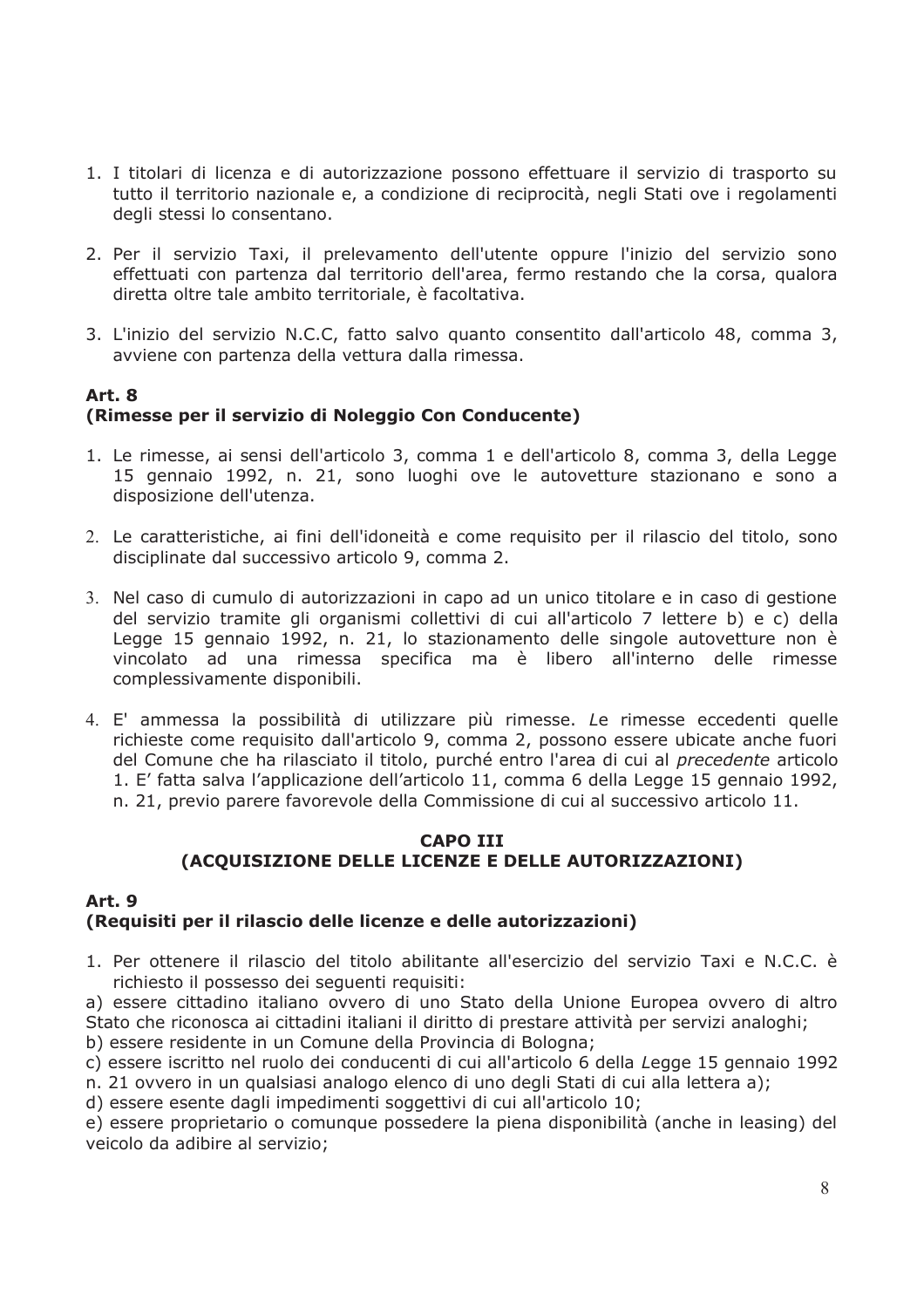f) non avere trasferito rispettivamente altra licenza o autorizzazione nei cinque anni precedenti nell'ambito dei Comuni appartenenti all'area;

g) non essere già titolari di licenza Taxi o di autorizzazione N.C.C. rilasciata da altro Comune, fatto salvo il diritto al cumulo di più autorizzazioni di cui al precedente articolo 5, comma 2:

h) essere assicurato per la responsabilità civile nei confronti di persone o cose, compreso i terzi trasportati, almeno secondo gli importi minimi previsti dalle normative per tempo vigenti.

- 2. Per l'esercizio del servizio N.C.C. è richiesta altresì la disponibilità, nel territorio del Comune che rilascia l'autorizzazione, di una rimessa, da intendersi come un luogo privato, anche a cielo aperto, adeguatamente delimitato, idoneo allo stazionamento del veicolo di servizio. L'idoneità della rimessa, qualora destinata al solo stazionamento, è accertata unicamente con riguardo a tale destinazione d'uso. Nel caso, invece, che detta rimessa sia adibita ad usi plurimi o sia contemporaneamente sede dell'impresa, l'idoneità è accertata in esito anche all'osservanza delle disposizioni antincendio, igienico-sanitarie, edilizie, e di quant'altro, eventualmente, prescritto dalla normativa al riguardo.
- 3. Ai fini della certificazione comprovante il possesso dei requisiti, di cui ai precedenti commi 1 e 2, gli interessati possono ricorrere alle forme di autocertificazione previste dal D.P.R. 28 dicembre 2000, n. 445.
- 4. In caso di ragionevoli dubbi il responsabile del procedimento può procedere ad accertamenti d'ufficio, nonché chiedere il rilascio di dichiarazioni e ordinare esibizioni documentali.

#### **Art. 10** (Impedimenti soggettivi)

1. Costituiscono impedimenti soggettivi alla titolarità della licenza e della autorizzazione: a) l'essere incorso in condanne definitive per reati che comportino l'interdizione dalla

professione, salvo che sia intervenuta riabilitazione;

- b) l'essere incorso in provvedimenti adottati ai sensi delle leggi:
- 1. 27 dicembre 1956, n. 1423 (misure di prevenzione);
- 2. 31 maggio 1965, n. 575 e successive modifiche (antimafia);

c) l'essere stato dichiarato fallito senza che sia intervenuta riabilitazione a norma di legge;

d) l'essere incorso, nel quinquennio precedente la domanda, in provvedimenti di revoca o decadenza di precedente licenza o autorizzazione di esercizio anche da parte di altri Comuni:

e) l'essere incorsi in condanne definitive per reati non colposi che comportino la condanna a pene restrittive della libertà personale per un periodo, complessivamente, superiore ai due anni e salvi i casi di riabilitazione;

e) svolgere altre attività lavorative in modo prevalente rispetto all'attività autorizzata o comunque in modo tale da compromettere la regolarità e la sicurezza dell'attività medesima. L'eventuale ulteriore attività deve comunque essere dichiarata e documentata all'Amministrazione comunale competente al rilascio del titolo.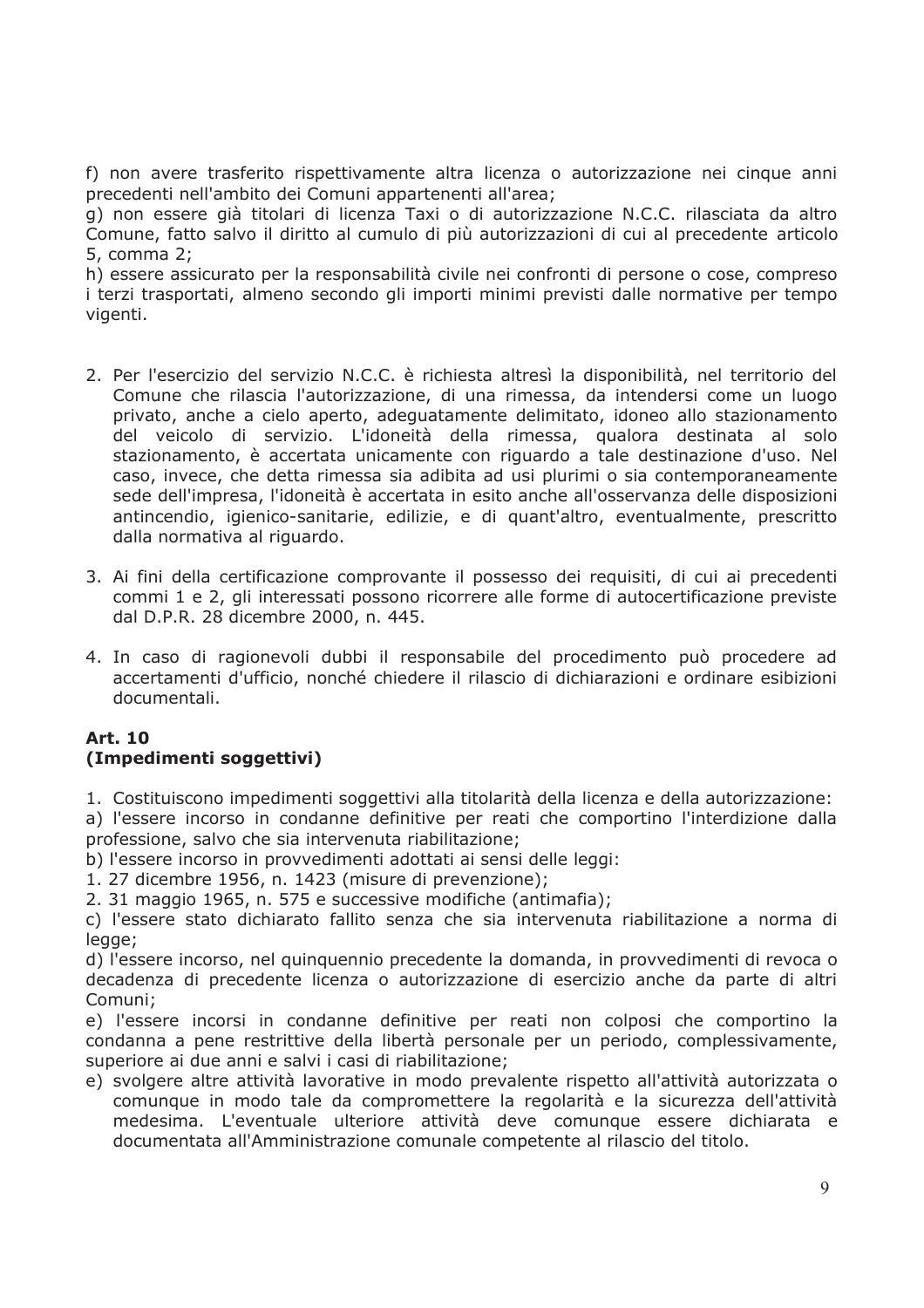2. Il responsabile del procedimento verifica d'ufficio la situazione prevista dal comma 1, lettera b), e acquisisce dall'interessato l'autocertificazione relativa alle altre situazioni previste dal medesimo comma 1.

#### **CAPO TV** (COMMISSIONE CONSULTIVA D'AREA)

## **Art. 11** (Composizione e nomina)

- 1. Per l'esame di problemi di carattere generale e per l'espressione di pareri, in riferimento all'esercizio del servizio ed all'applicazione del presente regolamento, è istituita una apposita Commissione consultiva di area sovracomunale.
- 2. La Commissione consultiva è nominata con deliberazione della Giunta del Comune di Bologna ed è composta da quindici membri effettivi e relativi sostituti, di cui:

a) quattro designati dai Comuni dell'area, di cui due dal Comune di Bologna ed uno dei quali con funzioni di Presidente e due, congiuntamente, dagli altri Comuni:

b) quattro designati dalle associazioni di categoria maggiormente rappresentative a livello nazionale operanti in ambito locale:

c) uno designato congiuntamente dalle associazioni sindacali di categoria a carattere locale, che abbiano almeno trenta aderenti;

 $d$ ) tre designati dalle associazioni delle imprese in forma associata maggiormente rappresentative in ambito locale;

- f) tre designati congiuntamente dalle associazioni degli utenti operanti in ambito provinciale.
- 3. La composizione della Commissione di cui ai precedenti commi è integrata, in occasione dell'espressione di pareri riferiti al servizio riservato a persone con disabilità, da un membro, effettivo e relativo sostituto, designato dalla Consulta permanente per il superamento dell'handicap.
- 4. Qualora le associazioni di cui al precedente comma 2, lettere b), c), d), e), non raggiungano l'accordo per la designazione congiunta dei loro rappresentanti, il Comune di Bologna procede, in esito a sorteggio, alla nomina dei membri fra i nominativi segnalati dalle suddette associazioni.
- 5. Nel caso in cui, entro i termini stabiliti, taluna delle associazioni di categoria, non provveda a designare i propri rappresentanti, la Commissione è costituita dai soli componenti effettivamente designati.
- 6. Le associazioni, tra quelle di cui al precedente comma 2, lettere b), c), d), e) che intendano candidarsi a far parte della Commissione dovranno presentare istanza all'Amministrazione comunale, sottoscritta da almeno 50 tra taxisti o noleggiatori, identificabili mediante apposizione del numero di licenza.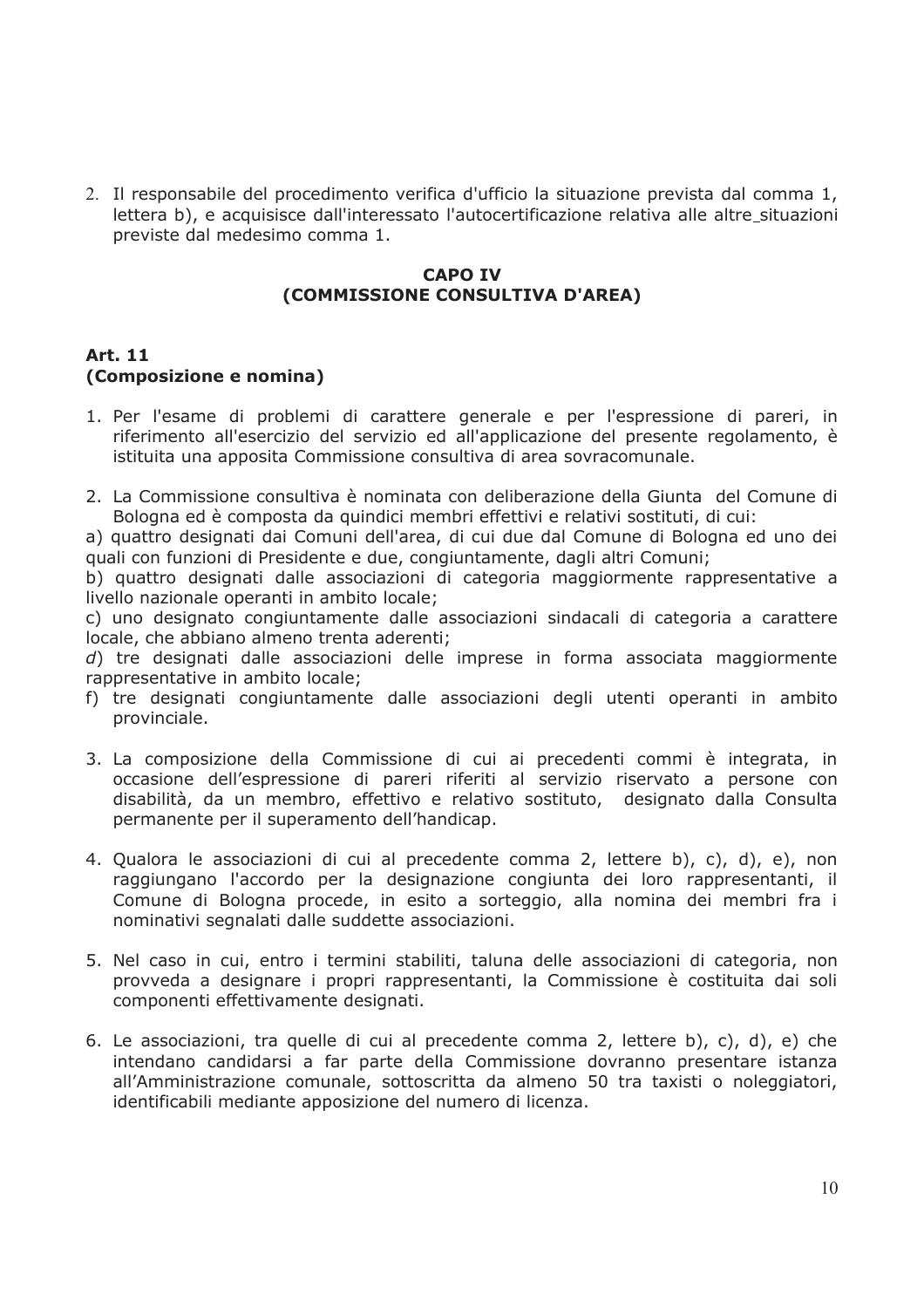- 7. Le funzioni di segretario sono svolte da un dipendente del Comune di Bologna di categoria non inferiore alla C.
- 8. Ai sensi dell'articolo 6 del D. Lgs. 4 luglio 2006, n. 223, convertito con modifiche in Legge 4 agosto 2006, n. 248 è istituito il Comitato permanente di monitoraggio del servizio Taxi, dalla composizione analoga a quella della Commissione consultiva di cui al presente articolo.

#### **Art. 12** (Funzioni)

- 1. La Commissione consultiva esprime parere obbligatorio nelle seguenti materie:
- a) formazione e variazione degli organici dei servizi;
- b) formazione e variazione di norme regolamentari:
- c) tariffe;
- d) criteri e procedure per i turni e gli orari del servizio Taxi.
- 2. La Commissione può nominare gruppi di lavoro con il compito di affrontare tematiche specifiche di settore.
- 3. La Commissione è tenuta a rendere il parere di cui al precedente comma 1 entro guarantacingue giorni dal ricevimento della richiesta. Qualora le siano richiesti pareri facoltativi, la Commissione è tenuta a dare immediata comunicazione all'organo richiedente del termine entro il quale il parere sarà reso.
- 4. In caso di decorrenza del termine di cui al comma 3 senza che sia stato comunicato il parere o senza che il Presidente della Commissione abbia rappresentato esigenze istruttorie, è in facoltà dell'organo cui spetta la decisione di procedere indipendentemente dall'acquisizione del parere.
- 5. Nel caso in cui la Commissione abbia rappresentato esigenze istruttorie il termine di cui al comma 3 può essere interrotto per una sola volta ed il parere deve essere reso definitivamente entro quindici giorni dalla ricezione degli elementi istruttori.

### Art. 13 (Modalità di funzionamento)

- 1. La Commissione è convocata dal Presidente tutte le volte in cui è tenuta a rendere parere obbligatorio e qualora sia richiesta di pareri facoltativi. E' altresì convocata una volta all'anno per l'esame di problematiche generali connesse all'andamento dei servizi.
- 2. Le sedute della Commissione sono valide quando vi sia la presenza della maggioranza dei suoi componenti ivi compreso almeno uno dei membri di cui all'articolo 11, comma 2, lettera a).
- 3. In caso di assenza temporanea del Presidente, la carica viene assunta da altro componente di nomina comunale più anziano di età.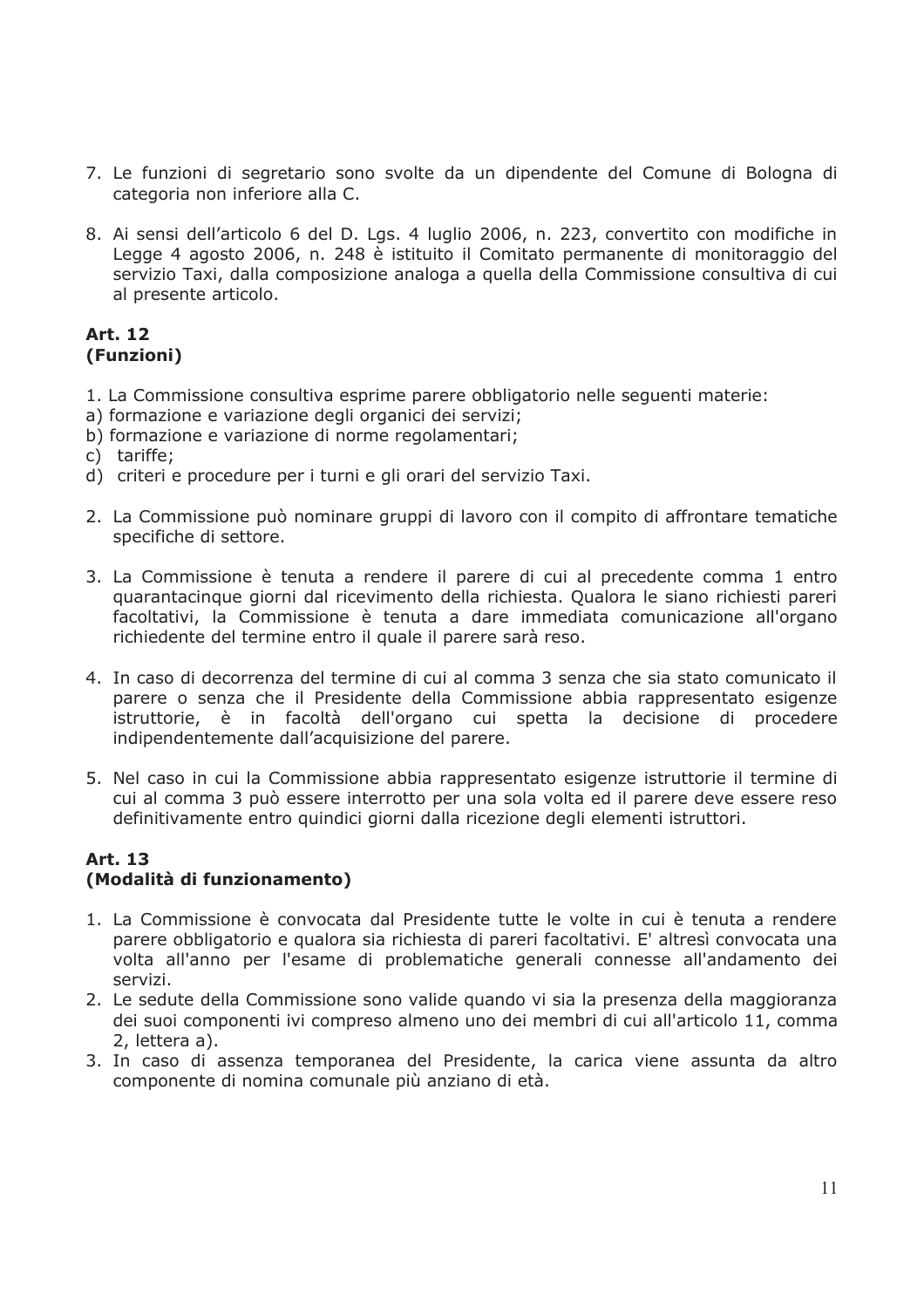- 4. Ai fini dell'espressione di parere di cui al precedente articolo 12, comma 1, la Commissione adotta le proprie determinazioni con il voto favorevole della maggioranza dei presenti. In caso di parità prevale il voto del Presidente.
- 5. Di ogni seduta è redatto apposito verbale, a cura del segretario della Commissione.

# **Art. 14** (Durata in carica e sostituzione dei membri)

- 1. La Commissione consultiva resta in carica quattro anni a far tempo dalla sua istituzione.
- 2. I componenti della Commissione possono essere sostituiti in ogni momento per dimissioni ovvero ad iniziativa del Comune o della associazione che li ha designati.
- 3. A far data dall'entrata in vigore del presente Regolamento la Commissione nominata dalla Giunta del Comune di Bologna con propria deliberazione Prog. n. 40 del 28 febbraio 2006 (e successive modificazioni) è integrata con il nuovo membro di cui al precedente articolo 11 lettera d) e rimane in carica dalla data di esecutività della predetta deliberazione sino alla scadenza di cui al precedente comma 1.

#### **CAPO V** (ORGANICO DEI SERVIZI TAXI E N.C.C.)

#### **Art. 15**

#### (Criteri e procedure per la determinazione del numero massimo di autovetture da adibire al servizio di Taxi e N.C.C.)

- 1. Ai sensi dell'articolo 6 del D. Lgs. 4 luglio 2006, n. 223, convertito con modifiche in Legge 4 agosto 2006, n. 248 e visto il Piano Generale del Traffico Urbano del Comune di Bologna che, in quanto strumento di riorganizzazione complessiva della mobilità urbana in grado di incidere nel breve e nel medio periodo garantendo il massimo livello di raccordo con le opere in corso di realizzazione e con gli altri strumenti di pianificazione sovraordinati e comunali, può fungere da istruttoria tecnica per l'area di cui al precedente articolo 1, il presente regolamento stabilisce il numero massimo di autovetture da adibire al servizio di Taxi e N.C.C. nell'area (di seguito definito organico potenziale), come pure la sua distribuzione territoriale, sentita la Commissione consultiva di cui al precedente articolo 11, in conformità alle procedure decisionali definite dalla apposita convenzione istitutiva della gestione unificata del servizio.
- 2. Entro i limiti dell'organico potenziale, di cui al precedente comma 1 ed al successivo articolo 16, la Giunta del Comune di Bologna, verificata la necessità di adeguare il livello di offerta alle esigenze dell'utenza e sentita la Commissione consultiva di cui al precedente articolo 11, determina variazioni all'organico dei servizi Taxi ed N.C.C. dell'area.
- 3. Ai sensi dell'articolo 6 del D.Lgs. 4 luglio 2006, n. 223, convertito con modifiche in Legge 4 agosto 2006, n. 248, la Giunta del Comune di Bologna, con le modalità di cui al precedente comma 2, definisce lo specifico titolo gratuito od oneroso del rilascio di nuove licenze per il servizio di Taxi e, in caso di titolo oneroso:
	- a) l'eventuale importo da attribuire alle licenze per il servizio di Taxi;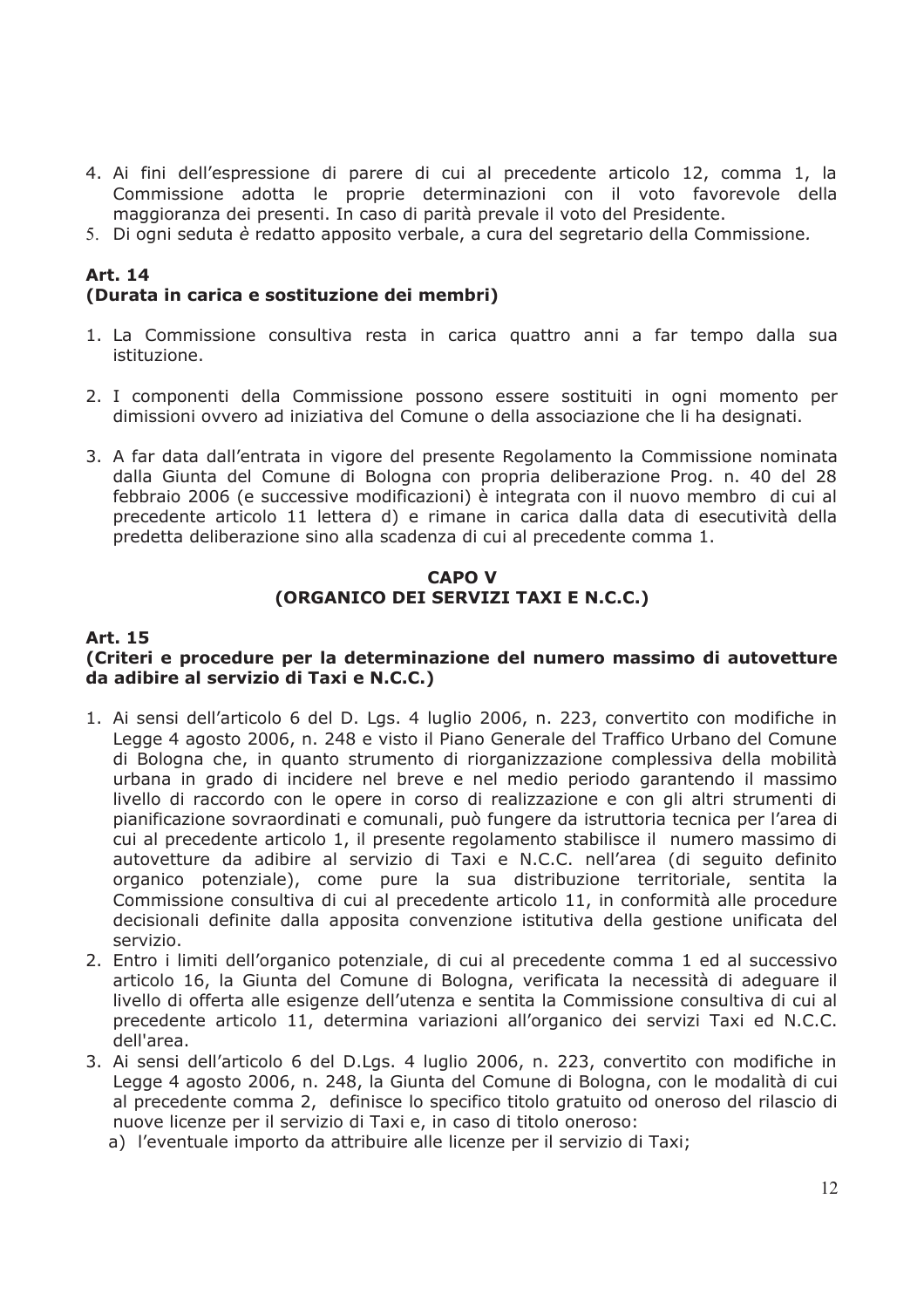b) uno o più criteri selettivi di valutazione automatica o immediata, che assicurino la conclusione delle procedure di selezione in tempi celeri qualora vi sia eccedenza di richieste di partecipazione.

- 4. I proventi derivanti dalla cessione delle licenze di cui al precedente comma 3, vengono ripartiti nella misura dell'80% tra i titolari di licenza taxi. Il restante 20% è introitato dal Comune di Bologna al fine di costituire un fondo per finanziare iniziative volte al miglioramento della qualità ed al monitoraggio, anche elettronico, degli autoservizi pubblici non di linea dell'area di cui al precedente articolo 1.
- 5. Ai sensi dell'articolo 6 del D.Lgs. 4 luglio 2006, n. 223, convertito con modifiche in Legge 4 agosto 2006, n. 248, la Giunta del Comune di Bologna, con le modalità di cui al precedente comma 2, definisce le caratteristiche delle licenze speciali di cui al precedente articolo 4, comma 3.

## **Art. 16** (Organico dei servizi Taxi e N.C.C. dell'area sovracomunale)

1. L'organico potenziale dei Comuni dell'area di cui al precedente articolo 1, per i servizi Taxi e N.C.C., è determinato in 742 licenze per l'esercizio del servizio Taxi ed in 245 autorizzazioni per l'esercizio del servizio di N.C.C.. L'organico in servizio è determinato in 706 licenze per l'esercizio del servizio Taxi ed in 245 autorizzazioni per l'esercizio del servizio di N.C.C., suddivise come seque:

| <b>Comune</b>                | <b>Taxi</b>                                                                                                 | <b>N.C.C.</b>  |
|------------------------------|-------------------------------------------------------------------------------------------------------------|----------------|
| Anzola dell'Emilia           | 2 Area sovracomunale<br>2 Residenziali                                                                      | $\overline{0}$ |
| <b>Bologna</b>               | 609 Area sovracomunale<br>31 Prioritarie Disabili, incluse<br>8 licenze di cui al successivo<br>articolo 68 | 227            |
| Calderara di Reno            | 2 Area sovracomunale<br>2 Residenziali                                                                      | $\overline{2}$ |
| <b>Casalecchio di Reno</b>   | 13 Area sovracomunale                                                                                       | 3              |
| <b>Castel Maggiore</b>       | 2 Area sovracomunale<br>2 Residenziali                                                                      | 3              |
| <b>Castenaso</b>             | 4 Area sovracomunale<br>2 Residenziali                                                                      | $\overline{4}$ |
| <b>Granarolo dell'Emilia</b> | 2 Area sovracomunale<br>2 Residenziali                                                                      | $\mathbf 1$    |
| <b>Ozzano Emilia</b>         | 5 Area sovracomunale<br>2 Residenziali                                                                      | $\Omega$       |
| <b>Pianoro</b>               | 4 Area sovracomunale<br>2 Residenziali                                                                      | $\overline{2}$ |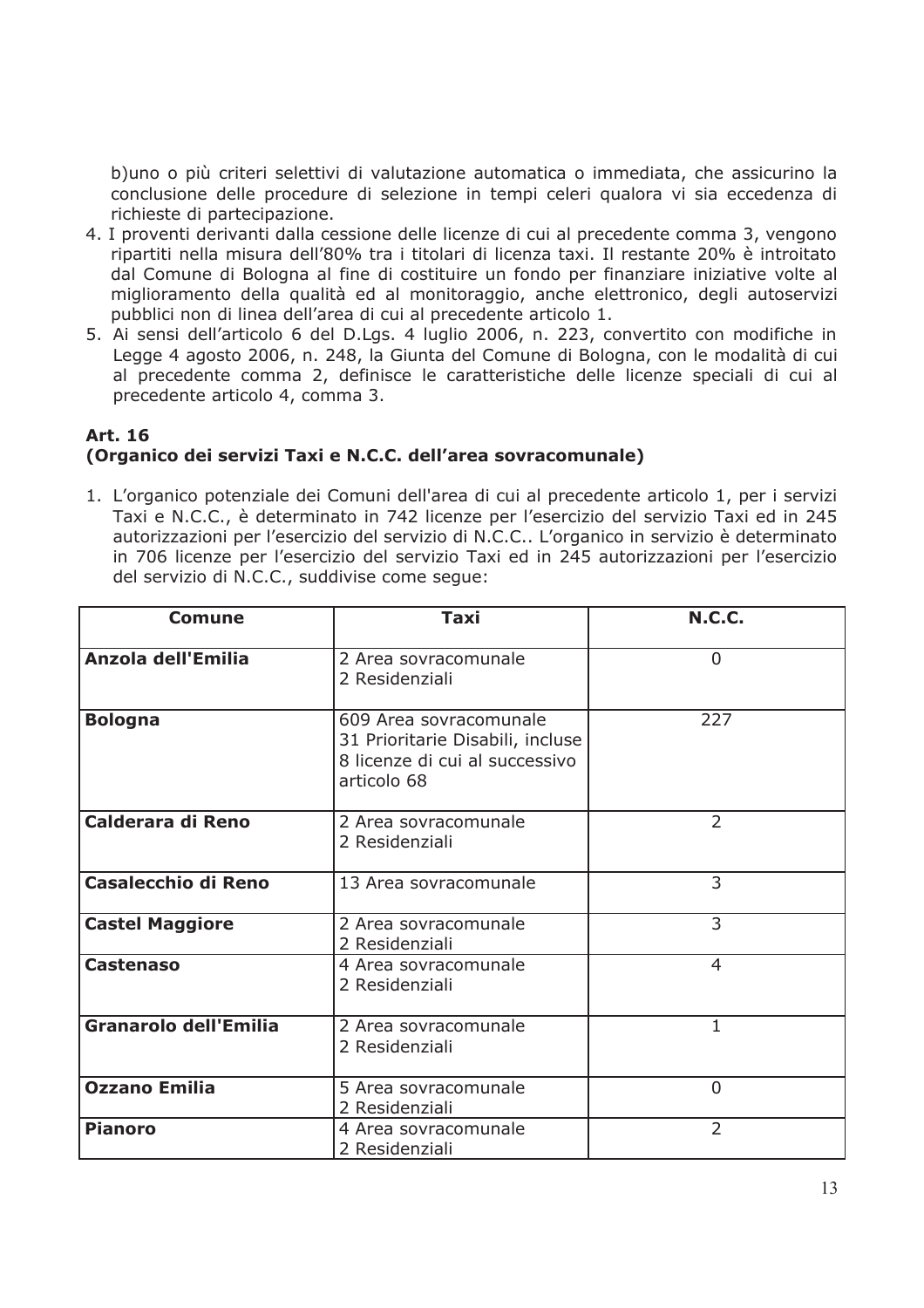| <b>Sasso Marconi</b>                      | 3 Area sovracomunale<br>2 Residenziali |    |
|-------------------------------------------|----------------------------------------|----|
| S. Lazzaro di Savena                      | 9 Area sovracomunale                   |    |
| <b>Zola Predosa</b>                       | 2 Area sovracomunale<br>2 Residenziali |    |
| Licenze<br>assegnate<br>non<br>potenziale | organico<br>in<br>presenti             | 36 |

#### **CAPO VI**

# (MODALITA' PER IL RILASCIO DELLE LICENZE E DELLE AUTORIZZAZIONI)

#### **Art. 17** (Selezione pubblica per l'assegnazione delle licenze e delle autorizzazioni)

- 1. Le licenze per l'esercizio del servizio Taxi e le autorizzazioni per l'esercizio del servizio di N.C.C. vengono assegnate in seguito a pubblico concorso.
- 2. Per essere ammessi al concorso è necessario il possesso di tutti i requisiti stabiliti dall'articolo 9 del presente regolamento, ad eccezione di quelli di cui al medesimo articolo 9, comma 1, lettere b), e), h), che devono essere posseduti ai fini del rilascio del titolo.
- 3. Il concorso è indetto dal dirigente del Settore competente del Comune di Bologna, anche per conto dei Comuni dell'area di cui al precedente articolo 1. Il bando è pubblicato all'Albo Pretorio dei Comuni dell'area, sul bollettino della Regione Emilia Romagna e su due quotidiani.

# **Art. 18**

### (Contenuti del bando di concorso)

1. Il bando di pubblico concorso deve prevedere:

a) il numero delle licenze o delle autorizzazioni da rilasciare, l'indicazione dei Comuni al cui organico si riferiscono, eventuali condizioni di esercizio di cui al precedente articolo 15, comma 5;

b) i requisiti richiesti per l'ammissione al pubblico concorso e per il rilascio delle licenze o delle autorizzazioni:

- c) il termine di presentazione della domanda, le modalità per l'inoltro della stessa ed eventuali documenti da presentare;
- d) l'importo della licenza, in caso di pubblico concorso per l'assegnazione di licenze taxi a titolo oneroso;
- e) l'indicazione dei titoli di preferenza di cui al successivo articolo 21 e, in caso di pubblico concorso per l'assegnazione di licenze taxi a titolo oneroso, i criteri selettivi di valutazione automatica;

f) le materie di esame in caso di pubblico concorso per l'assegnazione di licenze o autorizzazioni a titolo gratuito;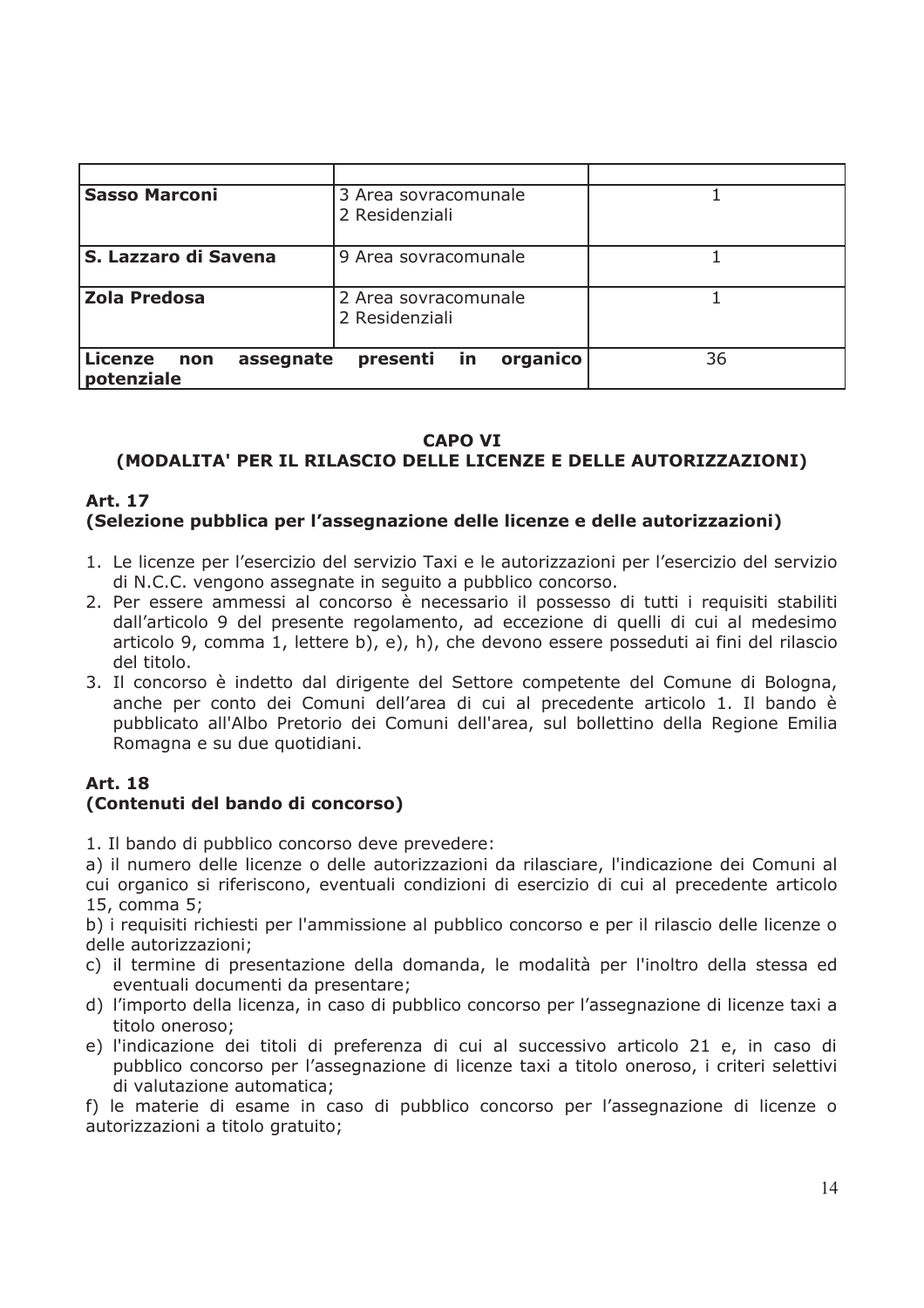- g) il rinvio alle norme del presente regolamento per quanto concerne la validità e l'utilizzo della graduatoria;
- h) la votazione minima fissata per il conseguimento dell'idoneità.

# **Art. 19**

### (Presentazione della domanda)

- 1. La domanda per la partecipazione al concorso, da presentarsi al Comune di Bologna, deve essere conforme al modello appositamente predisposto.
- 2. I requisiti di cui al precedente articolo 9 sono dichiarati ai sensi del D.P.R. 28 dicembre 2000, n. 445.
- 3. Entro i trenta giorni successivi alla data di scadenza della presentazione delle domande l'ufficio competente valuta la regolarità delle domande di partecipazione e redige l'elenco dei candidati ammessi e di quelli esclusi. Il predetto elenco è approvato con determinazione del dirigente preposto all'ufficio.

#### **Art. 20** (Commissione di concorso)

- 1. Per l'espletamento di pubblico concorso per l'assegnazione di licenze o autorizzazioni a titolo gratuito il dirigente del Settore competente del Comune di Bologna nomina un'apposita Commissione costituita di almeno tre membri, tra i quali il responsabile dell'ufficio di cui al successivo articolo 50 e due esperti nelle discipline previste per le prove concorsuali, di cui almeno uno esterno. Le funzioni di segretario sono svolte da un dipendente comunale di categoria non inferiore alla C.
- 2. La Commissione di cui al precedente comma 1 opera come collegio perfetto, redige la graduatoria dei candidati ammessi e la trasmette al dirigente di cui al medesimo comma 1 per l'approvazione, nonché per l'eventuale richiesta di opzione ai vincitori, per ordine di graduatoria, nel caso in cui i posti in organico, da ricoprire, siano riferiti a più di un Comune dell'area e per la comunicazione degli esiti del procedimento ai Comuni medesimi.
- 3. Per l'espletamento di pubblico concorso per l'assegnazione di licenze taxi a titolo oneroso l'esame delle richieste è effettuato dal dirigente di cui al precedente comma 1, alla presenza di due testimoni scelti tra dipendenti del Comune di Bologna, in seduta pubblica, nel giorno e nell'ora indicati nella lettera di invito. In caso di parità di punteggio si procederà con sorteggio.

### **Art. 21** (Titoli di preferenza)

1. A parità di merito costituiscono titolo di preferenza aver esercitato servizio di Taxi in qualità di sostituto alla quida o essere stato dipendente di una impresa di N.C.C. ai sensi dell'articolo 8, comma 4, della legge 15 gennaio 1992, n. 21, ovvero aver svolto l'attività in qualità di collaboratore familiare per almeno un anno.

### **Art. 22**

(Modalità di svolgimento e materie d'esame del pubblico concorso per l'assegnazione di licenze o autorizzazioni a titolo gratuito)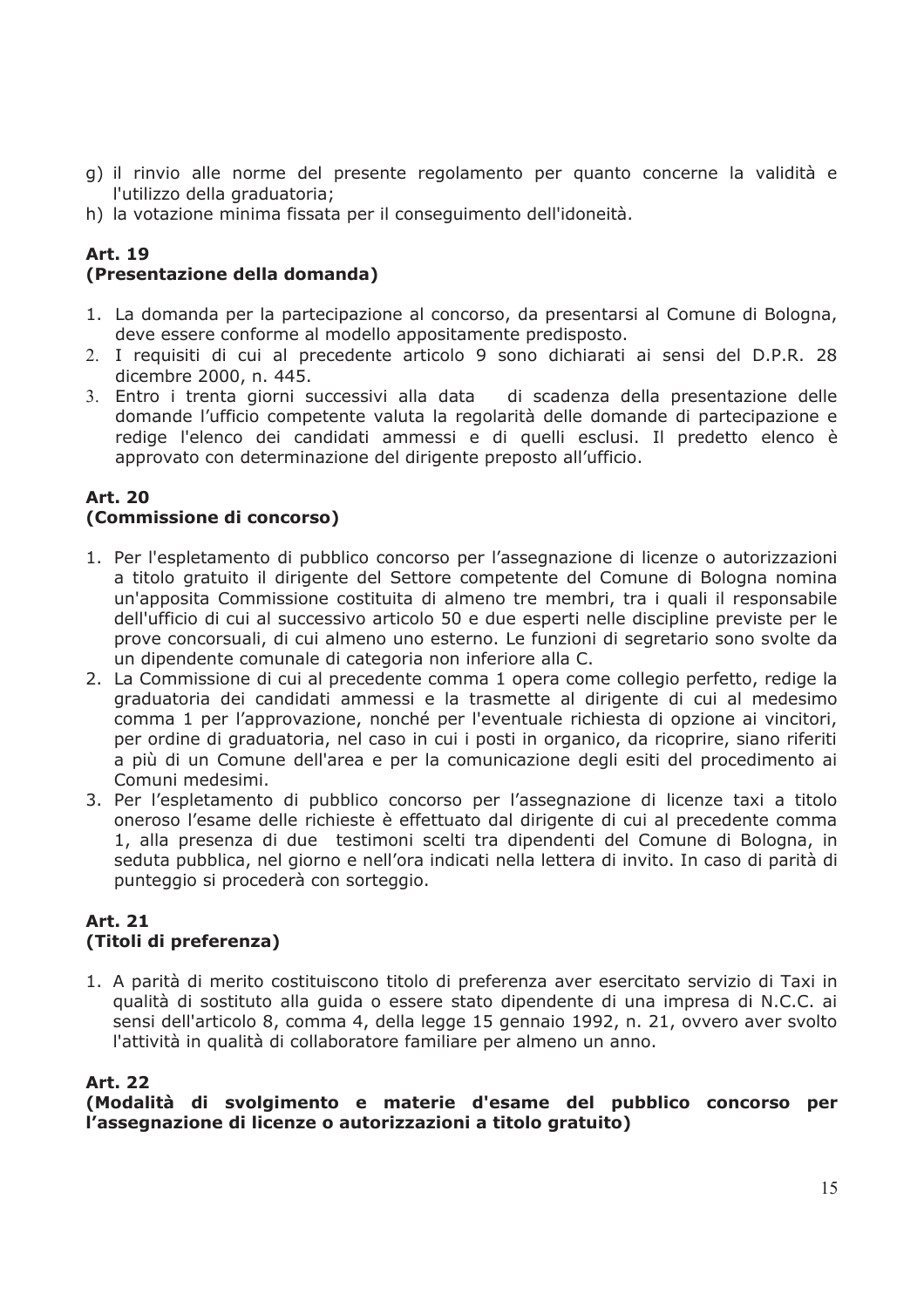1. L'esame si svolge mediante una prova scritta o un colloguio sulle seguenti materie:

a) il presente regolamento;

b) elementi di toponomastica locale e dei principali luoghi e siti storici dei Comuni appartenenti all'area di cui al precedente articolo 1.

# Art. 23 (Validità della graduatoria)

1. La graduatoria ha validità di quattro anni dalla data di approvazione.

# **Art. 24** (Rilascio delle licenze e delle autorizzazioni)

- 1. Il responsabile del procedimento del Comune interessato dà formale comunicazione ai vincitori del concorso, assegnando loro un termine di novanta giorni per la presentazione dell'autocertificazione comprovante il possesso dei requisiti di cui all'articolo 9, comma 1, lettere e), f), g) e h), comma 2 e articolo 10, comma 1, lettere a), c), d) ed f). Il medesimo responsabile provvede d'ufficio agli accertamenti di cui all'articolo 10, comma 1, lettera b).
- 2. Le licenze e le autorizzazioni sono rilasciate entro trenta giorni dal ricevimento della documentazione suddetta.

# **Art. 25** (Validità delle licenze e delle autorizzazioni)

- 1. Le licenze e le autorizzazioni hanno validità a tempo indeterminato e sono sottoposte, entro il 31 dicembre di ogni quinquennio, a verifica da parte dell'Amministrazione comunale che ha rilasciato il titolo al fine di accertare il permanere, in capo al titolare, dei requisiti previsti dalla legge e dal presente regolamento.
- 2. In caso di ragionevoli dubbi il responsabile del procedimento può procedere ad accertamenti d'ufficio, nonché chiedere il rilascio di dichiarazioni e ordinare esibizioni documentali.
- 3. Il titolare della licenza od autorizzazione può in ogni tempo essere dichiarato decaduto in caso di perdita dei requisiti di cui all'articolo 9 o al verificarsi degli impedimenti di cui all'articolo 10. Tuttavia nei casi di cui all'articolo 9, comma 1, lettera b) ed e) qualora la perdita sia dovuta a cause di forza maggiore è concesso un congruo termine per riottenere il requisito perduto.

# **Art. 26** (Inizio del servizio)

1. Nel caso di assegnazione della licenza e dell'autorizzazione o di acquisizione della stessa per atto tra vivi o a causa di morte, il titolare deve obbligatoriamente, a pena di decadenza, iniziare il servizio entro quattro mesi dal rilascio del titolo, o dal trasferimento del medesimo.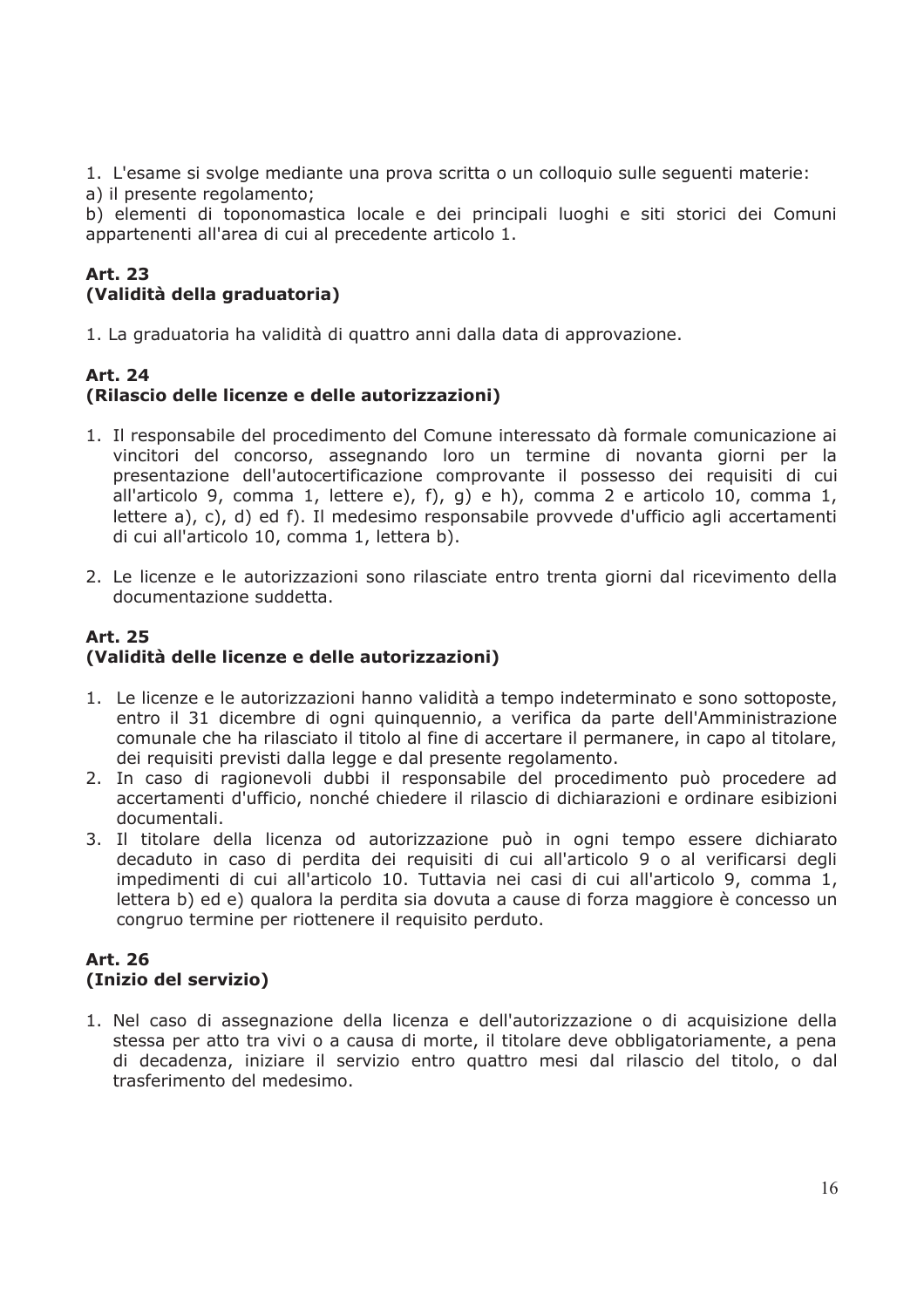2. Detto termine può essere prorogato per un massimo di altri quattro mesi solo in presenza di certificazione attestante l'impossibilità temporanea per cause di forza maggiore, ad iniziare il servizio.

#### **CAPO VII** (MODALITA' PER IL TRASFERIMENTO DELLE LICENZE O DELLE **AUTORIZZAZIONI)**

#### **Art. 27** (Trasferibilità per atto tra vivi)

- 1. La licenza e l'autorizzazione sono trasferibili, alle condizioni di cui all'articolo 9, comma 1, della legge 15 gennaio 1992, n. 21 ed in presenza di documentato trasferimento dell'azienda o di un ramo della stessa. La richiesta, al Comune che ha rilasciato il titolo, deve essere corredata da copia autentica dell'atto di cessione dell'azienda e dalla dichiarazione di accettazione del subentrante designato, nonché dalla documentazione comprovante il possesso, da parte di quest'ultimo, dei requisiti indicati all'articolo 24.
- 2. Nel caso di cui all'articolo 9, comma 1, lettera c) della Legge 15 gennaio 1992, n. 21 (permanente inabilità o inidoneità al servizio per malattia o infortunio), l'attestazione deve essere fornita dal titolare, avvalendosi di apposito certificato rilasciato dalla Commissione Medica operante presso le strutture sanitarie territorialmente competenti. Ferma restando l'immediata cessazione del servizio, il certificato rilasciato deve, entro dieci giorni, essere consegnato al Comune unitamente ai titoli autorizzativi e relativi contrassegni identificativi. Il trasferimento del titolo deve essere richiesto entro un anno dalla data della certificazione, a pena di decadenza. Le medesime scadenze ed effetti valgono anche per il caso di ritiro definitivo della patente.
- 3. In tutti i casi il trasferimento si perfeziona ed ha effetto dalla data in cui il Comune rilascia il titolo al subentrante designato.
- 4. Ai sensi dell'articolo 9, comma 3, della Legge 15 gennaio 1992, n. 21, per cinque anni dalla data del trasferimento suddetto, il trasferente non può diventare titolare di altra licenza o autorizzazione conseguita in un Comune dell'area tramite concorso pubblico o trasferimento.

#### **Art. 28** (Trasferibilità per causa di morte del titolare)

- 1. In caso di morte del titolare e qualora vi siano eredi appartenenti al nucleo familiare del defunto la licenza o l'autorizzazione possono essere trasferite ai sensi dell'articolo 9, comma 2, della Legge 15 gennaio 1992, n. 21.
- 2. Gli eredi suddetti devono comunicare il decesso, al competente ufficio comunale che ha rilasciato il titolo, entro tre mesi dal verificarsi dell'evento. La comunicazione, sottoscritta con firma autenticata da tutti gli eredi, deve altresì segnalare, in alternativa: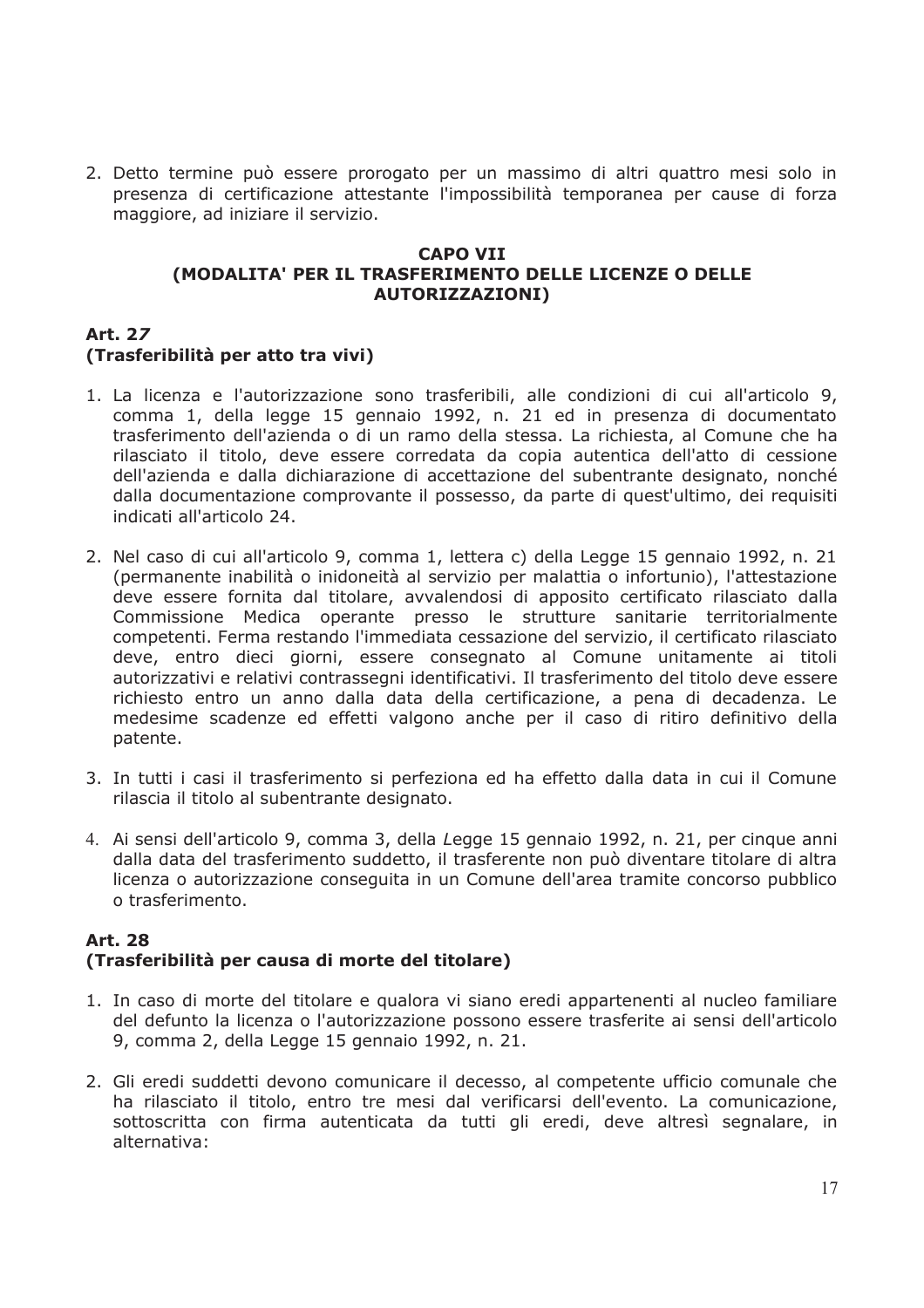a) il trasferimento del titolo ad uno degli eredi in possesso dei reguisiti prescritti (ai sensi del suddetto articolo 9, comma 2, primo periodo della Legge 15 gennaio 1992, n. 21) ovvero ad un soggetto terzo, anch'esso in possesso di detti reguisiti. Alla comunicazione è allegata la documentazione di cui all'articolo 24 e la dichiarazione di accettazione del terzo:

b) la volontà degli eredi (ai sensi del suddetto articolo 9, comma 2, secondo periodo della Legge 15 gennaio 1992, n. 21), di trasferire entro due anni dal decesso il titolo ad uno di essi, al momento non ancora in possesso dei requisiti prescritti ovvero ad un soggetto terzo. La comunicazione vale come richiesta di autorizzazione al Comune, che provvede entro trenta giorni con atto motivato nel quale:

- in caso di non accoglimento fissa un termine perentorio non superiore a quattro mesi, per il trasferimento a terzi;

- in caso di accoglimento, può fissare prescrizioni per la sostituzione alla guida fino al trasferimento.

c) limitatamente alla licenza taxi, la volontà di trasferire il titolo ad uno degli eredi minori. In tal caso il Comune può prescrivere l'obbligo di sostituzione alla guida fino al termine di cui al comma 3.

- 3. Nel caso di cui al comma 2, lettera b), qualora sia stata rilasciata l'autorizzazione, il terzo o l'erede designati devono comprovare la designazione e il possesso dei reguisiti indicati all'articolo 24 entro due anni dal decesso. Nel caso di cui al comma 2, lettera c), l'erede deve comprovare il possesso dei requisiti indicati al predetto articolo 24 non oltre dodici mesi dal raggiungimento del ventunesimo anno di età.
- 4. I termini di cui ai commi precedenti sono tutti improrogabili. Il decorso degli stessi senza effetto comporta la revoca del titolo.
- 5. Il Comune provvede al rilascio del titolo, all'erede o al terzo subentranti, entro un mese dal ricevimento della documentazione di cui ai commi precedenti.
- 6. Per gli eredi minori del titolare, ogni determinazione deve comungue uniformarsi alle decisioni del giudice tutelare.

#### **CAPO VIII** (ESERCIZIO DEL SERVIZIO DA PARTE DI SOGGETTI NON TITOLARI)

#### **Art. 29** (Sostituzione alla quida)

- 1. I titolari di licenza Taxi, possono essere sostituiti temporaneamente alla quida ai sensi dell'articolo 10, comma 1, della legge 15 gennaio 1992, n. 21, vale a dire da persone iscritte nel ruolo di cui all'articolo 6 della legge 15 gennaio 1992, n. 21 ed in possesso dei requisiti prescritti, nei sequenti casi:
- a) per motivi di salute, inabilità temporanea, gravidanza e puerperio;
- b) per espletamento del servizio militare;
- c) per un periodo di ferie non superiore a trenta giorni lavorativi annui;
- d) per sospensione o ritiro temporaneo della patente di quida;
- f) nel caso di incarichi sindacali o pubblici elettivi che comportino un impegno a tempo pieno.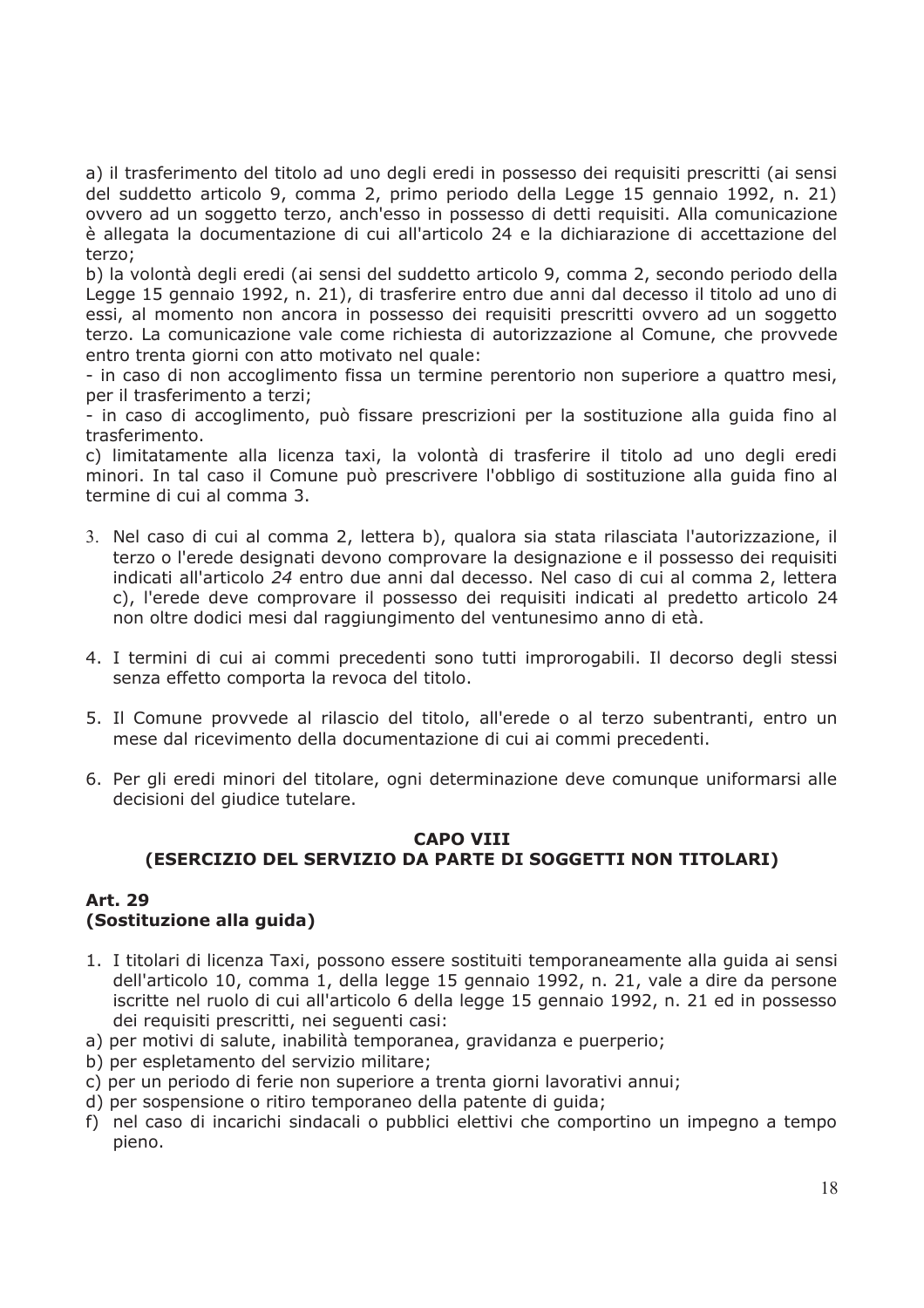- 2. Gli eredi minori del titolare di licenza taxi, ai sensi dell'articolo 10, comma 2, della Legge 15 gennaio 1992, n. 21, e salvo che non siano obbligati dal Comune ai sensi dell'articolo 28, comma 2, lettera c), possono farsi sostituire alla guida da persone iscritte nel ruolo di cui all'articolo 6 della Legge 15 gennaio 1992, n. 21 ed in possesso dei requisiti prescritti fino al raggiungimento del ventunesimo anno di età.
- 3. Il rapporto di lavoro con il sostituto alla guida è regolato, ai sensi dell'articolo 10, comma 3, della Legge 15 gennaio 1992, n. 21, con un contratto di lavoro a tempo determinato secondo la disciplina della Legge 18 aprile 1962, n. 230, e successive modificazioni, ovvero in base ad un contratto di gestione per un termine non superiore a sei mesi.
- 4. Il titolare della licenza taxi deve segnalare, per iscritto, la sostituzione alla guida all'ufficio di cui al successivo articolo 50. La sostituzione è efficace dalla data della segnalazione (comprovata dal timbro postale, se inviata a mezzo raccomandata, o da quella del Comune, se presentata direttamente). La segnalazione deve contenere l'indicazione dei motivi della sostituzione tra quelli di cui al comma 1, la durata della sostituzione, il nominativo del sostituto, e la dichiarazione concernente il possesso dei requisiti prescritti rese da parte di quest'ultimo. Alla segnalazione devono essere altresì allegati in copia:
- a) contratto di assunzione o di gestione sottoscritto sia dal titolare che dal sostituto:
- b) posizione INAIL e INPS del sostituto in caso di contratto di lavoro subordinato;
- c) iscrizione alla Camera di Commercio del sostituto in caso di contratto di gestione;
- d) comunicazione alla compagnia di assicurazione della guida del veicolo da parte del sostituto.
- 5. Qualora dalle verifiche d'ufficio, espletate entro tre giorni dalla segnalazione, risultino irregolarità o cause ostative alla sostituzione, il dirigente del Settore competente del Comune, con proprio motivato provvedimento, dispone la cessazione dell'attività da parte del sostituto e assume i provvedimenti opportuni, per la regolarizzazione o l'applicazione delle sanzioni previste.

#### **Art. 30** (Collaborazione familiare)

- 1. I titolari di licenza Taxi o di autorizzazione N.C.C. possono avvalersi, nello svolgimento del servizio, della collaborazione di familiari, ai sensi dell'articolo 10, comma 4, della Legge 15 gennaio 1992, n. 21.
- 2. L'esercizio del servizio in collaborazione familiare è subordinato al rilascio su richiesta di apposito nulla osta da parte dell'ufficio del Comune competente, cui va presentata la sequente documentazione:

a) dichiarazione del titolare che intende avvalersi del disposto dell'art.10, comma 4, della Legge 15 gennaio 1992, n. 21;

b) dichiarazione sostitutiva del collaboratore familiare, attestante il possesso dei requisiti previsti dall'articolo 9, comma 1, lettera a), b) c) e l'insussistenza degli impedimenti di cui all'articolo 10, comma 1, lettere a), d), e) ed f).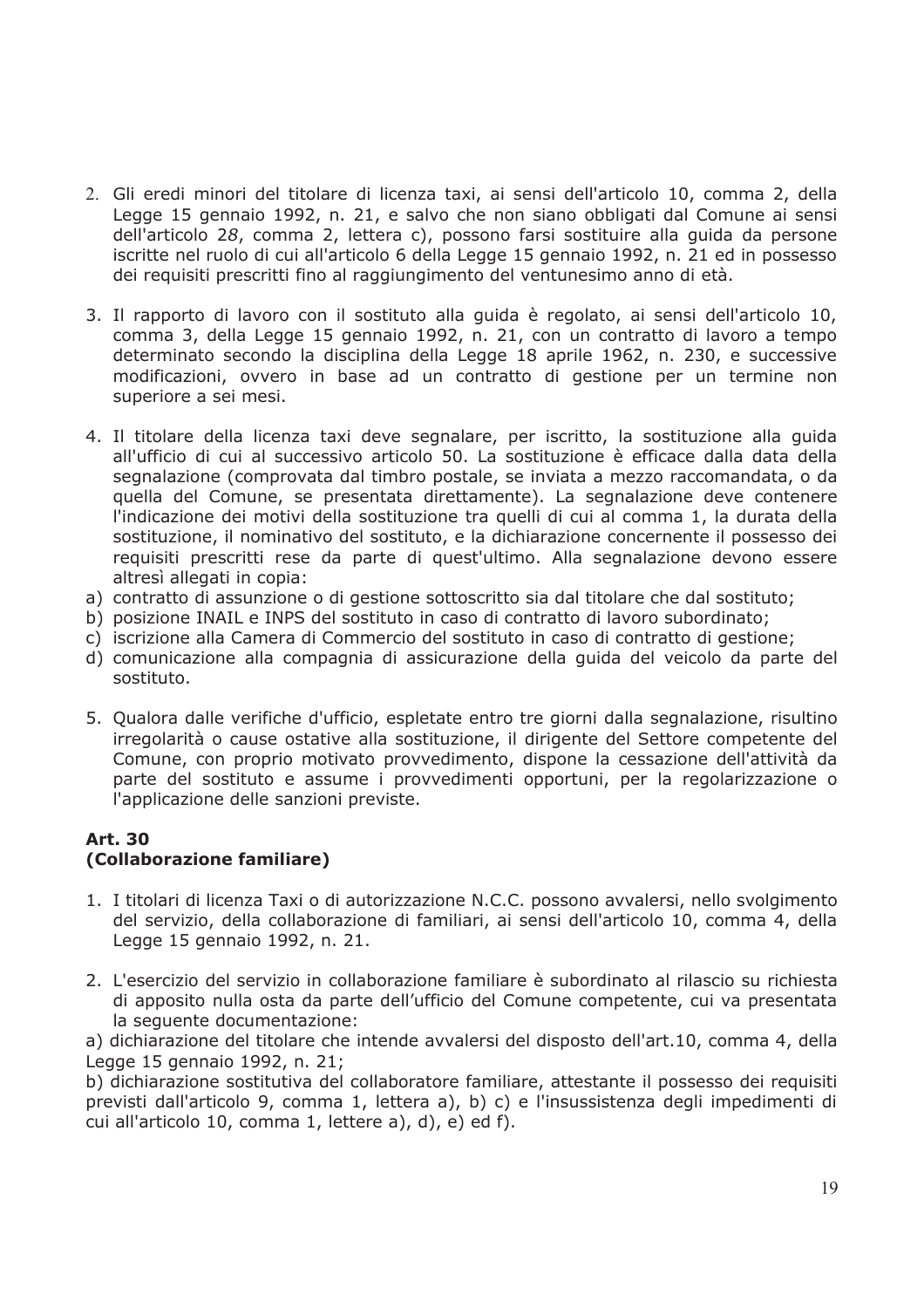Il predetto ufficio, effettuate le verifiche d'ufficio in relazione all'articolo 10, comma 1, lettera b), rilascia il nulla osta entro trenta giorni dalla richiesta e provvede ad annotarlo nel titolo.

- 3. Il collaboratore familiare, per il servizio taxi, ha l'obbligo di rispettare i turni ed orari assegnati al titolare.
- 4. La sussistenza dell'impresa familiare è accertata annualmente, tramite dichiarazione sostitutiva di atto notorio, resa dal titolare della licenza o autorizzazione entro il 31 gennaio dell'anno successivo.

### **Art. 31** (Personale dipendente)

1. I titolari di autorizzazione N.C.C. possono assumere personale dipendente per lo svolgimento del servizio.

2. In tal caso, entro il termine perentorio di trenta giorni dall'assunzione, devono presentare all'ufficio comunale che ha rilasciato il titolo, la seguente documentazione: a) copia dell'iscrizione al ruolo dei conducenti di cui all'articolo 6 della Legge 15 gennaio 1992, n. 21, per il personale con la qualifica di autista;

b) copia della certificazione di avvenuta denuncia del personale dipendente agli enti assicurativi, assistenziali, dalla quale risulti il numero di posizione del contribuente;

c) dichiarazione sostitutiva di atto notorio, dalla quale risulti il numero dei dipendenti e che l'impresa è in regola con i relativi versamenti contributivi.

- 3. La situazione del personale dipendente numero, qualifica, regolarità dei versamenti contributivi - è accertata annualmente, tramite dichiarazione sostitutiva di atto notorio, resa dal titolare dell'autorizzazione entro il 31 gennaio dell'anno successivo.
- 4. Il nominativo dei dipendenti con qualifica di autista è riportato in calce all'autorizzazione.

### **CAPO IX** (OBBLIGHI, DIRITTI E DIVIETI DEI CONDUCENTI DI TAXI E NCC)

#### **Art. 32** (Obbliahi dei conducenti)

1. I conducenti delle autovetture di servizio Taxi e N.C.C. hanno l'obbligo di:

a) mantenere pulito ed in perfetto stato di efficienza il proprio veicolo;

b) seguire, salvo specifica diversa richiesta da parte del cliente, il percorso più economico nel recarsi al luogo indicato;

c) caricare e saldamente assicurare i bagagli dei viaggiatori salvo che tale trasporto non rechi danni al veicolo:

d) entrare su richiesta dell'utente anche in strade private agibili, salvo che l'accesso e le conseguenti manovre connesse alla circolazione e alle svolte non siano in violazione del Codice della Strada;

e) applicare sul mezzo, ai sensi di quanto disposto da apposita determinazione dirigenziale, unicamente i contrassegni distintivi di riconoscimento e gli adesivi stabiliti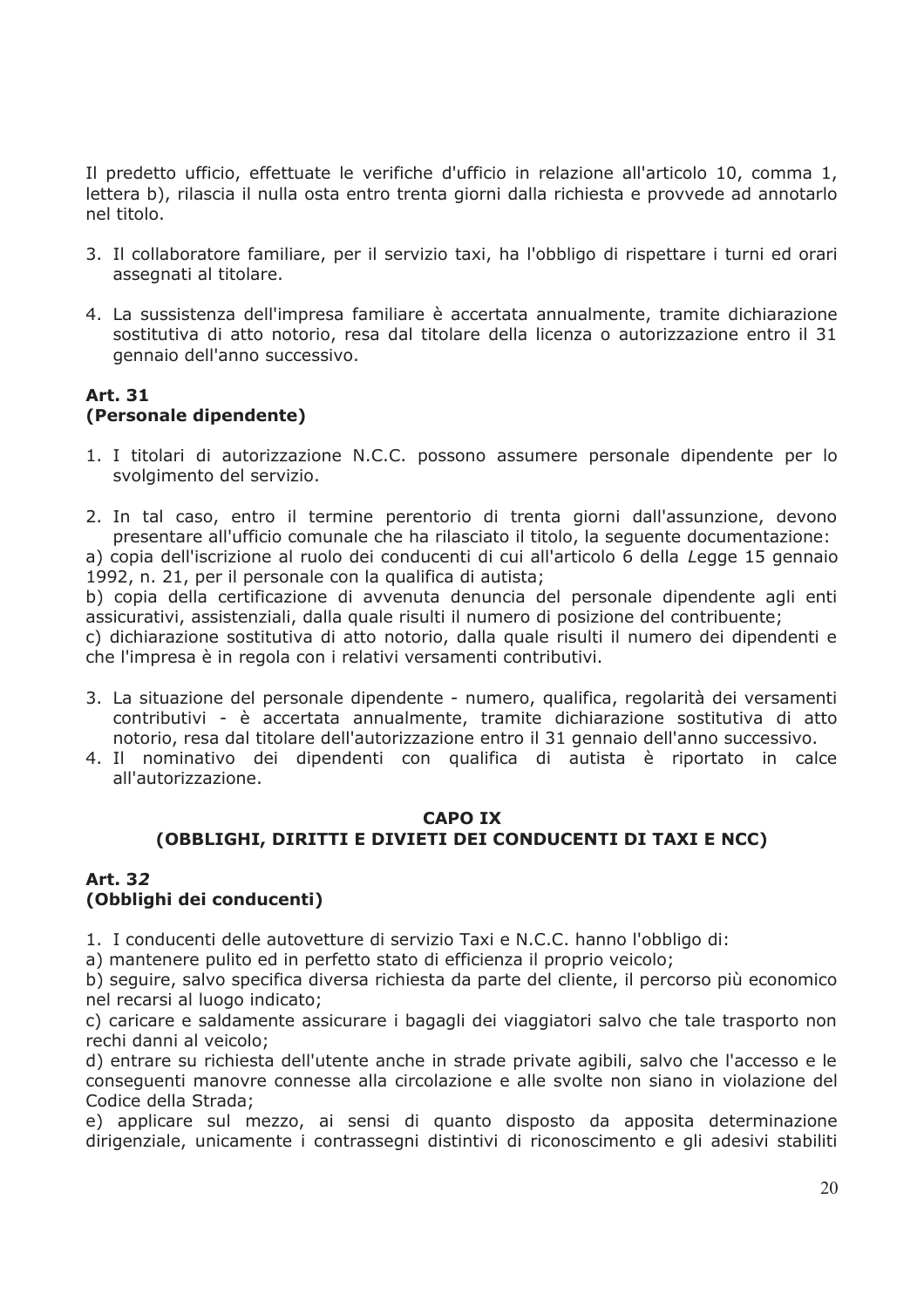dal Comune di Bologna, fatto salvo quanto stabilito in materia di pubblicità sui taxi dal Codice della Strada;

f) compiere servizi ordinati da agenti e funzionari della Forza Pubblica per motivi contingenti di pubblico interesse (soccorso, pubblica sicurezza);

g) tenere nel veicolo, oltre i documenti di circolazione relativi al veicolo stesso, la licenza o l'autorizzazione comunale. Detti documenti, da esibire a richiesta degli agenti e dei funzionari di polizia stradale, debbono essere tenuti aggiornati;

h) avere, durante il servizio, abbigliamento decoroso e comunque confacente al pubblico servizio prestato analogamente ai conducenti dei servizi pubblici di linea:

i) depositare qualunque oggetto dimenticato sul mezzo, del quale non si possa procedere a restituzione immediata, entro tre giorni dal ritrovamento, salvo cause di forza maggiore, al competente ufficio del Comune di Bologna;

I) trasportare, gratuitamente, i cani accompagnatori di persone con disabilità visiva;

m) comunicare, all'ufficio del Comune che ha rilasciato il titolo, il cambio di residenza entro il termine di trenta giorni:

n) comunicare, all'ufficio del Comune che ha rilasciato il titolo, eventuali disposizioni delle Prefetture relative a sospensioni della patente o ritiri della carta di circolazione, entro le ventiquattro ore successive alla notifica delle disposizioni medesime;

o) applicare, all'interno del veicolo, una targa con il divieto di fumare.

# **Art. 33**

# (Obblighi specifici per l'esercente il servizio Taxi)

1. Oltre agli obblighi di cui all'articolo 32, ed al 34 per il servizio prioritariamente indirizzato a persone con disabilità anche gravi, l'esercente il servizio Taxi ha l'obbligo  $\mathsf{di}$ :

a) aderire ad ogni richiesta di trasporto da parte di qualsiasi persona da effettuarsi nell'ambito dei comuni dell'area, purché il numero dei richiedenti il servizio non sia superiore al massimo consentito dalle caratteristiche omologative della autovettura o l'autovettura sia già impegnata o si trovi in procinto di terminare il servizio:

b) avere il segnale " taxi " illuminato nelle ore notturne;

c) essere, durante il servizio e nei luoghi adibiti allo stazionamento, a disposizione del pubblico, in prossimità della propria autovettura e comunque in grado di rispondere tempestivamente alle chiamate;

d) fornire all'utente, se richiesti, chiarimenti sulla formazione del corrispettivo della corsa:

e) rispettare i turni e gli orari di servizio;

f) effettuare la corsa richiesta, tramite chiamata dalla colonnina telefonica sita nel posteggio, per il taxi capofila;

g) azionare il tassametro solo al momento in cui ha inizio il servizio a favore di un utente determinato e bloccarlo non appena tale servizio sia terminato. Non costituisce inizio del servizio la salita a bordo del cliente Il servizio ha inizio ogni qualvolta il conducente dia luogo allo spostamento del veicolo;

h) applicare correttamente le tariffe ed i supplementi tariffari solo se dovuti;

i) in caso di avaria del tassametro, il tassista deve informare immediatamente il passeggero e condurlo a destinazione solo su espressa richiesta. In tal caso l'importo della corsa è riscosso in base all'approssimativo percorso chilometrico eseguito ed alla durata del servizio calcolato sulla tariffa vigente.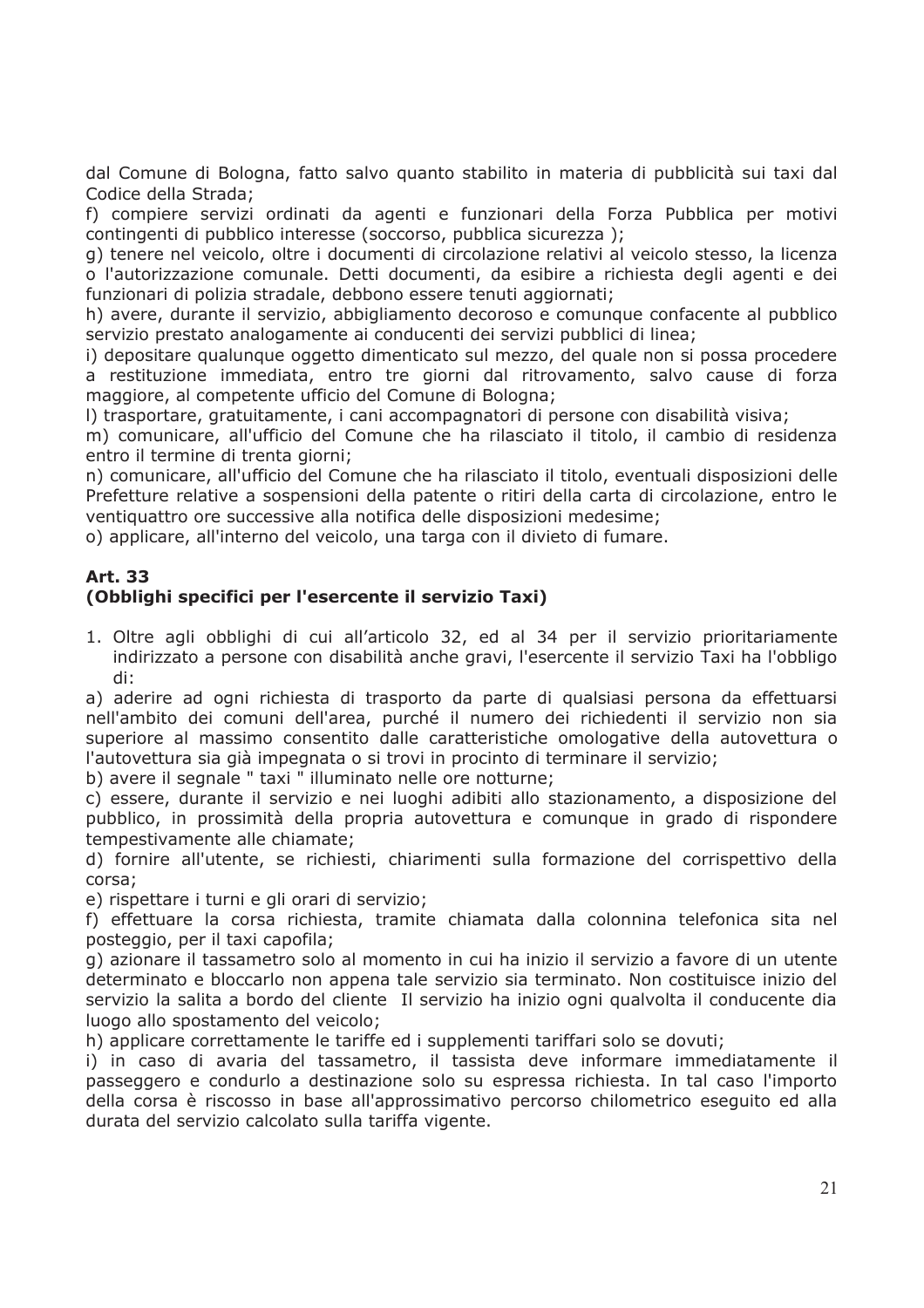# **Art. 34**

### (Obblighi dei conducenti delle autovetture Taxi per il trasporto prioritariamente indirizzato a persone con disabilità anche gravi)

- 1. I conducenti delle autovetture Taxi per il trasporto di persone con disabilità anche gravi, di cui al successivo articolo 54, hanno l'obbligo di effettuare in via prioritaria il trasporto di dette persone, dei loro familiari ed accompagnatori, con le seguenti modalità:
- a) fare riferimento ad un numero telefonico per la prenotazione delle chiamate, anche sulla base di apposita convenzione;
- b) le richieste di trasporto pervenute tramite prenotazione e radio taxi non possono essere rifiutate, a meno che il taxi non sia già impegnato in altro servizio prioritario. Allo scopo di garantire il servizio le strutture, a cui sono associate le autovetture taxi di cui al presente articolo, devono comunicare all'ufficio comunale di cui al successivo articolo 50, i casi di inadempienze;
- c) evadere le prenotazioni di servizio, in deroga al successivo articolo 38, comma 1, lett. e), per 365 giorni all'anno, 24 ore su 24, mediante un regime speciale di turni (riposi, malattie, ferie), che sarà definito con determinazione del dirigente preposto all'ufficio di cui al successivo articolo 50:
- d) rendere il servizio entro un tempo massimo di 10/15 minuti nell'area urbana e 20/25 minuti nell'area extraurbana per le chiamate al momento 24 ore su 24, salvo cause di forza maggiore:
- e) attraversare o sostare in zone pedonali, sia durante il viaggio di arrivo sia nel viaggio di accompagnamento e durante le operazioni di salita e discesa del cliente con disabilità, qualora tale percorso corrisponda alla meta o al punto di partenza del cliente con disabilità oppure sia previsto dal percorso più breve;
- f) assicurare la necessaria assistenza per l'accesso alla vettura e per la discesa, in strada o sul marciapiede, dalla vettura stessa;
- g) assicurare la necessaria assistenza (non infermieristica) in situazioni di emergenza (incidenti o avaria del veicolo o blocchi stradali e situazioni analoghe);
- h) dotarsi di POS per il pagamento con carta di credito o badge elettronico;
- i) esporre le condizioni economiche applicate, in modo tale che siano ben visibili, sia nella parte anteriore, sia in quella posteriore della vettura;
- j) collaborare con il Comune di Bologna nella raccolta delle informazioni utili al monitoraggio dell'efficacia del servizio.

# **Art. 35** (Obblighi specifici per l'esercente il servizio N.C.C.)

1. Oltre agli obblighi di cui all'articolo 33 l'esercente il servizio N.C.C. ha l'obbligo di:

a) rispettare i termini definiti per la prestazione del servizio (luogo ed ora convenuti) salvo cause di forza maggiore:

b) comunicare entro sette giorni, all'Ufficio di cui al successivo articolo 50, la variazione dell'indirizzo della rimessa;

c) riportare la vettura in rimessa non appena conclusa la prestazione relativa ad ogni singolo contratto di trasporto, salvo il caso di sopraggiunta prenotazione mediante radio telefono ai sensi dell'articolo 48, comma 3.

**Art. 36**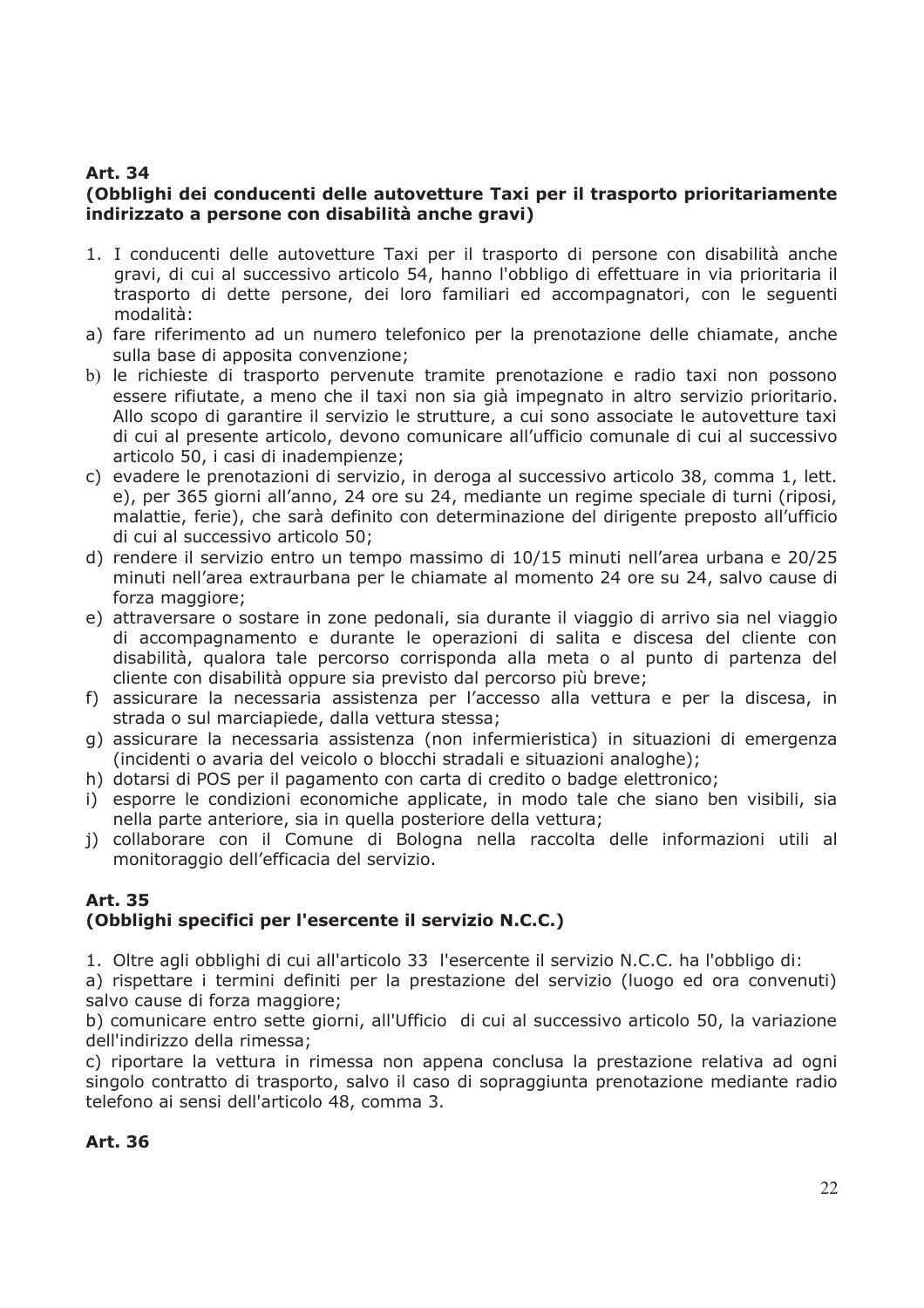# (Diritti dei conducenti Taxi e N.C.C.)

1. I conducenti, durante l'espletamento del servizio, hanno i diritti di:

a) essere tempestivamente informati, anche attraverso gli organismi economici di categoria, di tutte le variazioni della toponomastica locale;

b) richiedere all'utente, in caso di servizio comportante una spesa rilevante, un anticipo comunque non superiore al 50% dell'importo presunto o pattuito;

c) rifiutare il trasporto di animali, fatto salvo quanto disposto dall'articolo 32, comma 1, lettera I):

d) rifiutare la corsa all'utente che omette di rispettare le norme del Codice della Strada circa l'uso delle cinture di sicurezza e dei dispositivi di trattenuta:

e) esporre adesivi per la richiesta preventiva di fatturazione.

2. In particolare il tassista ha diritto di:

a) rifiutare la corsa all'utente che si presenti in stato di evidente alterazione;

b) rifiutare altresì la corsa a persona che, in occasione di precedenti servizi, abbia arrecato danno all'autovettura, sia risultata insolvente o abbia tenuto comportamenti gravemente scorretti;

c) pretendere, in caso di attesa richiesta dall'utente, il corrispettivo della corsa indicato dal tassametro in quel momento ed un anticipo sulla sosta richiesta;

d) rifiutare la corsa che comporti l'allungamento del servizio di oltre trenta minuti al turno di lavoro prescelto:

- f) non consentire all'utente l'accesso ai posti anteriori, qualora la vettura sia dotata di schermo (o scudo) protettivo divisorio.
- 3. In deroga a quanto stabilito dall'articolo 34, lettera c), nei posteggi con almeno cingue stalli, è consentito, a non più di due tassisti, di allontanarsi, per esigenze strettamente personali e per un tempo massimo di trenta minuti. In tal caso la vettura deve stazionare in posizione tale da non intralciare la regolarità del servizio delle altre vetture.

# **Art. 37**

# (Divieti per i conducenti di Taxi e N.C.C.)

1. E' fatto divieto ai conducenti di autoveicoli in servizio di:

a) fermare il veicolo ed interrompere il servizio se non a richiesta dei passeggeri ovvero in casi di accertata forza maggiore o pericolo:

b) fumare o consumare cibo durante la corsa;

c) chiedere compensi non conformi o aggiuntivi rispetto a quelli autorizzati o pattuiti;

d) togliere ovvero occultare i segni distintivi di riconoscimento del mezzo;

e) ostacolare l'opera degli addetti al servizio di pulizia del suolo e delle aree pubbliche;

f) tenere, verso cittadini, utenti e colleghi, un comportamento scorretto o comunque non consono al pubblico servizio espletato:

g) trasportare animali di loro proprietà;

h) consentire la conduzione del veicolo a persone estranee anche se munite di patente idonea:

i) applicare nella autovettura contrassegni che non siano autorizzati o previsti dal presente regolamento;

I) effettuare, in servizio, propaganda a favore di organizzazioni politiche e sindacali.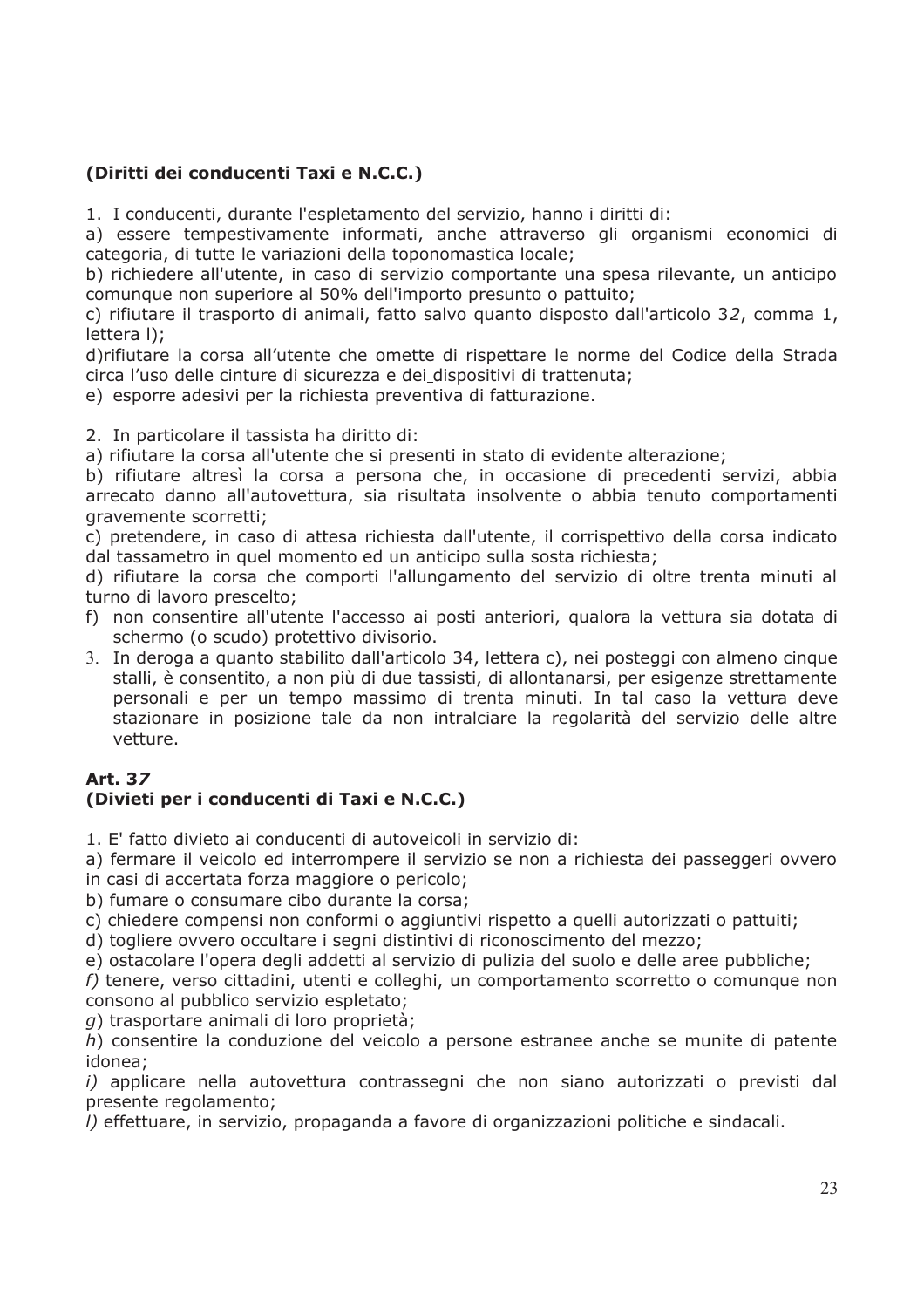# **Art. 38** (Divieti specifici per l'esercente il servizio Taxi)

1. Oltre ai divieti di cui all'articolo 37 all'esercente il servizio Taxi è vietato:

a) fare salire sul mezzo, durante la sosta nelle piazzole, persone estranee per intrattenimento:

b) consumare cibo durante la sosta nelle piazzole;

- c) effettuare servizio di trasporto passeggeri con il segnale "vettura libera";
- d) provvedere al lavaggio o manutenzione del veicolo nelle piazzole di sosta:
- e) accettare prenotazioni in qualsiasi forma;
- f) sollecitare l'utilizzo della propria autovettura da parte degli utenti:
- g) iniziare il servizio nel territorio di altro Comune che non sia dell'area;
- h) effettuare, durante la sosta nelle piazzole, attività estranee al servizio;
- i) occupare con il veicolo le piazzole per la sosta quando non in servizio.
- 2. E' fatto divieto ai conducenti delle autovetture di servizio Taxi prioritariamente indirizzato al trasporto di persone con disabilità anche gravi, di cui al successivo articolo 54, di svolgere il servizio con utenza non disabile all'esterno dell'area sovracomunale.

#### **Art. 39** (Divieti specifici per l'esercente il servizio N.C.C.)

- 1. In conformità a quanto disposto dall'articolo 35, lettera c) è vietata la sosta che non sia collegata ad un contratto di trasporto in atto.
- 2. Nei casi di sosta, collegata ad un contratto di trasporto in atto, il noleggiatore ha l'onere di fornire la prova all'agente accertatore ovvero, al più tardi, entro le successive ventiquattro ore all'ufficio comunale competente. La prova consiste nel fornire copia della ricevuta completa di data, orario di inizio e fine del servizio e descrizione del percorso.

#### **CAPO X**

# (CARATTERISTICHE, CONTRASSEGNI IDENTIFICATIVI, STRUMENTAZIONI E ALTRE DISPOSIZIONI VARIE RELATIVE AI VEICOLI DA ADIBIRE AL SERVIZIO TAXI E N.C.C.)

#### **Art. 40** (Caratteristiche dei veicoli)

1. Le autovetture adibite ai servizi Taxi e N.C.C. devono:

a) avere tutti gli strumenti ed i dispositivi prescritti dalle norme che disciplinano la circolazione stradale:

b) essere in regola con la documentazione prevista dalla legislazione vigente;

c) avere idonea agibilità ed almeno tre sportelli laterali;

d) avere un bagagliaio o eventualmente un portabagagli all'esterno idonei al contenimento di valigie:

e) essere collaudate per un numero di posti, conducente incluso, non inferiore a cinque e non superiore a nove: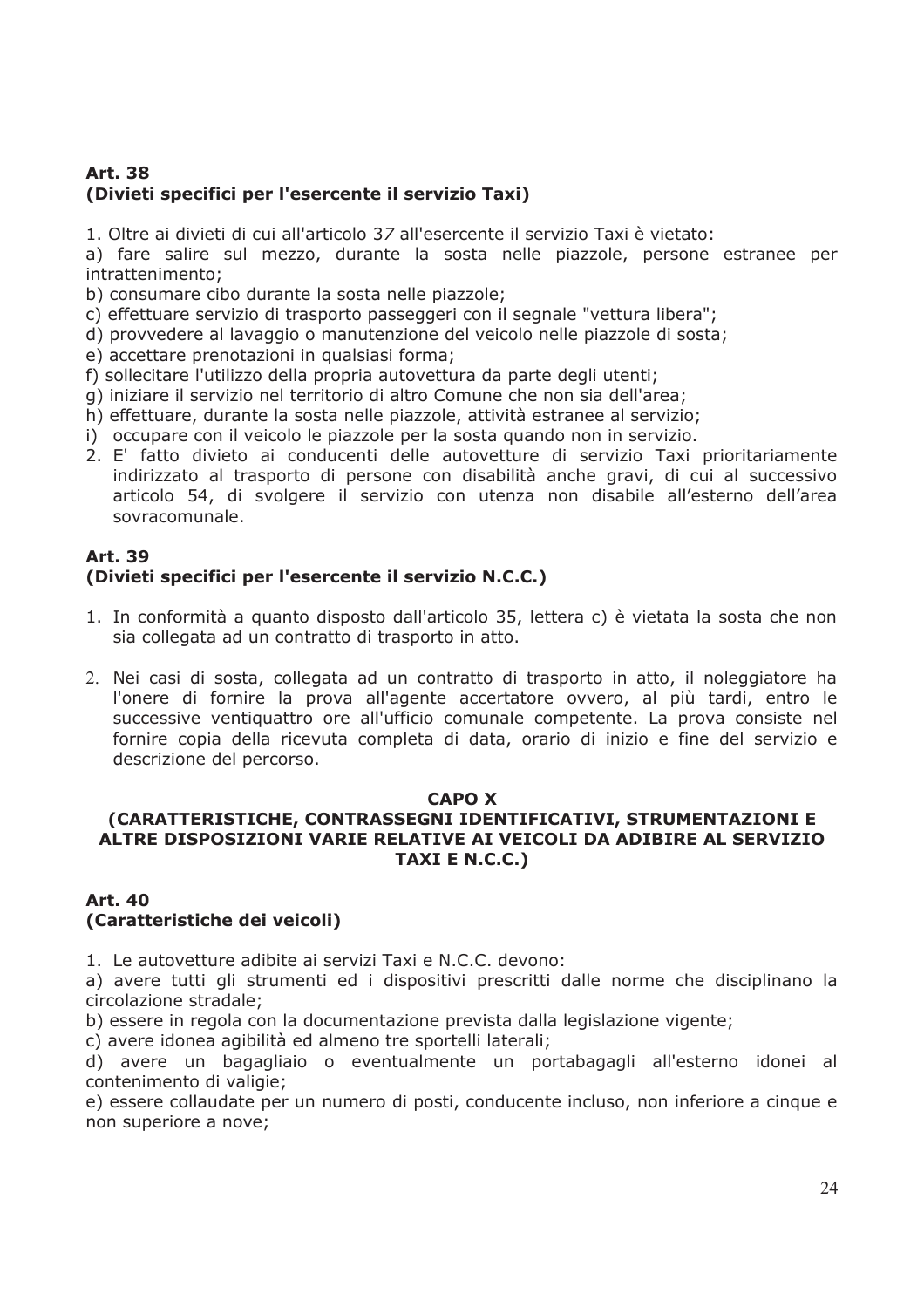- g) essere munite di marmitta catalitica o di altri dispositivi atti a ridurre i carichi inquinanti, come individuati da apposito decreto del Ministero dei Trasporti;
- h) ottemperare a tutte le prescrizioni previste dalle vigenti norme qualora siano adattati per il trasporto di persone con disabilità.
- 2. L'applicazione di eventuale strumentazione oltre a quella espressamente consentita, deve in ogni caso essere funzionale al servizio e previamente comunicata all'ufficio di cui al successivo articolo 50. L'ufficio stesso può intervenire, nel termine di trenta giorni dalla predetta comunicazione, al fine di disporre la rimozione della strumentazione in questione qualora ritenuta non funzionale.

#### **Art. 41** (Caratteristiche specifiche per le autovetture adibite al servizio Taxi)

- 1. Oltre alle caratteristiche di cui all'articolo 40, l'autovettura taxi deve:
- a) essere dotata di tassametro, con le caratteristiche di cui all'articolo 43;

b) avere a bordo la tabella delle tariffe a disposizione dell'utenza ed esposta in modo ben visibile. La tabella deve essere collocata nella parte retrostante dei sedili anteriori, con la possibilità di estrarla da eventuali supporti, per la lettura nelle diverse lingue straniere;

c) esporre nel cruscotto, unitamente al contrassegno indicante il numero della licenza, gli appositi adesivi specificanti la tipologia delle tariffe e dei supplementi. Qualora non sia possibile, per insufficienza di spazio o per le caratteristiche tecniche del cruscotto, la collocazione degli adesivi può essere fatta in luogo diverso, all'interno del veicolo, purché ben visibile;

d) essere del colore stabilito dall'articolo 12, comma 6 della legge 15 gennaio 1992, n. 21 e dal Decreto del Ministro dei Trasporti del 19 novembre 1992 se immatricolata in data successiva al 31 dicembre 1992;

e) esporre sui parafanghi anteriori il solo contrassegno identificativo indicante il numero della licenza, il nome e lo stemma del Comune che ha rilasciato la licenza, la scritta in colore nero " servizio pubblico " e una dicitura inerente il servizio d'area, del tipo stabilito con apposita ordinanza dal Comune di Bologna e la sigla radiotaxi, qualora prevista, del tipo approvato dal Comune;

f) portare sul tetto apposito segnale illuminabile con dicitura "TAXI";

g) esporre, in caso di collegamento ad un ponte radio, sulle parti laterali dei parafanghi anteriori, un contrassegno di riconoscimento approvato dal Comune di Bologna:

- h) essere dotata di asse di passaggio omologato per consentire il trasporto di persone con disabilità ed ottemperare alle disposizioni di cui al successivo articolo 54 gualora sia attrezzata per il trasporto prioritariamente indirizzato a persone con disabilità anche gravi.
- 2. Le autovetture immesse in servizio a far data dall'entrata in vigore del presente regolamento dovranno essere a basso impatto ambientale (secondo le disposizioni in vigore dell'Unione Europea e senza possibilità di utilizzo delle scorte commerciali di motorizzazioni precedenti); se funzionanti a diesel dotate di filtro antiparticolato (FAP) o dispositivo equivalentemente omologato.
- 3. La pubblicità non luminosa, così come prevista dalle vigenti norme di legge, può essere collocata sul veicolo, ad esclusione di quelle parti opportunamente individuate dal apposita determinazione dirigenziale del Comune di Bologna.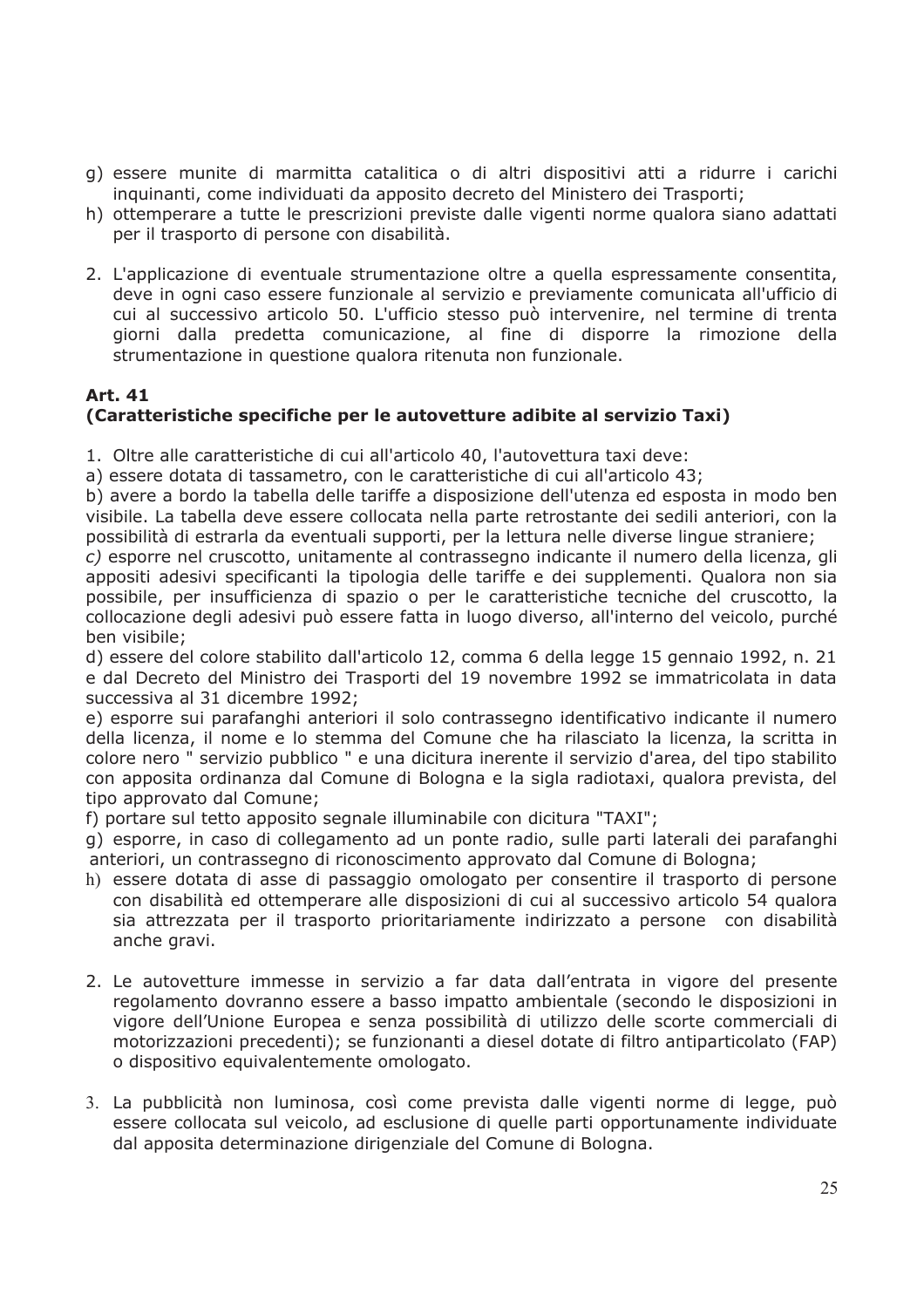### **Art. 42** (Caratteristiche specifiche per le autovetture adibite al servizio N.C.C.)

1. Oltre le caratteristiche di cui all'articolo 41, l'autovettura N.C.C. deve:

a) essere di colore blu o nero nelle varie tonalità commercializzate;

b) esporre all'interno del parabrezza anteriore e sul lunotto posteriore, un contrassegno con la scritta "noleggio" nonché una targa metallica, collocata nella parte posteriore, inamovibile, recante la dicitura "N.C.C.", lo stemma del Comune che ha rilasciato il titolo ed il numero della autorizzazione. La forma di detti contrassegni è stabilita con apposito provvedimento del Comune di Bologna;

- c) essere dotata di contachilometri con numerazione parziale azzerabile;
- d) essere dotata di contrassegno di appartenenza all'area di cui al precedente articolo 1.
- 2. Le autovetture immesse in servizio a far data dall'entrata in vigore del presente regolamento dovranno essere a basso impatto ambientale (secondo le disposizioni in vigore dell'Unione Europea e senza possibilità di utilizzo delle scorte commerciali di motorizzazioni precedenti); se funzionanti a diesel dotate di filtro antiparticolato (FAP) o dispositivo equivalentemente omologato.

#### **Art. 43** (Tassametro per il servizio Taxi)

1. Il tassametro deve avere le seguenti caratteristiche tecniche:

a) funzionare a base multipla (tempo e percorso) per il servizio urbano ed a base chilometrica per il servizio extraurbano;

b) indicare l'esatto importo in Euro;

c) il supplemento notturno deve inserirsi automaticamente per tutte le corse che si effettuano, anche parzialmente, tra le ore 22:00 e le ore 6:00;

d) il supplemento festivo deve inserirsi automaticamente per tutte le corse che si effettuano, anche parzialmente, tra le ore 6:00 e le ore 22:00 delle giornate festive di calendario:

- e) i supplementi di cui alle precedenti lettere c) e d) devono essere visibili ed apparire obbligatoriamente sul display luminoso del tassametro al momento del pagamento della tariffa;
- f) l'avvio del tassametro, in uso individuale o nell'uso collettivo di cui all'articolo 58, deve avvenire con la digitazione di due diversi tasti;
- g) qualora il taxi sia collegato ad un ponte radio può avere il blocco di importo massimo chiamata.
- 2. Il tassametro deve essere collocato internamente alla vettura in modo tale che l'autista e l'utente possono leggere chiaramente le indicazioni in esso contenute.
- 3. Il tassametro è autorizzato in esito all'accertamento del possesso delle caratteristiche di cui al comma 1.
- 4. Il tassametro viene piombato dopo verifica della corretta taratura tariffaria e della collocazione di cui al comma 2.
- 5. Tutte le disposizioni impartite dal Comune di Bologna ed aventi effetto sul tassametro, obbligano all'adeguamento nei modi di cui all'articolo 44, comma 2.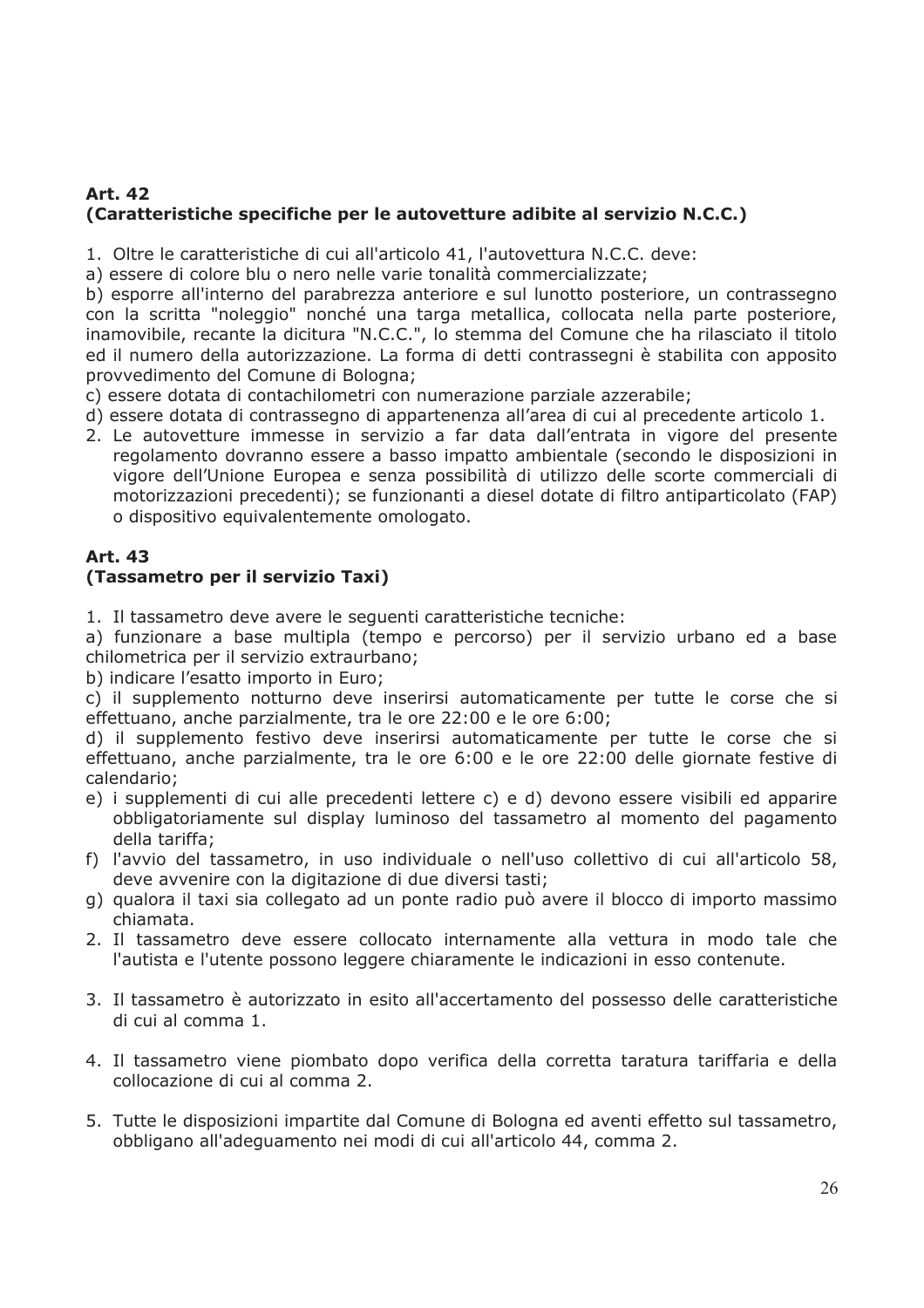- 6. Non possono essere tenuti in esercizio tassametri con caratteristiche diverse da quelle del comma 1 o in contrasto con le disposizioni di cui ai commi 2 e 5, ovvero non piombati, alterati o quasti.
- 7. Tutti gli interventi sul tassametro ivi compresi omologazione, adeguamento tariffario, taratura, verifiche, piombature o spiombature, etc. - sono effettuati esclusivamente da imprese titolari di officina, autorizzate dall'ufficio di cui al successivo articolo 50. Dette imprese devono essere iscritte al relativo Registro o all'Albo delle imprese artigiane presso la Camera di Commercio di Bologna. Il titolare dell'impresa deve possedere i requisiti personali di cui all'articolo 240, comma 1, lett. da a) ad e) del regolamento di attuazione del Codice della strada (DPR 15 dicembre 1992, n. 495) e successive modifiche. Le attrezzature occorrenti di cui le imprese devono essere dotate sono stabilite con apposita determinazione del responsabile del Settore competente del Comune di Bologna. L'autorizzazione ha validità guinguennale ed è rinnovabile su richiesta. In caso di interventi sul tassametro in difformità dalle prescrizioni del presente articolo o da quelle delle autorizzazioni, le imprese responsabili sono soggette alla sanzione amministrativa pecuniaria dell'importo di 102 Euro, ai sensi dell'articolo 7 bis del D.Lgs. 18 agosto 2000, n. 267 e della Legge 24 novembre 1981, n. 689, e successive modificazioni, nonchè alla revoca dell'autorizzazione.

#### **Art. 44** (Controllo delle autovetture)

- 1. Fatta salva la verifica di competenza degli uffici della Motorizzazione Civile e dei Trasporti in Concessione, le autovetture da adibire al servizio Taxi ed al servizio N.C.C. sono sottoposte, prima dell'inizio del servizio, o secondo necessità, a controllo da parte dell'ufficio di cui al successivo articolo 50 onde accertare, in particolare, l'esistenza delle caratteristiche previste dagli articoli 40, 41, 42.
- 2. I titolari di licenza Taxi o autorizzazione N.C.C., previa comunicazione diretta agli stessi o alle loro organizzazioni economiche, effettuata con congruo anticipo, hanno l'obbligo di presentarsi al controllo, nel luogo ed orario indicato, salvo casi di forza maggiore debitamente documentati. In caso di inottemperanza si applica la sanzione di cui all'articolo 62.
- 3. Il predetto ufficio, in caso di regolarità della verifica, rilascia apposita attestazione di idoneità della vettura.
- 4. L'autovettura sottoposta a controllo che sia riscontrato privo di tutte o di parte delle caratteristiche previste dal presente regolamento, deve, nel termine indicato dall'ufficio comunale, essere ricondotto alle condizioni regolamentari. Il termine per provvedere deve risultare congruo tenuto conto del tipo di prescrizioni occorrenti per ottenere l'attestazione di idoneità. Trascorso inutilmente detto termine, fatte salve cause di forza maggiore debitamente documentate ed accertate, il Comune che ha rilasciato il titolo, su segnalazione dell' ufficio di cui al successivo articolo 50, provvede ai sensi dell'articolo 64, comma 1.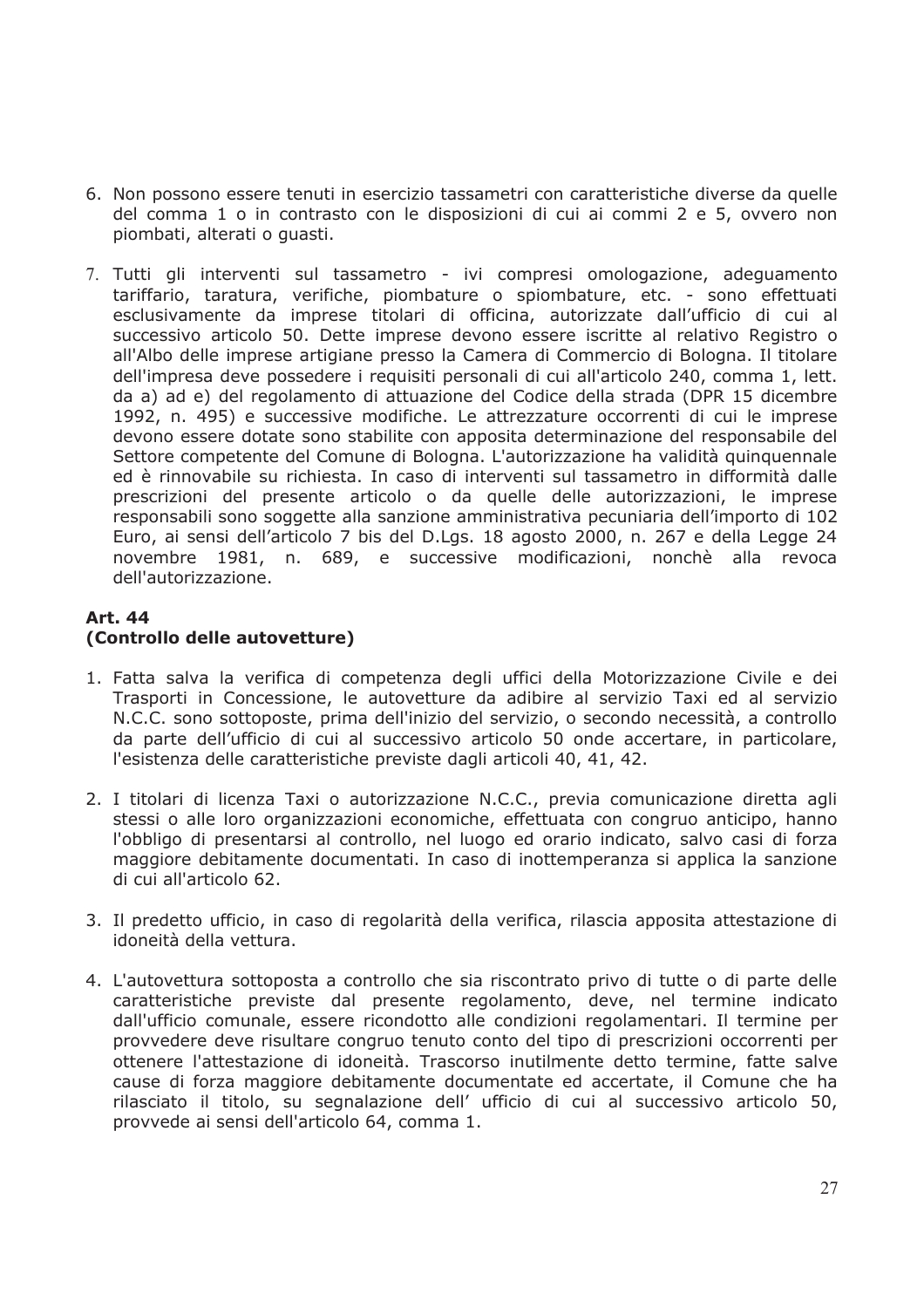# **Art. 45** (Avaria dell'autovettura)

- 1. Qualora per avaria del veicolo o per altre cause di forza maggiore, la corsa o il servizio debbano essere sospesi, l'utente ha diritto di corrispondere solo l'importo maturato fino al verificarsi dell'evento.
- 2. Il conducente deve comunque adoperarsi per evitare all'utente ogni ulteriore possibile danno e disagio.

### **Art. 46** (Licenze e autorizzazioni per autovetture di scorta)

- 1. Il Comune di Bologna, per la sostituzione di autovetture temporaneamente ferme per motivi tecnici, può determinare, con atto dell'organo competente, le licenze e autorizzazioni da utilizzare a tale scopo, in soprannumero rispetto all'organico di cui al precedente articolo 16. In tal caso vengono altresì stabilite le condizioni e le procedure di assegnazione, le modalità di impiego, di controllo e le sanzioni per l'impiego non conforme.
- 2. Le autovetture di scorta, in tutto conformi alle norme del vigente regolamento e immatricolate per i servizi non di linea, devono essere di proprietà ovvero a disposizione degli organismi economici (mediante forme contrattuali quali ad esempio leasing o noleggio), di cui all'articolo 7, comma 1, lettere b) e c) della Legge 15 gennaio 1992, n. 21, operanti nel territorio dei Comuni dell'area di cui al precedente articolo 1.
- 3. Le licenze e le autorizzazioni per autovetture di scorta, rilasciate esclusivamente ai soggetti di cui al comma 2, non sono trasferibili.

#### **Art. 47** (Sostituzione autovettura per fermo tecnico)

1. Il titolare di licenza o autorizzazione, previo nulla osta dell'ufficio di cui al successivo articolo 50, può sostituire la propria autovettura, ferma per quasto tecnico, e per il solo periodo di fermo, con quella di proprietà di altro titolare dello stesso servizio che risulti disponibile per turno, ferie o altre simili cause legittime.

### **Art. 48** (Radio telefono)

- 1. I servizi Taxi e N.C.C. possono svolgersi avvalendosi di un servizio centralizzato di radio telefono
- 2. Il servizio radio taxi raccorda l'utente con gli operatori del servizio stesso, i quali assicurano il soddisfacimento della richiesta di trasporto mediante ricerca e impegno dell'autovettura più vicina al luogo di prelevamento dell'utente. Il servizio radio taxi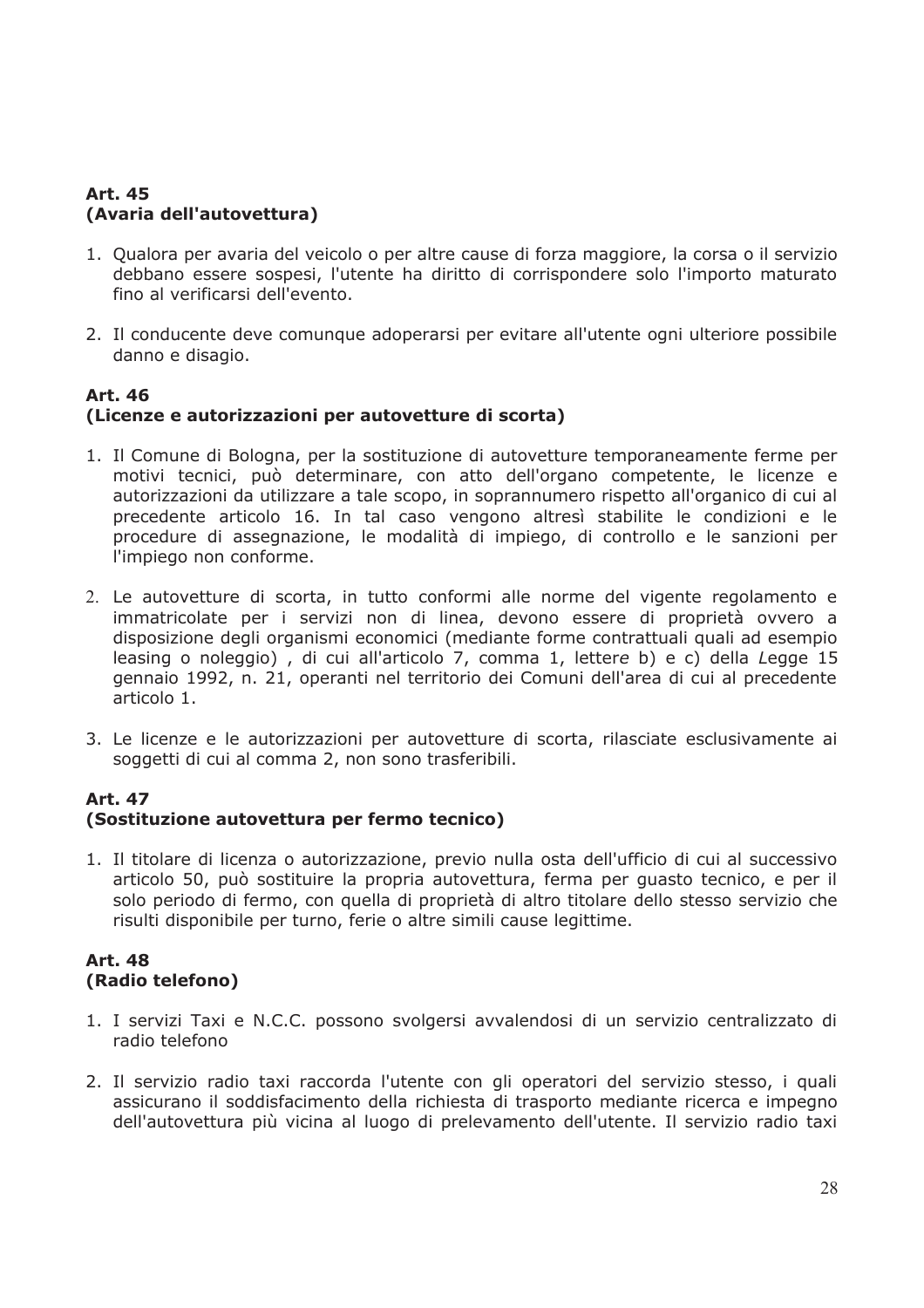comporta un supplemento tariffario nella misura massima stabilita dal Comune di Bologna, sentiti i gestori dei ponti radio.

3. Il servizio radio telefono di N.C.C. raccorda gli utenti e gli esercenti il servizio, presso le rispettive sedi o rimesse. Le sedi o rimesse possono a loro volta essere collegate telefonicamente con le singole autovetture in servizio per consentire alle stesse, al termine del contratto di trasporto in corso, di soddisfare direttamente la prenotazione senza rientro in rimessa.

## **Art. 49** (Uso proprio dell'autovettura Taxi)

1. Ai sensi dell'articolo 14, comma 6, del D.Lgs. 19 novembre 1997, n. 422, e successive modificazioni, è consentito l'uso proprio fuori servizio della autovettura adibita al servizio Taxi. In tal caso il titolare deve occultare il contrassegno luminoso con la scritta taxi, in conformità della apposita disposizione del responsabile dell'ufficio di cui all'articolo 50.

#### **CAPO XI** (MODALITA' DI SVOLGIMENTO DEI SERVIZI)

## **Art. 50** (Responsabilità della gestione operativa)

- 1. All'ufficio competente del Comune di Bologna spetta, in conformità a quanto stabilito nella convenzione costitutiva dell'area sovracomunale, ogni attribuzione in ordine alla gestione operativa dei servizi di tutti i Comuni dell'area medesima.
- 2. Al responsabile di tale ufficio compete, pertanto, l'adozione di tutte le misure e i provvedimenti necessari allo scopo ai quali gli operatori sono tenuti a conformarsi.

# **Art. 51**

# (Posteggio di stazionamento taxi)

- 1. Lo stazionamento delle autovetture taxi avviene in luogo pubblico, in apposite aree (piazzole) a tal fine predisposte. Dette aree vengono individuate con ordinanza del Comune territorialmente competente. Spetta all'Amministrazione comunale, esclusivamente, l'allestimento e la manutenzione delle piazzole ai sensi degli articoli 6, 7 e 37 del Decreto Legislativo 30 aprile 1992, n. 285 (Codice della Strada).
- 2. I tassisti debbono prendere posto con la vettura nelle piazzole secondo l'ordine di arrivo. La partenza per effettuare il servizio avviene con lo stesso ordine. E' però facoltà dell'utente scegliere il taxi di cui servirsi, indipendentemente dall'ordine sopraddetto. E' altresì possibile, in caso di chiamata via radio, uscire dall'ordine di arrivo per espletare il servizio richiesto.
- 3. Le autovetture possono, qualora non sussistano specifici divieti, sostare in prossimità di teatri e di altri luoghi di spettacolo o di pubblico intrattenimento o comunque sedi di manifestazioni di carattere politico, sociale o culturale soltanto in prossimità della fine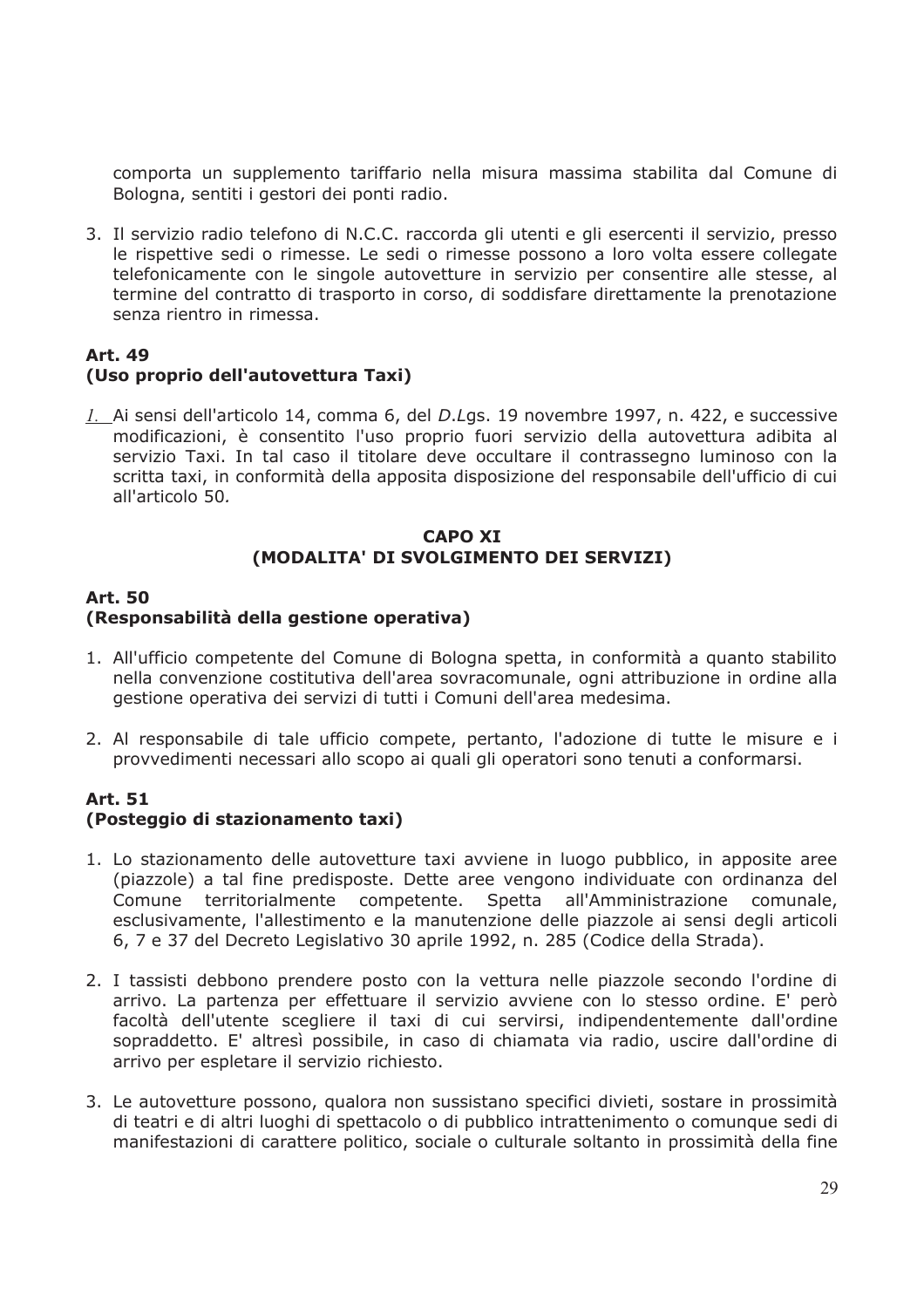dello spettacolo, della riunione o della manifestazione, mettendosi in fila secondo l'ordine di arrivo e senza intralciare la viabilità.

- 4. E' consentito all'utente di accedere al servizio Taxi fuori dai luoghi di stazionamento, con richiesta a vista per l'immediata prestazione.
- 5. E' vietato caricare l'utenza in vista del posteggio, qualora vi siano taxi o clienti in attesa nel posteggio stesso.

# **Art. 52** (Stazionamento per lo svolgimento del servizio N.C.C.)

- 1. Lo stazionamento delle autovetture avviene esclusivamente all'interno delle rispettive rimesse, presso le quali i veicoli sostano e sono a disposizione dell'utenza.
- 2. A tale obbligo è possibile derogare solo nei casi e nei modi di cui all'articolo 11, comma 6, della legge 15 gennaio 1992, n. 21.

#### **Art. 53** (Turni ed orari del servizio Taxi)

- 1. Il servizio Taxi è regolato da turni ed orari stabiliti dall'ufficio comunale di cui al precedente articolo 50.
- 2. I tassisti sono tenuti ad osservare scrupolosamente i turni e gli orari di servizio loro assegnati. I turni di servizio sono suddivisi in gruppi ed orari. E' obbligatorio il riposo tra il termine di un turno e l'inizio di un altro. Il periodo di riposo non può comunque essere inferiore a sei ore per ogni singolo tassista.
- 3. E' consentito, al termine del turno, il prolungamento dell'orario per chi si trovi, secondo l'ordine di arrivo ad occupare le sequenti posizioni:
- a) primo, in tutti i posteggi dell'area;

b) fino al terzo, al posteggio della stazione ferroviaria centrale e a quello di Piazza Re Enzo del Comune di Bologna;

- c) fino al quarto, nel posteggio dell'aeroporto " Guglielmo Marconi".
- 4. All'inizio del servizio è consentito caricare l'utenza o rispondere alle colonnine dieci minuti prima dell'orario purché il posteggio sia privo di altri taxi. Altresì, è consentito restare in attesa, ma in coda al posteggio e dando sempre la precedenza ai tassisti in servizio.
- 5. I tassisti possono evadere corse radiotaxi 30 minuti prima e dopo l'orario di lavoro.
- 6. Il tassista deve esporre, in maniera visibile dall'esterno della autovettura, la scheda mensile rilasciata dal Comune di Bologna dove devono essere riportati:
	- a) il turno del servizio;
	- b) l'orario di servizio della giornata.
- 7. Il tassista deve, altresì, conservare, per un anno dalla scadenza, le schede mensili di cui al comma 5, al fine di eventuali controlli da parte delle autorità competenti.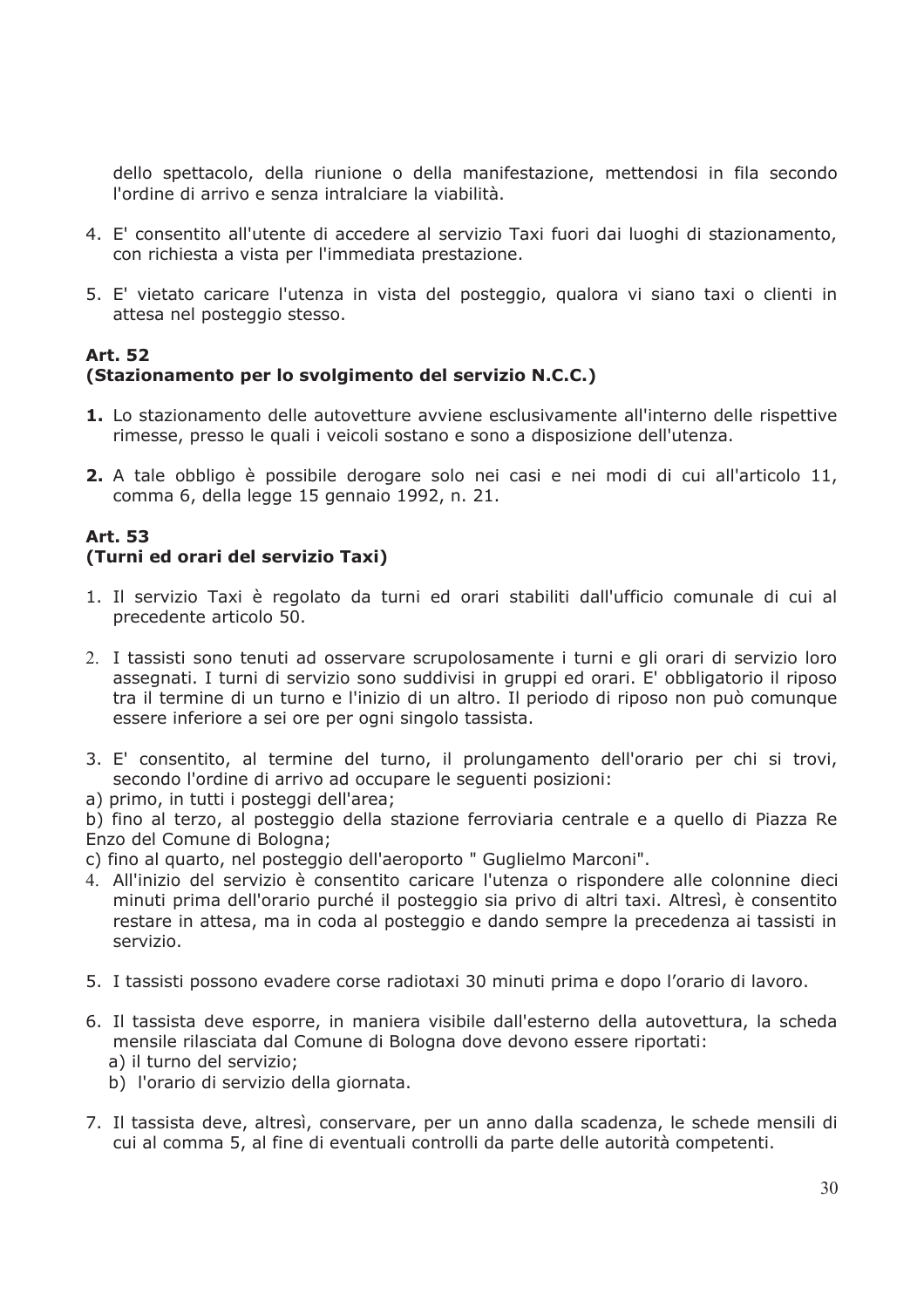- 8. Ai fini della dichiarazione annuale per il rimborso carburante il tassista è tenuto a consegnare mensilmente all'ufficio di cui al precedente articolo 50 copia della scheda orario sottoscritta.
- 9. Il contrassegno distintivo del turno deve essere posto nel lunotto posteriore dell'autovettura in posizione tale da non pregiudicare la visibilità.
- Per motivi di salute, gravi situazioni familiari, incarichi dirigenziali negli organismi  $10.$ economici o sindacali di categoria, possono essere concessi temporanei turni speciali. La richiesta deve essere presentata all'ufficio comunale di cui al precedente articolo 50 e comprovata da apposita documentazione allegata.
- 11. In caso di emergenza, dovuta a neve, calamità naturali e simili o per altri eventi eccezionali di qualunque tipo, possono essere disposte le seguenti modalità di servizio particolari: prolungamento dell'orario di lavoro e/o soppressione del turno di riposo od entrambe. Tali modalità sono concordate previamente tra l'ufficio comunale e le associazioni economiche di categoria, valgono per tutti i tassisti e sono facoltative. Nei casi concreti spetta all'ufficio comunale emanare le disposizioni più opportune per l'attuazione di detto accordo. Per motivi di estrema urgenza possono provvedere direttamente gli organismi economici di categoria.

# **Art. 54**

# (Trasporto persone con disabilità)

- 1. Ai sensi dell'articolo 14, comma 1, della legge 15 gennaio 1992, n. 21, i servizi di Taxi e di N.C.C. sono accessibili a tutte le persone con disabilità. I conducenti hanno l'obbligo di prestare il servizio ed assicurare la necessaria assistenza per l'accesso delle persone alle autovetture. Hanno inoltre l'obbligo di installare le dotazioni per la soglia minima di accessibilità definite con atto dirigenziale, previo parere della Consulta permanente per il superamento dell'handicap. In sede di prima applicazione si applicano le disposizioni in proposito contenute negli accordi del 29 luglio e 5 settembre 2005 e del 31 gennaio 2006. Il trasporto delle carrozzine per le persone con disabilità e i cani quida per le persone con disabilità visiva sono gratuiti.
- 2. Le autovetture per i servizi Taxi e NCC, comprese quelle di scorta di cui all'articolo 47 possono essere adattate, secondo le norme vigenti, per il trasporto pubblico non di linea prioritariamente indirizzato a persone con disabilità anche gravi (prioritarie disabili).
- 3. Per persone con disabilità anche gravi devono intendersi, in particolare, persone con invalidità tale da rendere difficoltoso il passaggio dalla carrozzina al sedile dell'autovettura e/o facenti uso di carrozzina elettrica e/o con schienale fisso ed alto.
- 4. Per essere immesse in servizio le autovetture di cui al comma 2 devono essere adattate, in modo permanente ed in conformità alle norme vigenti, in modo tale da consentire l'immissione diretta della carrozzina ed il relativo ancoraggio al veicolo, nonché il sedile a disposizione dell'eventuale accompagnatore. Le caratteristiche tecniche di dettaglio cui devono conformarsi gli adattamenti delle vetture per il trasporto di persone con disabilità gravi, sono determinate con provvedimento del dirigente del Settore competente del Comune di Bologna, previo parere della Consulta permanente per il superamento dell'handicap.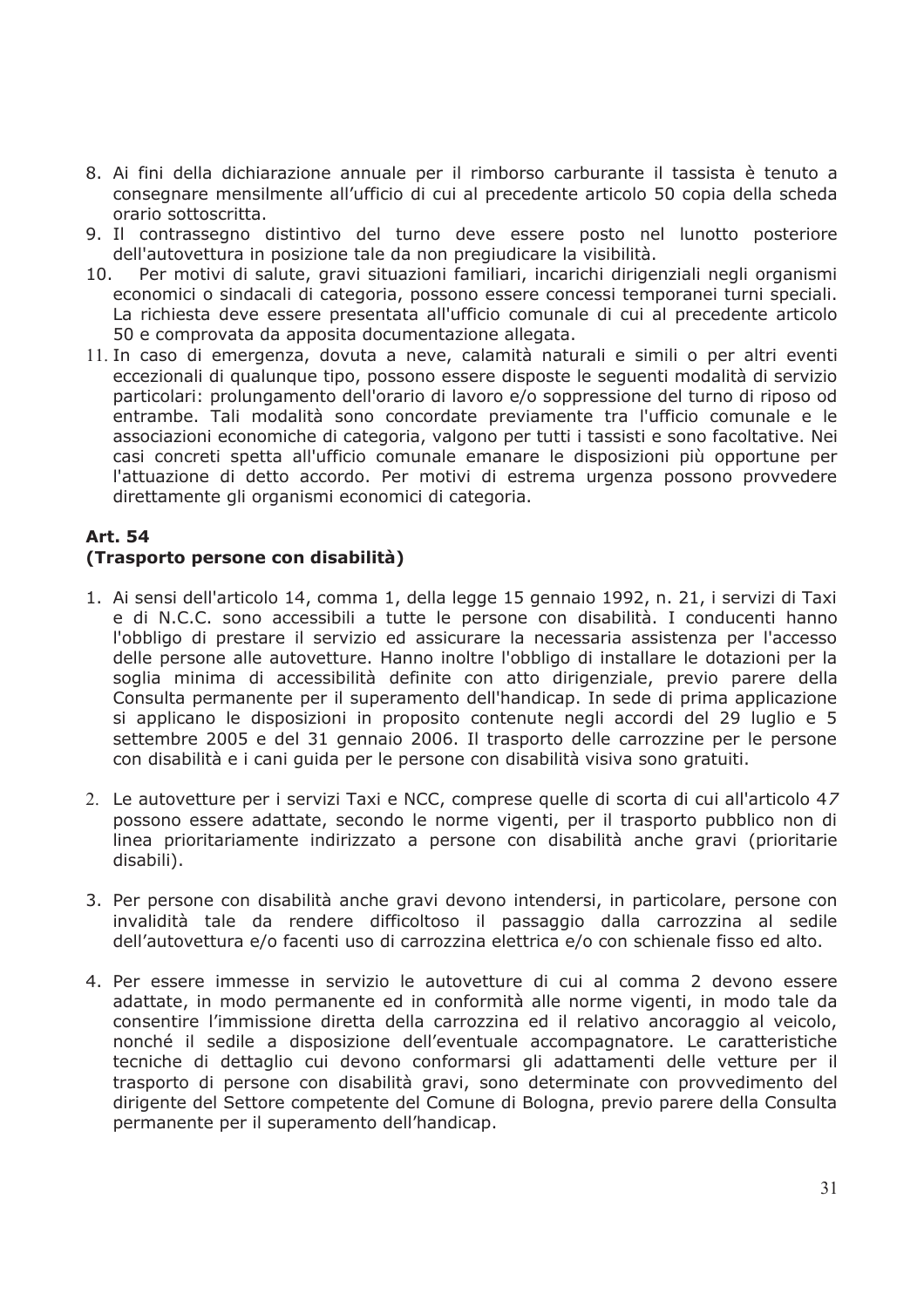- 5. I veicoli appositamente attrezzati per il trasporto prioritariamente indirizzato a persone con disabilità in situazione di particolare gravità devono esporre in corrispondenza della relativa porta di accesso, il simbolo di accessibilità previsto dall'articolo dall'articolo 2 o 12 del D.P.R. 24 luglio 1996, n. 503, nonché ulteriori simboli o diciture distintivi del servizio, da determinarsi con provvedimento del dirigente del Settore competente del Comune di Bologna.
- 6. Per assicurare la massima accessibilità da parte dell'utenza al servizio di trasporto di persone con disabilità anche gravi i titolari del servizio stesso ed i Comuni competenti garantiscono, anche su indicazione della Consulta permanente per il superamento dell'handicap, le più adeguate forme di pubblicità e di conoscenza del servizio stesso.
- 7. Particolari condizioni tariffarie e di servizio saranno determinate con appositi provvedimenti, previo parere della Commissione consultiva di cui al precedente articolo 11, nella composizione integrata dal membro designato dalla Consulta permanente per il superamento dell'handicap.

### **Art. 55** (Tariffe)

- 1. Le tariffe del servizio taxi, comunque articolate, devono ricondursi alle due tipologie, urbana e extraurbana, di cui all'articolo 13, comma 2, della Legge 15 gennaio 1992, n. 21. Le tariffe e gli eventuali supplementi sono determinati, per tutti i Comuni dell'area di cui al precedente articolo 1, con deliberazione della Giunta del Comune di Bologna.
- 2. A partire dal mese di marzo di ogni anno il Comune di Bologna attiva il procedimento di verifica della congruità delle tariffe e dei supplementi, in riferimento all'andamento dei costi del servizio e alla variazione del costo della vita rilevati a livello locale nell'anno precedente nonché sulla base delle eventuali disposizioni provinciali in materia. Allo scopo, acquisiti elementi di giudizio e proposte dalle Organizzazioni sindacali e economiche di categoria, il Comune provvede, in conformità alle procedure pattuite in convenzione, a sentire i Comuni dell'area. Le determinazioni conclusive sono assunte, previo parere della Commissione Consultiva di cui all'articolo 11, entro novanta giorni dal termine di avvio del procedimento di verifica.
- 3. Le associazioni di cui all'articolo 57, nell'ambito delle convenzioni disciplinate dallo stesso articolo, possono anche pattuire corrispettivi comportanti riduzioni della tariffa deliberata ai sensi del comma 1. I medesimi soggetti possono altresì istituire forme di abbonamento per la generalità degli utenti da utilizzare su una qualsiasi delle vetture associate e il cui costo comporti per gli utenti stessi una riduzione delle tariffe deliberate ai sensi del comma.
- 4. Con deliberazione della Giunta del Comune di Bologna, sentito il parere della Commissione Consultiva, possono altresì essere disposte riduzioni delle tariffe per particolari fasce di utenza o per determinati periodi, con applicazione facoltativa da parte di tutti gli operatori del servizio taxi.
- 5. Le tariffe del servizio di noleggio con conducente sono determinate liberamente dalle parti entro i limiti massimi e minimi stabiliti dal Comune di Bologna in base ai criteri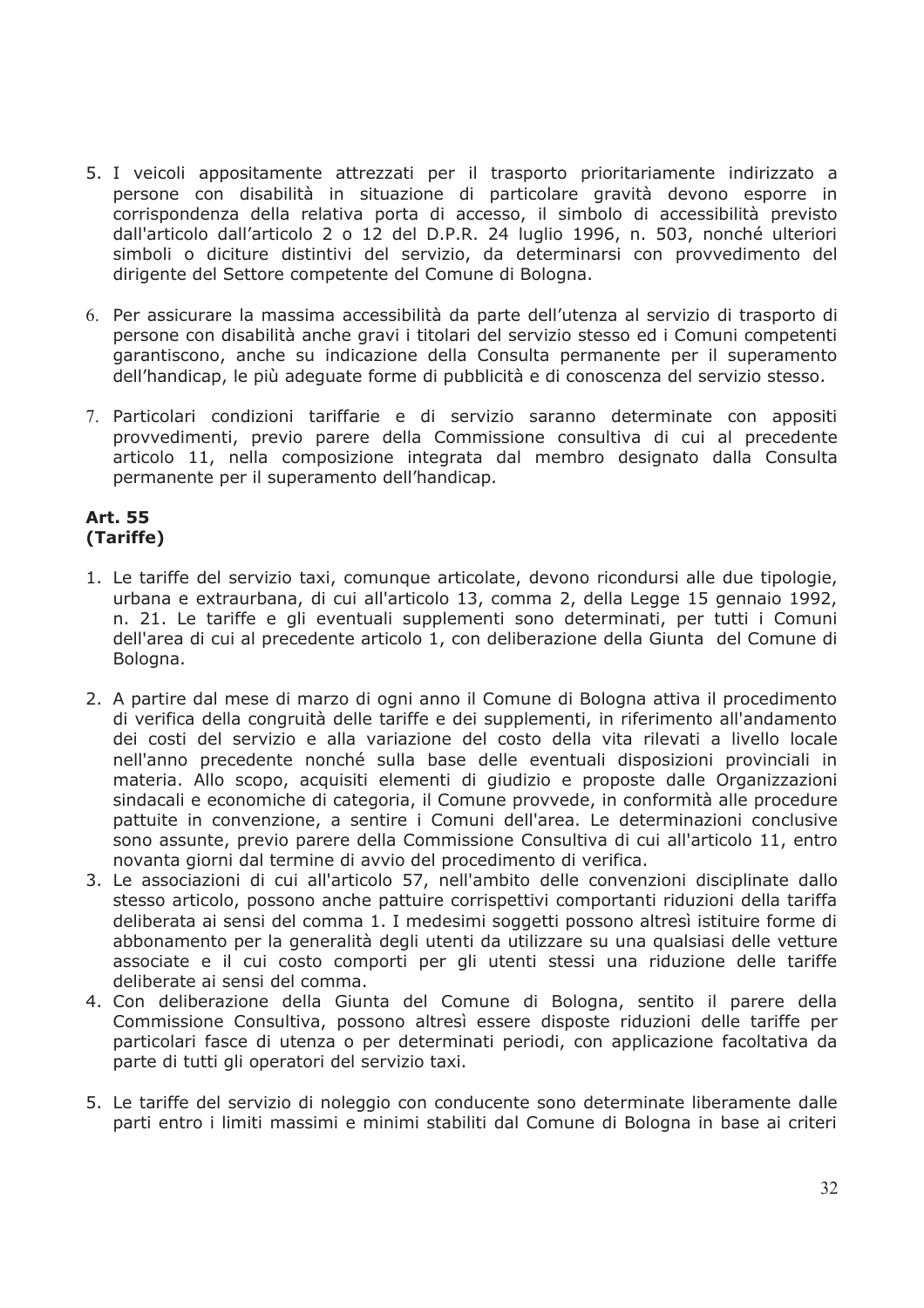determinati dal Ministro dei Trasporti con D.M. 20 aprile 1993 e in esito a procedimento analogo a quello disciplinato al comma 1.

- 6. Le tariffe e le condizioni di trasporto deliberate dal Comune di Bologna debbono essere esposte all'interno dell'autovettura, ai sensi dell'articolo 41, comma 1, lettera b). La parte del tariffario espressa in lettere deve essere tradotta in lingua francese e inglese.
- 7. I tassisti e i noleggiatori possono, altresì, attrezzarsi per accettare il pagamento del servizio tramite carte di credito, bancomat e altre eventuali forme di pagamento diverse dal contante.

#### **Art. 56** (Ferie, assenze, aspettativa, distacchi)

- 1. Ogni titolare di licenza taxi e di autorizzazione di noleggio ha diritto, annualmente, a quarantacinque giorni lavorativi di ferie, da usufruire anche in periodi frazionati. Le assenze per licenze matrimoniali, gravidanza e puerperio non sono considerate giorni di ferie. Ove il periodo di ferie sia di durata superiore a quindici giorni continuativi, il titolare deve, almeno quindici giorni prima, darne comunicazione scritta all'ufficio di cui al precedente articolo 50, che, qualora riscontri che l'assenza possa determinare carenza del servizio, può rinviarne la fruizione con atto motivato.
- 2. Per il servizio taxi, ogni assenza, anche di un solo giorno, sia essa a titolo di ferie o per qualsiasi altro motivo, deve essere comunicata entro le ventiquattro ore dal suo inizio, agli organismi economici di appartenenza, i quali provvedono, a darne comunicazione mensile al competente ufficio comunale entro i primi dieci giorni del mese successivo. Per i tassisti non associati la comunicazione, entro le ventiquattro ore, deve essere data direttamente all'ufficio comunale.
- 3. Ogni cinque anni può essere concessa una aspettativa della durata massima di dodici mesi, da utilizzarsi complessivamente in non più di due periodi. Al fine del trasferimento della licenza o autorizzazione, il periodo di aspettativa è considerato come attività di servizio.
- 4. Ogni titolare può ottenere il distacco dal servizio e la conseguente sospensione della licenza/autorizzazione per mandato politico o sindacale, conformemente alle normative vigenti.

# **Art. 57**

# (Servizi Taxi convenzionati)

1. Le associazioni dei tassisti di cui all'articolo 7, comma 1, lettera b) e c) della Legge 15 gennaio 1992, n. 21 possono stipulare convenzioni con soggetti terzi, pubblici e privati, allo scopo di pattuire condizioni particolari di effettuazione del servizio, ivi comprese le riduzioni tariffarie di cui all'articolo 55, comma 3. Le riduzioni tariffarie devono essere calcolate sul corrispettivo risultante dal tassametro.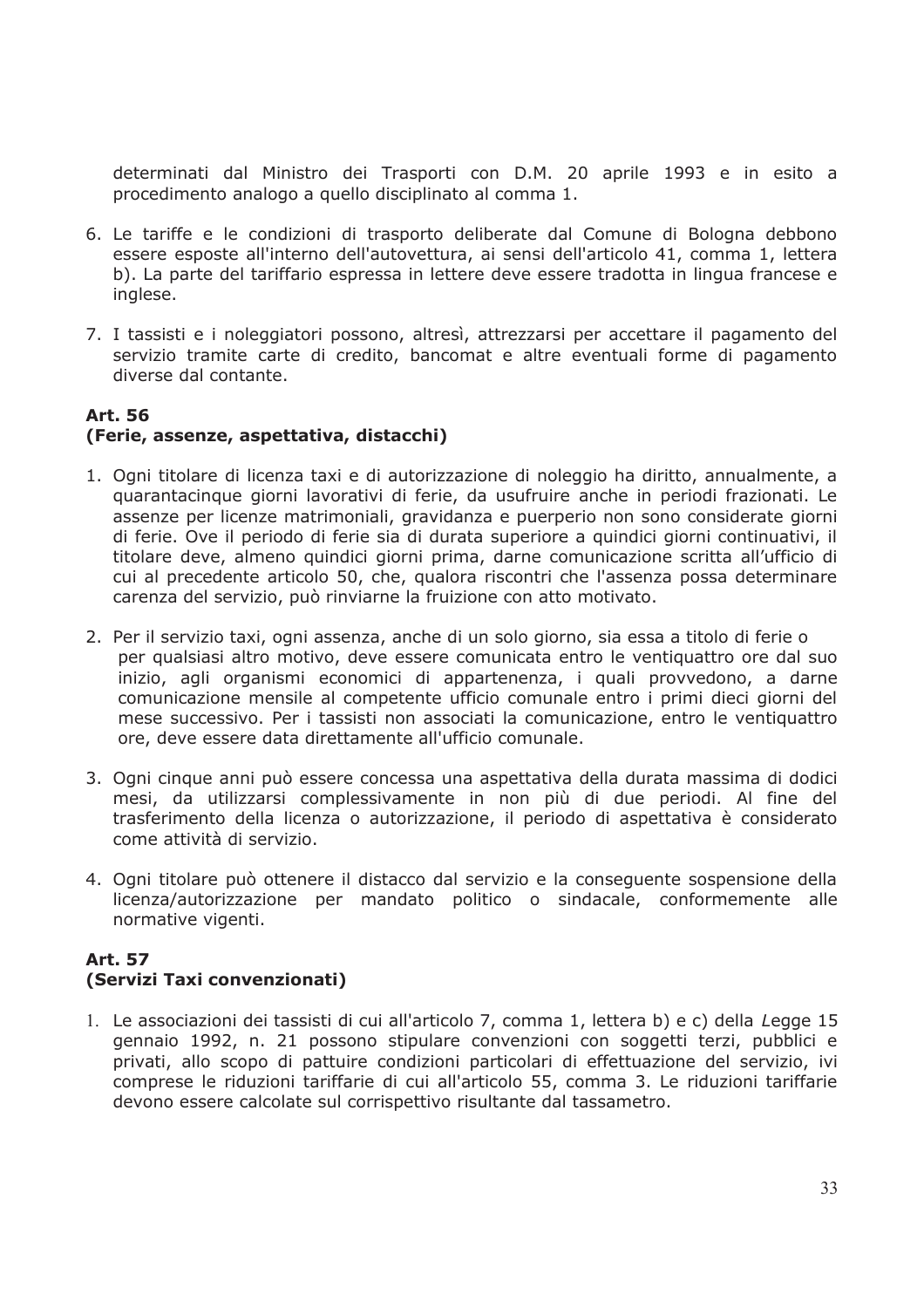2. Il contenuto delle convenzioni non può essere in contrasto con le disposizioni di legge e del presente regolamento e, qualora determini per singole corse tariffe diverse da quelle previste dal tassametro, espressamente reso noto ed approvato dal cliente.

### **Art. 58** (Taxi collettivo)

- 1. Ai fini e per gli effetti del presente regolamento per uso collettivo del taxi si intende una modalità particolare di servizio, da effettuare previa richiesta dell'utente, ossia l'offerta contemporanea a più utenti che impegnano l'autovettura per altrettanti, distinti, contratti di trasporto. Si effettua con un numero di utenti non inferiore a tre, è fruibile in qualunque luogo del territorio di ciascun Comune dell'area e può articolarsi nelle sequenti forme di servizio:
- a) con unico luogo di partenza e destinazione per i diversi componenti dell'equipaggio:
- b) con unica partenza dei componenti dell'equipaggio e diverse destinazioni, su un percorso compatibile.

Le modalità di organizzazione dell'equipaggio sono fissate con determinazione del dirigente del Settore competente del Comune di Bologna.

- 2. La tariffa del servizio di uso collettivo del taxi è determinata secondo le modalità di cui al precedente articolo 55.
- 3. E' fatto salvo l'ordine di precedenza da accordare all'utente, singolo o collettivo, previsto in via generale dal presente regolamento.
- 4. Il Comune può istituire piazzole dedicate, con pannelli informativi, al fine di favorire il servizio e velocizzare le operazioni.

#### **CAPO XII** (ILLECITI E SANZIONI)

#### **Art 59** (Responsabilità in ordine alla vigilanza e alla punizione delle violazioni)

- 1. L'ufficio comunale competente di ciascun Comune dell'area, anche avvalendosi della Polizia Municipale, vigila sull'osservanza delle norme del presente regolamento, può promuovere inchieste, d'ufficio o in sequito a reclami di terzi, accerta le violazioni ed è responsabile dei procedimenti per l'irrogazione delle consequenti sanzioni, in conformità alle disposizioni del presente capo.
- 2. Qualora a seguito di inchiesta l'ufficio, assunte le informazioni del caso, acquisisca elementi atti a desumere che una violazione sia stata commessa, provvede a redigere apposito processo verbale. Il consequente procedimento sanzionatorio è disciplinato dalle norme degli articoli seguenti.
- 3. L'ufficio di cui al precedente articolo 50 può promuovere iniziative di coordinamento. Allo stesso ufficio vanno segnalati tutti i provvedimenti sanzionatori adottati, anche agli effetti dell'applicazione degli articoli 61 e 62, comma 1, lettera n).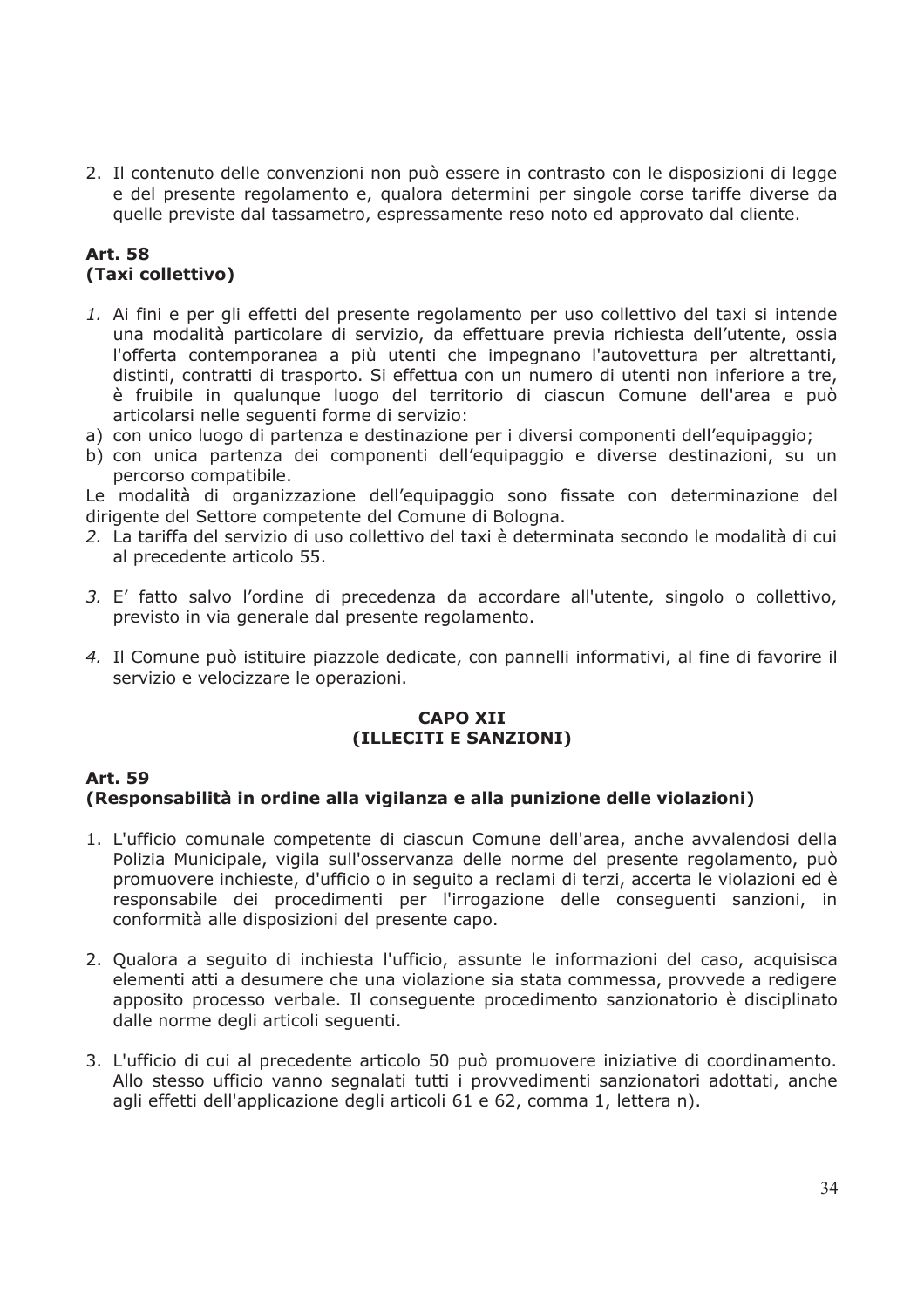# **Art. 60** (Sanzioni amministrative pecuniarie)

1. Per le violazioni alle disposizioni del presente Regolamento, nei casi diversi da quelli di cui agli articoli 62 e 64 per i quali si applicano le sanzioni ivi previste e qualora i fatti non siano puniti con sanzioni previste dalle vigenti normative, si applica la sanzione amministrativa pecuniaria dell'importo di 102 Euro, ai sensi dell'art. 7 bis del D.Lgs. 18 agosto 2000, n. 267, con le modalità previste dalla Legge 24 novembre 1981, n. 689 e successive modificazioni.

### **Art. 61** (Diffida)

- 1. Il titolare di licenza o autorizzazione che commetta, entro un anno dalla prima, una seconda violazione al presente regolamento è soggetto, oltre che alle relative sanzioni, a provvedimento di diffida, consistente in un formale richiamo dell'Autorità ad una più corretta osservanza della disciplina del servizio.
- 2. Alla diffida sono connesse le conseguenze sanzionatorie di cui all'articolo 62, comma 1, lettera n).

# Art. 62

# (Sospensione dell'efficacia del titolo)

- 1. Per le sequenti violazioni si applica la sanzione amministrativa della sospensione dell'efficacia del titolo da cinque a sessanta giorni:
- a) utilizzo, per il servizio, di veicoli diversi da quelli autorizzati;
- b) prestazione del servizio con tassametro manomesso;
- d) aver fornito testimonianza falsa nell'ambito di un procedimento sanzionatorio promosso a carico di un altro operatore del servizio;
- e) violazione dell'articolo 31, comma 3;
- f) violazione dell'articolo 37, lettera c);
- g) violazione dell'articolo 37, lettera f) qualora ciò dia luogo ad alterchi che sfocino a vie di fatto;
- h) violazione dell'articolo 38, lettera q) e dell'articolo 7, comma 3;
- i) violazione dell'articolo 43, commi 5 e 6;
- I) violazione dell'articolo 44, comma 2;
- m) violazione dell'articolo 54, comma 1;
- n) secondo provvedimento di diffida di cui all'articolo 61, nell'arco di due anni;
- o) violazione dell'articolo 3.
- 2. La sospensione è comminata anche nel caso in cui le violazioni sopra elencate siano commesse da collaboratori, dipendenti o sostituti. Per questi ultimi, in caso di contratto di gestione, il periodo di sospensione non può eccedere la durata del contratto di sostituzione.

#### Art. 63

### (Sospensione cautelare dal servizio)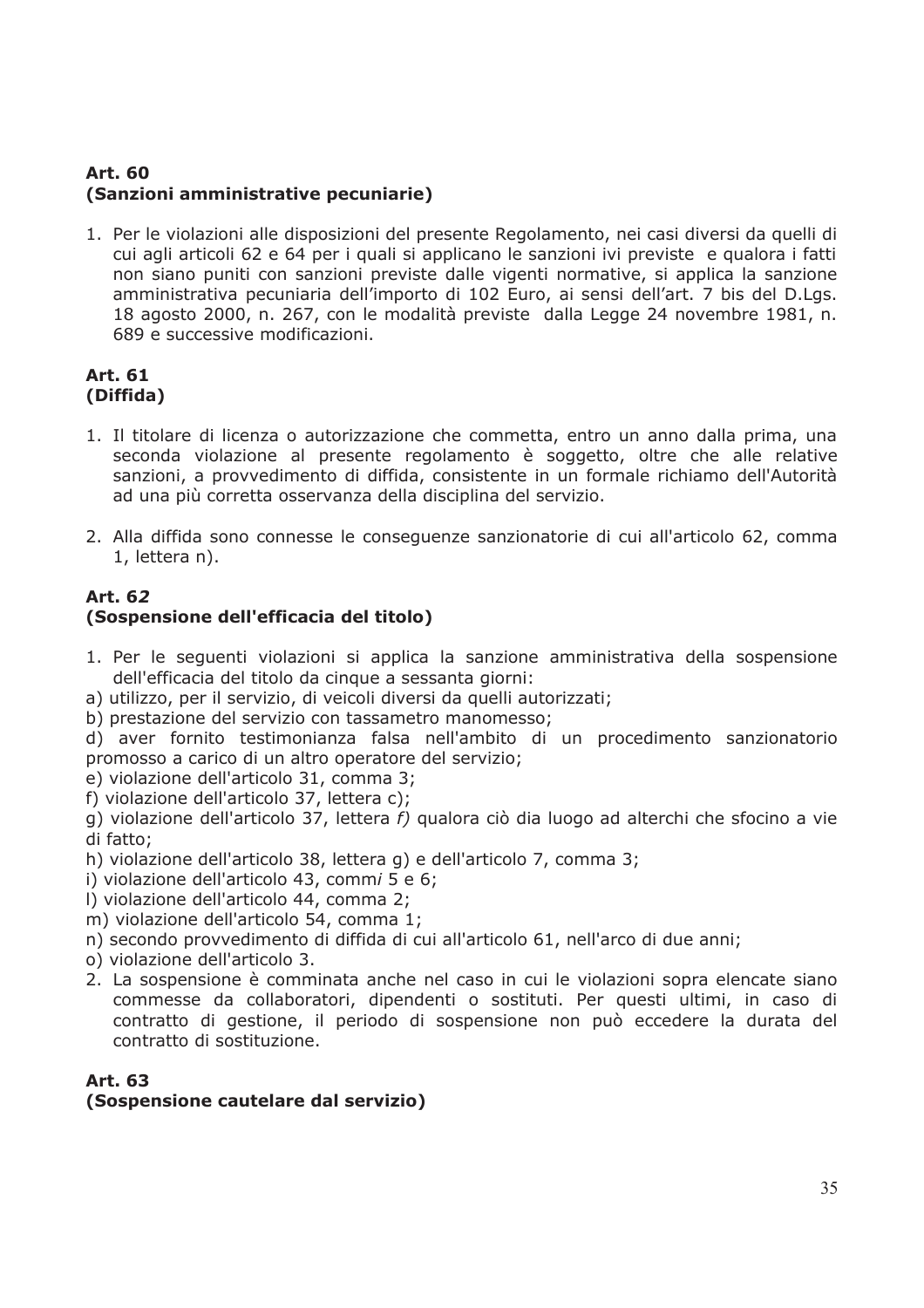1. Qualora il titolare o i suoi legittimi sostituti, collaboratori o dipendenti siano sottoposti a procedimento penale per reati di particolare gravità, l'Amministrazione può procedere, in via cautelare, alla sospensione dei medesimi dal servizio. In tal caso la sospensione è revocata se e quando sia emessa una sentenza di non colpevolezza.

#### **Art. 64** (Decadenza del titolo)

1. Per i seguenti casi si applica la sanzione amministrativa della decadenza del titolo:

a) per alienazione del mezzo senza che lo stesso sia stato sostituito entro novanta giorni, salvo casi di forza maggiore;

b) per mancato esercizio del servizio per un periodo superiore a quattro mesi senza qiustificazione;

c) a seguito di tre provvedimenti di sospensione adottati negli ultimi cinque anni ai sensi dell'articolo 62:

d) quando vi sia violazione alle disposizioni contenute nell'articolo 44, comma 4;

- e) quando il titolare non ottemperi al provvedimento di sospensione dal servizio.
- 2. Salvo il caso di cui alla lettera c) del precedente comma 1, per il quale l'applicazione della sanzione è automatica, il procedimento si conforma alle norme vigenti pro tempore sul procedimento amministrativo.
- 3. Nel caso di sostituto con contratto di gestione, le violazioni di cui al precedente comma 1, lettera b) e dell'articolo 44 comma 4, comportano la sospensione per tutta la durata del contratto di gestione e l'impossibilità, per un anno, di stipulare altri contratti di gestione.
- 4. La decadenza viene comunicata all'Ufficio Provinciale della Motorizzazione Civile e dei Trasporti in Concessione e alla Camera di Commercio competente ai sensi dell'articolo 6, comma 3 della Legge 15 gennaio 1992, n. 21.

#### **CAPO XIII** (DISPOSIZIONI FINALI)

#### Art. 65 (Norma di rinvio)

- 1. La disciplina degli autoservizi Taxi e N.C.C. dettata dal presente regolamento è integrata da tutte le disposizioni della Legge 15 gennaio 1992, n. 21 non espressamente richiamate e dalle altre norme legislative e regolamentari applicabili.
- 2. Per gli eventuali servizi pubblici non di linea con veicoli elencati dall'articolo 1 della Legge 15 gennaio 1992, n. 21 e diversi dalle autovetture valgono, in quanto applicabili ad integrazione della specifica disciplina, le norme del presente regolamento.

### **Art. 66** (Abrogazione di precedenti disposizioni)